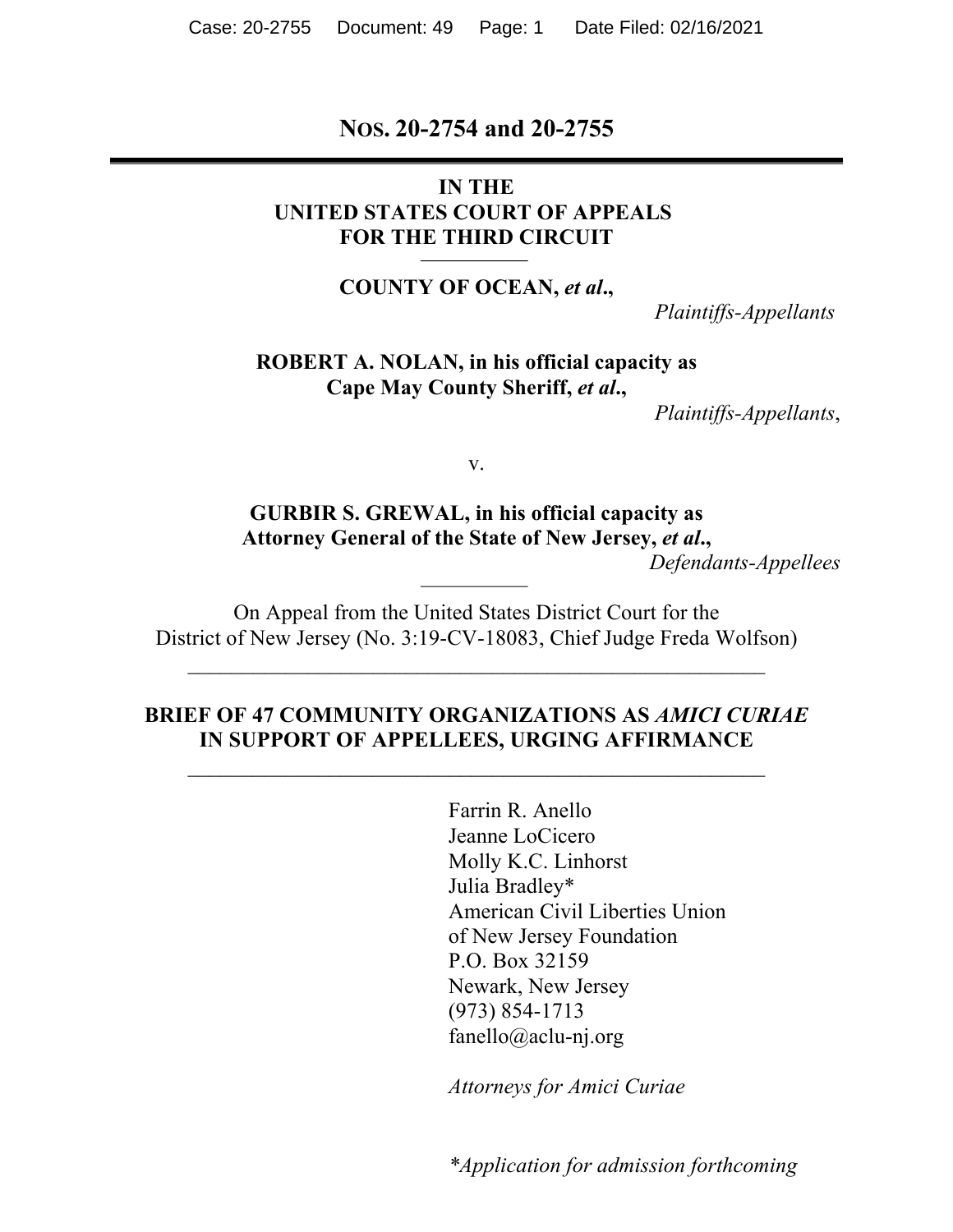### **CORPORATE DISCLOSURE STATEMENT**

The American Civil Liberties Union of New Jersey ("ACLU-NJ") is a private, nonprofit corporation organized under the laws of the State of New Jersey. ACLU-NJ states that it does not have a parent company, it does not issue stock, and thus no corporation owns 10% or more of its stock.

*Amici* are either private, nonprofit corporations, or unincorporated community organizations or coalitions. *Amici* do not have parent companies, do not issue stock, and thus no corporation owns 10% or more of their stock**.**

#### **RULE 29(a)(4)(E) STATEMENT**

*Amici* represent that (1) no party's counsel authored this brief in whole or in part; (2) no party or party's counsel contributed money that was intended to fund preparing or submitting the brief; and (3) no person or organization, other than *amici curiae* themselves, contributed money that was intended to fund preparing or submitting the brief.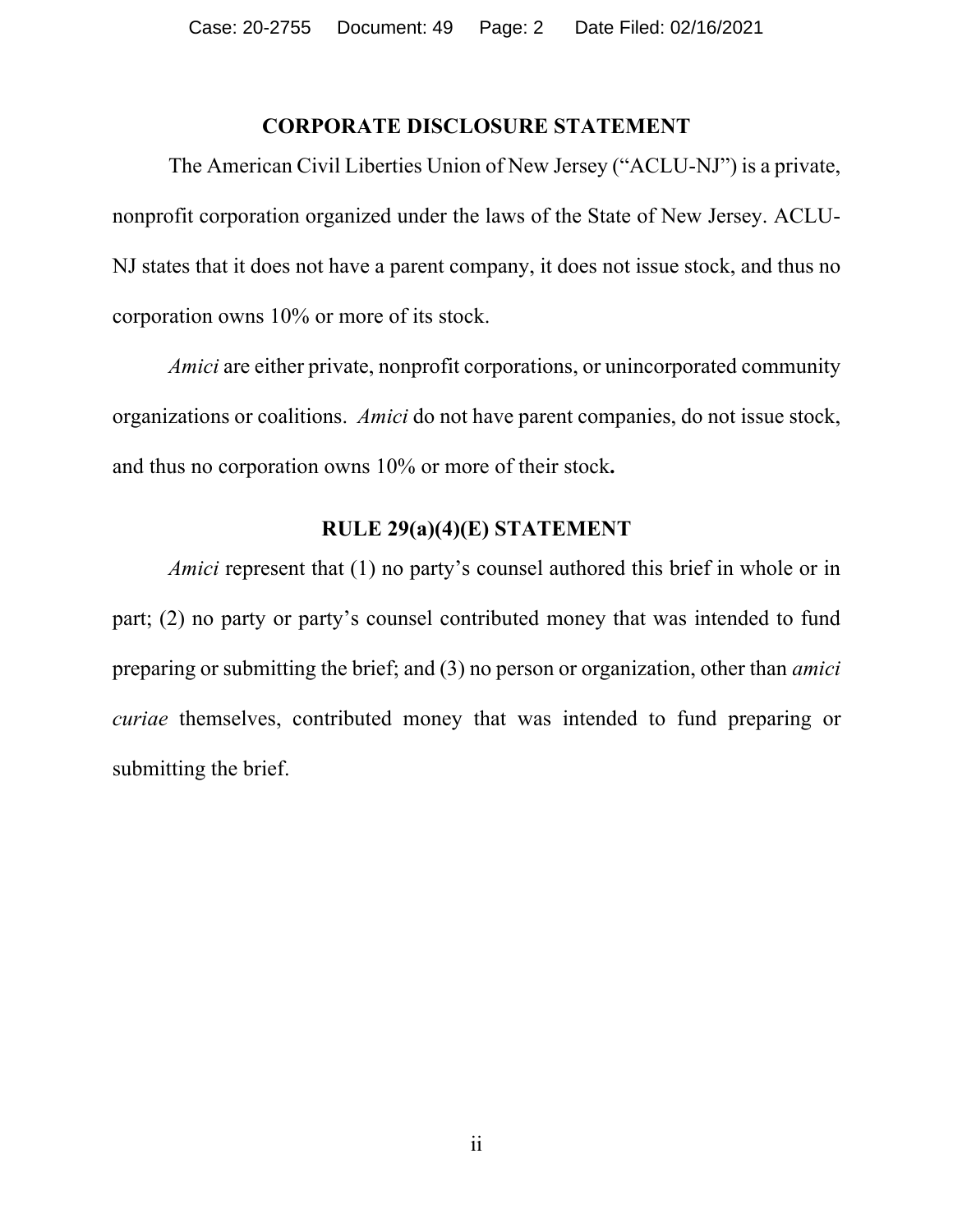# **TABLE OF CONTENTS**

| The Immigrant Trust Directive Promotes Public Safety, Health, and Well-<br>Ι.                                                                                                                                                                    |
|--------------------------------------------------------------------------------------------------------------------------------------------------------------------------------------------------------------------------------------------------|
| A. The Directive Improves Public Safety by Promoting Trust between<br>The Directive Promotes Immigrant Communities' Trust of Social Services<br><b>B.</b><br>The Directive Helps to Prevent Discriminatory Policing and Conserves<br>$C_{\cdot}$ |
| II. No Federal Law Validly Preempts the Immigrant Trust Directive 15                                                                                                                                                                             |
| A. Valid Preemption Schemes Regulate Private Actors, Not States, and the<br>Anti-Commandeering Doctrine Strictly Limits the Federal Government's<br>Ability to Force States to Implement Federal Policies 16                                     |
| Federal Information-Sharing Statutes Cannot Preempt the Immigrant Trust<br><b>B.</b><br>Directive Because Congress Cannot Command New Jersey Not to Adopt                                                                                        |
| Immigration Statutes Cannot Preempt the Trust Directive Because the<br>$\mathbf{C}$ .<br>Federal Government Cannot Force State Entities to Bear the Burden of                                                                                    |
|                                                                                                                                                                                                                                                  |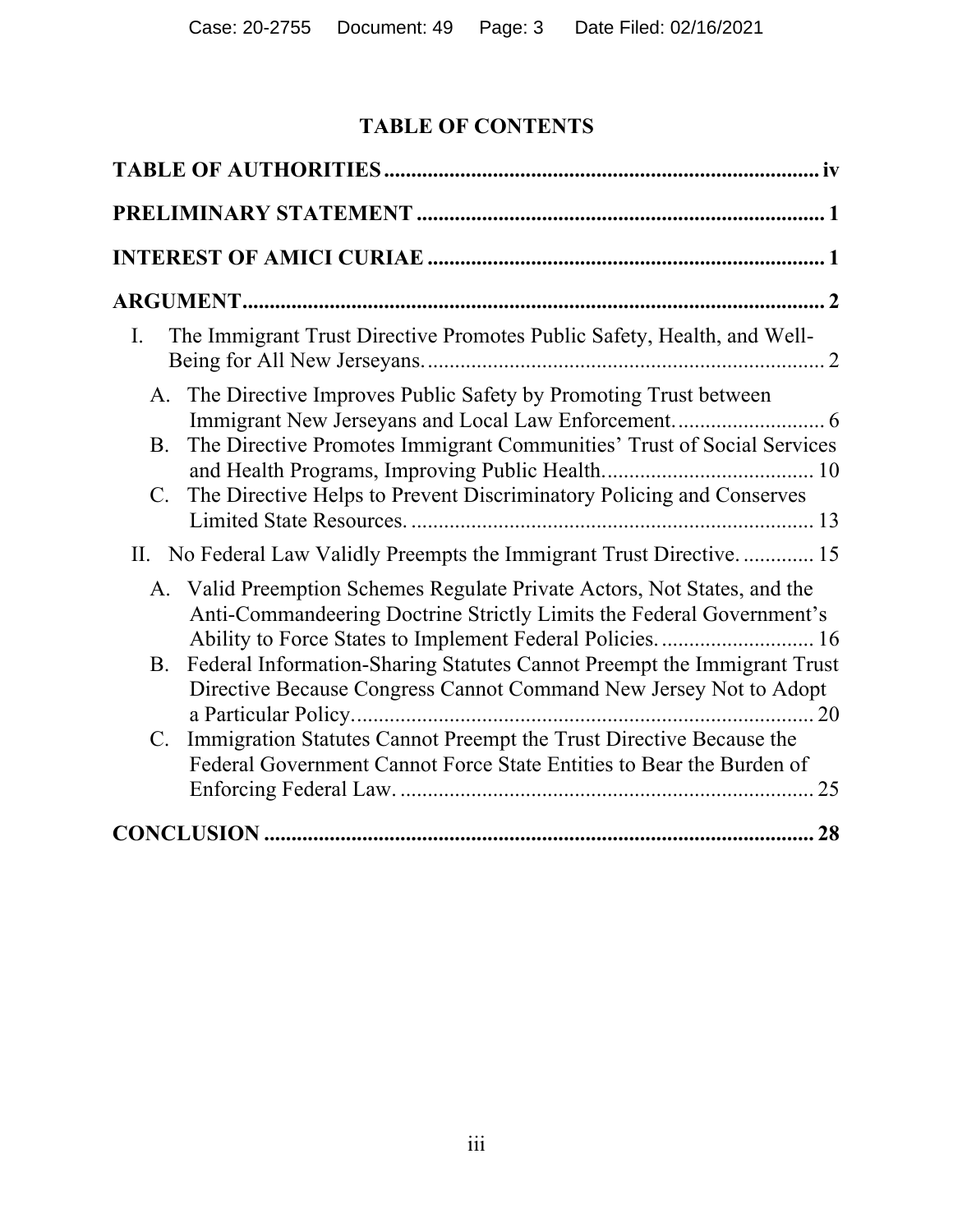# **TABLE OF AUTHORITIES**

## **CASES**

| City and Cty. of San Francisco v. Sessions, 349 F. Supp. 3d 924 (N.D. Cal. 2018)                                                                            |
|-------------------------------------------------------------------------------------------------------------------------------------------------------------|
|                                                                                                                                                             |
|                                                                                                                                                             |
| City of Philadelphia v. Sessions, 309 F. Supp. 3d 289 (E.D. Pa. 2018), aff'd in part<br>& vacated in part on other grounds, 916 F.3d 276 (3d Cir. 2019)  22 |
|                                                                                                                                                             |
|                                                                                                                                                             |
|                                                                                                                                                             |
|                                                                                                                                                             |
|                                                                                                                                                             |
|                                                                                                                                                             |
| Printz v. United States, 521 U.S. 898 (1997) 19, 22, 24, 25, 26, 27                                                                                         |
|                                                                                                                                                             |
| United States v. California, 921 F.3d 865 (9th Cir. 2019)  19, 20, 24                                                                                       |
| United States v. New Jersey, No. 20-CV-1364 (FLW) (TJB),                                                                                                    |
| <b>STATUTES</b>                                                                                                                                             |

# **OTHER AUTHORITIES**

| ACLU of Tennessee, Consequences & Costs: Lessons Learned from Davidson |  |
|------------------------------------------------------------------------|--|
| County, Tennessee's Jail Model 287(g) Program, (Dec. 2012),            |  |
| https://www.aclu-tn.org/wp-content/uploads/2015/01/287gF.pdf  13       |  |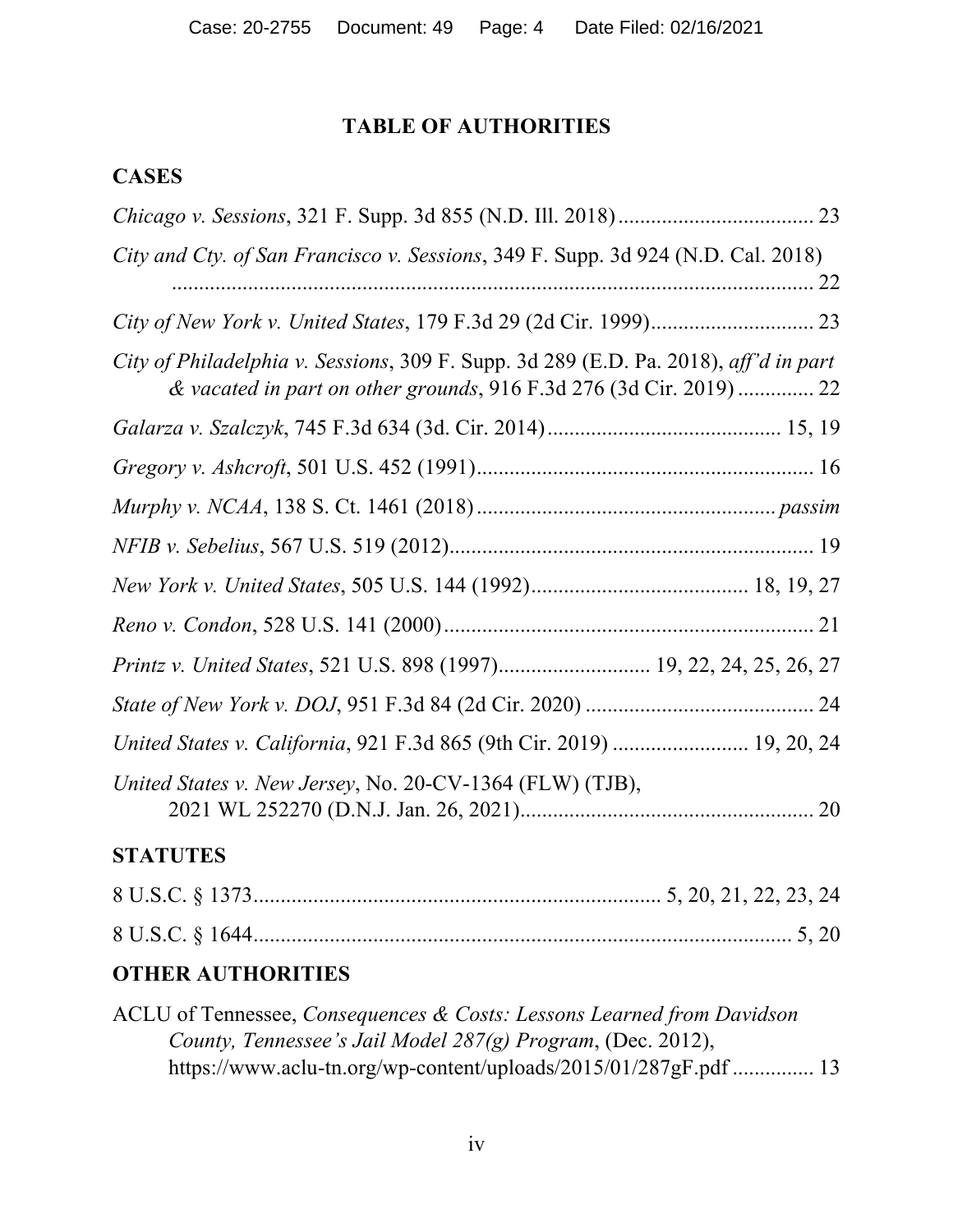| American Immigration Council, <i>Immigrants in New Jersey</i> (Aug. 6, 2020),<br><i>available at</i>                                                                                                                                                                  |
|-----------------------------------------------------------------------------------------------------------------------------------------------------------------------------------------------------------------------------------------------------------------------|
| https://www.americanimmigrationcouncil.org/sites/default/files/research/im                                                                                                                                                                                            |
| Catalina Amuedo-Dorantes and Esther Arenas-Arroyo, Police Trust and Domestic<br>Violence: Evidence from Immigration Policies, IZA Institute of Labor                                                                                                                  |
| Colleen O'Dea, Has Murphy Made Good on His Promises? Taking Stock at the 1-<br>Year Mark, N.J. Spotlight News (Jan. 15, 2019),<br>https://www.njspotlight.com/2019/01/19-01-15-has-murphy-made-good-on-                                                               |
| Daniel Nichanian, Why New Jersey's Sheriff Elections Matter, The Appeal (Apr.<br>11, 2019), https://theappeal.org/politicalreport/new-jersey-elections-sheriff-                                                                                                       |
| Dustin Racioppi, Phil Murphy Campaign Promise Tracker: On Minimum Wage,<br>PARCC Testing, NJ Transit and More, NorthJersey.com (Feb. 8, 2018),<br>https://www.northjersey.com/story/news/new-<br>jersey/governor/2018/02/08/phil-murphy-promise-tracker-minimum-wage- |
| Erika Nava, Working with ICE: A Costly Choice for New Jersey, New Jersey<br>Policy Perspective (Nov. 2018), http://www.njpp.org/wp-<br>content/uploads/2018/11/NJPP-Working-With-ICE-Report-FINAL.pdf15                                                               |
| Hamutal Bernstein et al., Adults in Immigrant Families Report Avoiding Routine<br>Activities Because of Immigration Concerns (July 2019),<br>https://www.urban.org/sites/default/files/publication/100626/2019.07.22_im                                               |
| Interview with Lauren Herman, Supervising Attorney, Make the Road New Jersey                                                                                                                                                                                          |
| Interview with Lauren Herman, Supervising Attorney, Make the Road New Jersey                                                                                                                                                                                          |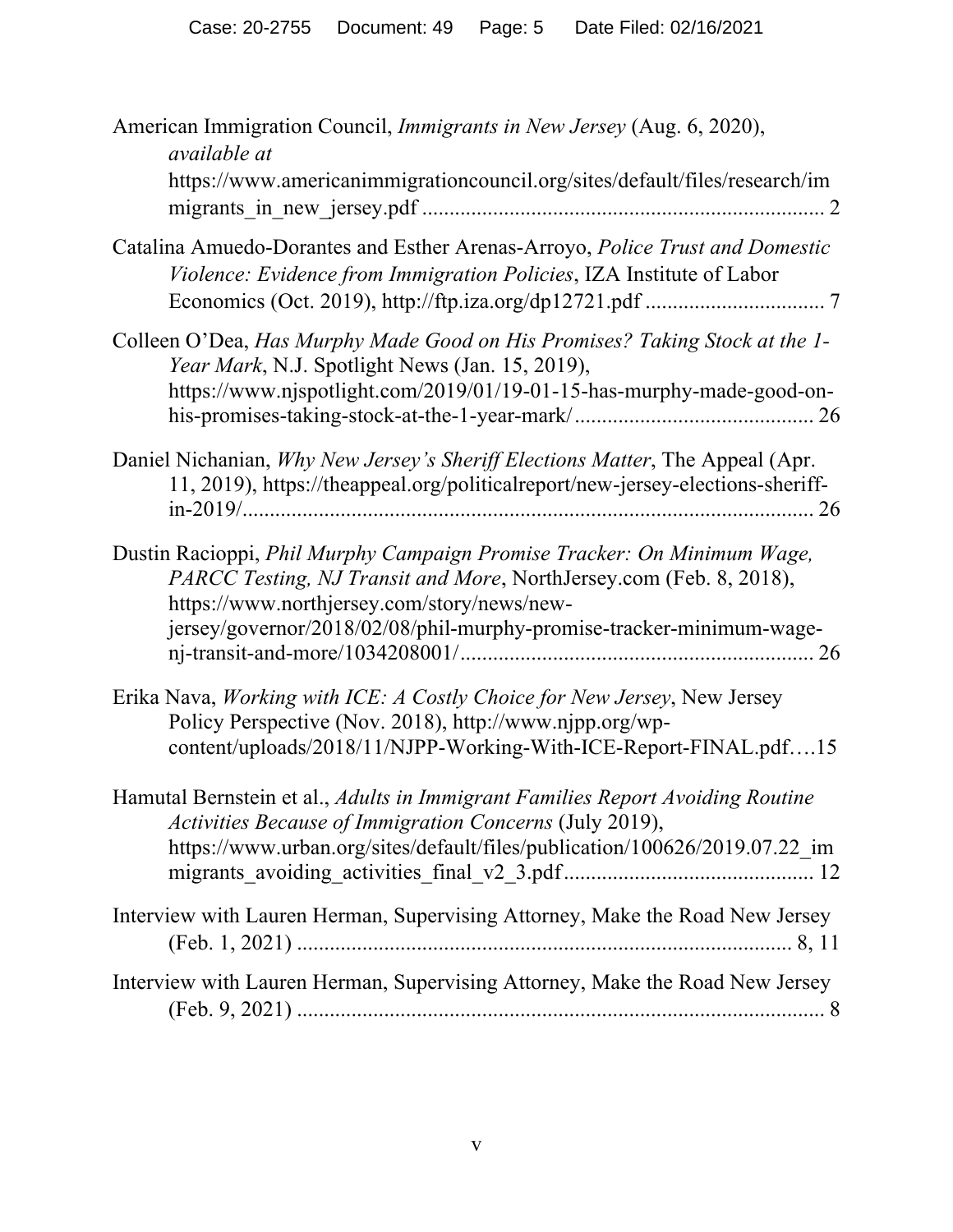| Karol Ruiz, To End Hate in N.J. We Can't Ignore Policies that Support Immigrant<br>Communities, NJ.com (Aug. 18, 2019), available at<br>https://www.nj.com/opinion/2019/08/to-end-hate-in-nj-we-cant-ignore-                                                                                                                                                 |
|--------------------------------------------------------------------------------------------------------------------------------------------------------------------------------------------------------------------------------------------------------------------------------------------------------------------------------------------------------------|
| Lisa J. Hardy et al., A Call for Further Research on the Impact of State-Level<br>Immigration Policies on Public Health, 102 Am. J. of Pub. Health 1250,<br>1252 (2012),<br>https://www.ncbi.nlm.nih.gov/pmc/articles/PMC3477996/pdf/AJPH.2011.30                                                                                                            |
| Michael Coon, Local Immigration Enforcement and Arrests of the Hispanic<br>Population, J. Migration & Hum. Sec. (Aug. 8, 2018),<br>https://journals.sagepub.com/doi/10.1177/233150241700500305 13                                                                                                                                                            |
| Nik Theodore, Insecure Communities: Latino Perceptions of Police Involvement in<br><i>Immigration Enforcement</i> , University of Illinois at Chicago (May 2013),<br>https://greatcities.uic.edu/wp-<br>content/uploads/2014/05/Insecure_Communities_Report_FINAL.pdf  6                                                                                     |
| Rafaela Rodrigues et al., Promoting Access to Justice for Immigrant and Limited<br>English Proficient Crime Victims in an Age of Increased Immigration<br>Enforcement: Initial Report from a 2017 National Survey, National<br>Immigrant Women's Advocacy Project (May 3, 2018),<br>http://library.niwap.org/wp-content/uploads/Immigrant-Access-to-Justice- |
| Salvadoran Woman Wins \$100K in Wrongful Arrest Lawsuit, Associated Press<br>(June 18, 2020),<br>https://apnews.com/article/5bfc648cc13f65d35fda19e9bdc7a5c9 13                                                                                                                                                                                              |
| State of New Jersey, Attorney General Law Enforcement Directive No. 2007-3,<br>https://www.nj.gov/oag/dcj/agguide/directives/dir-le dir-2007-3.pdf 4                                                                                                                                                                                                         |
| State of New Jersey, Attorney General Law Enforcement Directive No. 2018-6<br>v2.0, https://www.nj.gov/oag/dcj/agguide/directives/ag-directive-2018-                                                                                                                                                                                                         |
| Third Amended Compl., Santos v. Frederick Cty. Bd. of Comm'rs, No. 09-CV-                                                                                                                                                                                                                                                                                    |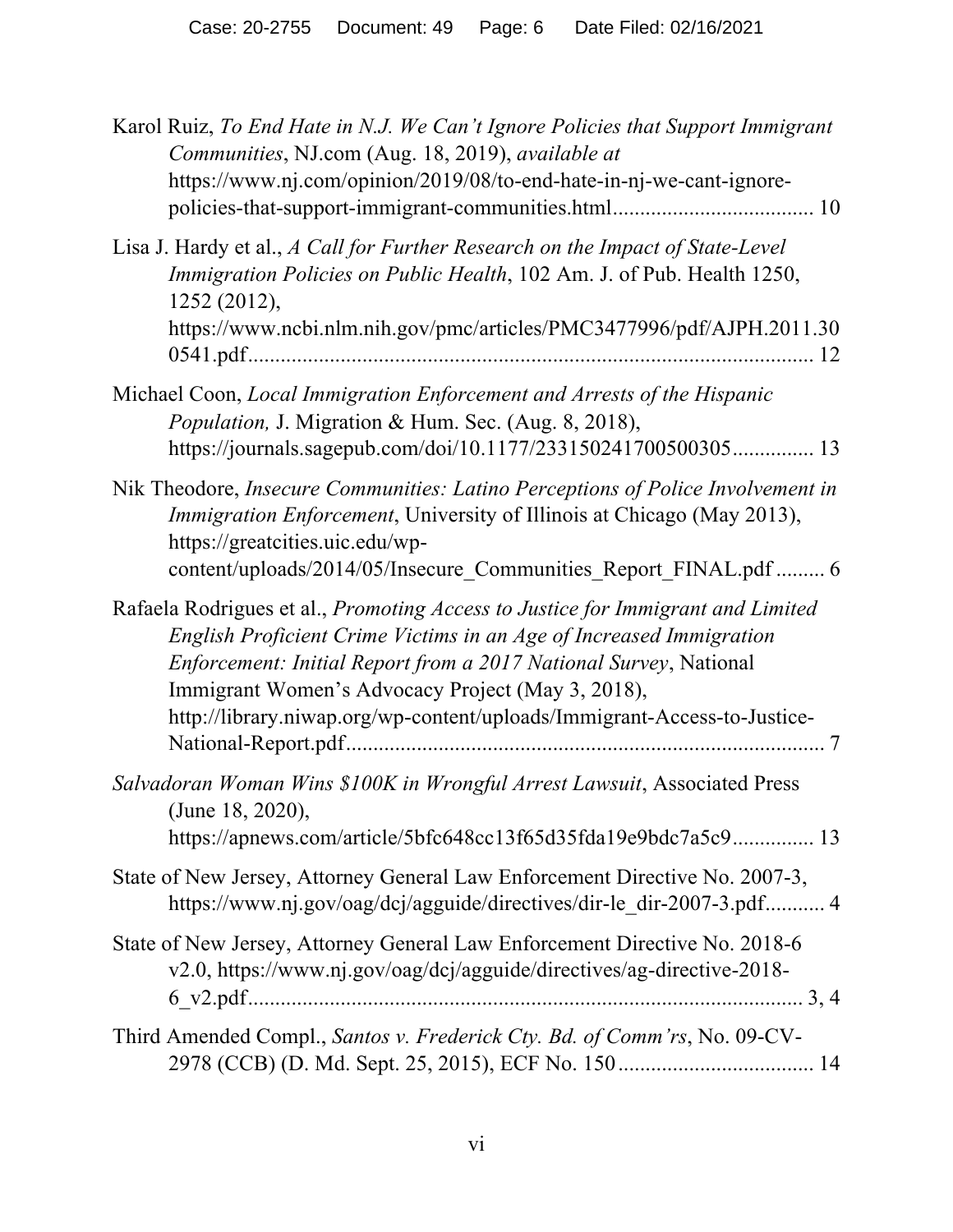| Thomas E. Franklin, Despite Newark's Sanctuary City Status, Undocumented City<br>Resident Turned Over to ICE, TAP into Newark (Aug. 9, 2018),<br>https://www.tapinto.net/towns/newark/sections/government/articles/despite-                                                                 |
|---------------------------------------------------------------------------------------------------------------------------------------------------------------------------------------------------------------------------------------------------------------------------------------------|
| Thomas E. Perez, Assistant Attorney General, U.S. Dep't of Justice, Maricopa<br>County Sheriff's Office Investigative Findings Announcement (Dec. 15,<br>2011), https://www.justice.gov/opa/speech/assistant-attorney-general-<br>thomas-e-perez-speaks-maricopa-county-sheriff-s-office 14 |
| Thomas E. Perez, Assistant Attorney General, U.S. Dep't of Justice, United States'<br>Investigation of the Maricopa County Sheriff's Office (Dec. 15, 2011),<br>https://www.justice.gov/sites/default/files/crt/legacy/2011/12/15/mcso findl                                                |
| Tom K. Wong et al., The Impact of Interior Immigration Enforcement on the Day-<br>to-Day Behaviors of Undocumented Immigrants, U.S. Immigration Policy<br>Center, at 12–13 (April 3, 2019), https://usipc.ucsd.edu/publications/usipc-                                                      |
| Tom K. Wong et al., How Interior Immigration Enforcement Affects Trust in Law<br><i>Enforcement</i> , Perspectives on Politics (2020) at 9,                                                                                                                                                 |
| Vanessa Cruz Nichols et al., Spillover Effects: Immigrant Policing and<br>Government Skepticism in Matters of Health for Latinos, 78 Public Admin                                                                                                                                           |
| World Health Organization, Pandemic Influenza Preparedness and Response: A<br>WHO Guidance Document (2009),                                                                                                                                                                                 |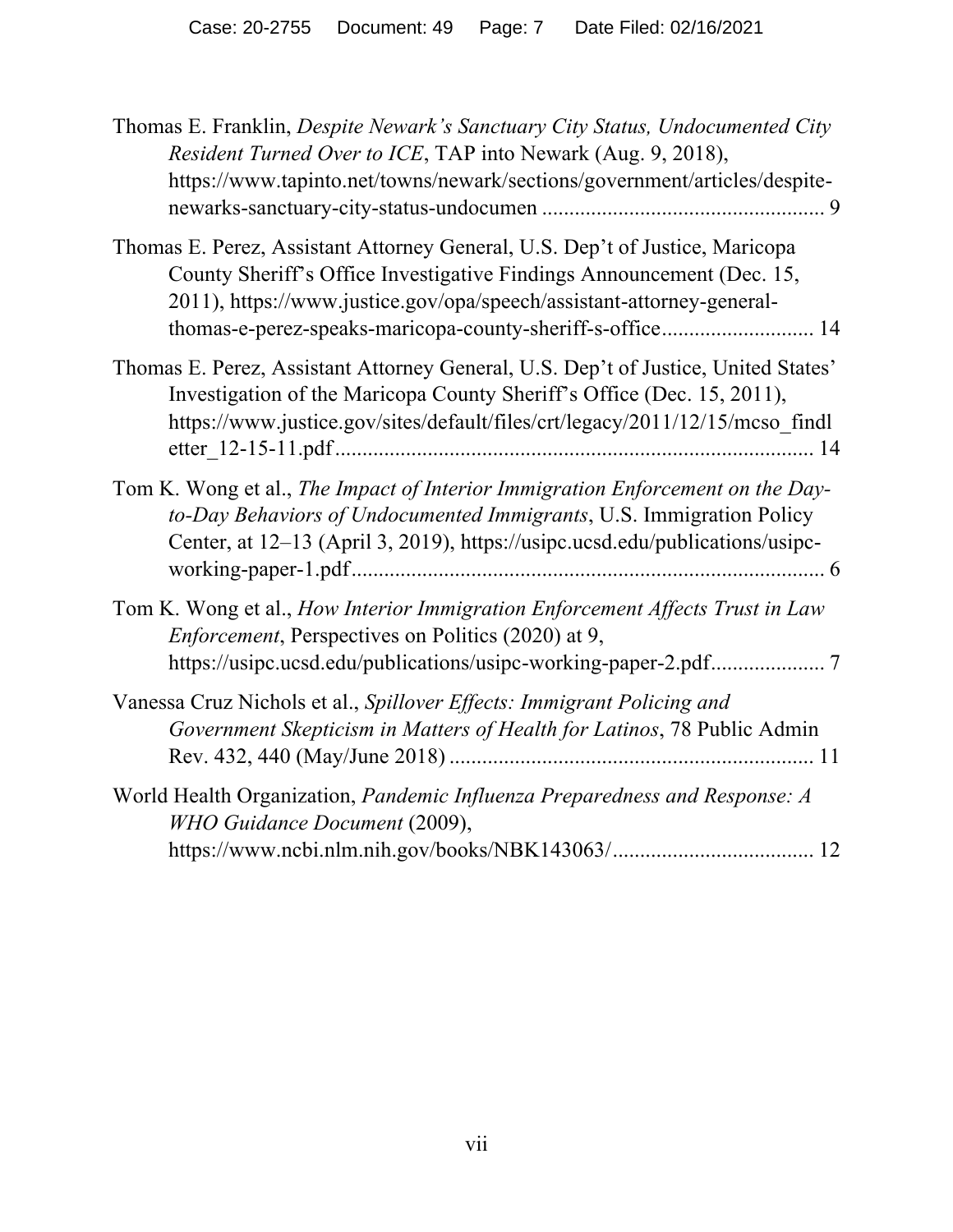#### **PRELIMINARY STATEMENT**

When New Jersey Attorney General Gurbir S. Grewal issued the Immigrant Trust Directive in 2018, he recognized a truth that *amici* and the communities they serve have long understood: all New Jerseyans are safer when the State uses its limited resources to keep communities safe, rather than using its authority and resources to help deport community members. This is especially true now, when New Jerseyans are facing a deadly pandemic. Below, drawing on both individual experiences and collective data, *amici* explain why this policy is so critical to the communities they represent and serve.

*Amici* next explain why the plaintiffs' preemption claims are foreclosed by the basic principles of federalism enshrined in the United States Constitution. New Jersey is a sovereign state with its own elected government, laws, and law enforcement entities. Any federal statute that would prevent the Attorney General from issuing the Immigrant Trust Directive, thus forcing this State to use its own officers to implement federal programs, would violate the Tenth Amendment's prohibition on federal commandeering of state authority and resources.

#### **INTEREST OF AMICI CURIAE**

Proposed *amici curiae* are 47 organizations that represent or advocate on behalf of a wide range of New Jersey communities, including immigrants, women, religious communities, law enforcement professionals, parents, youth, individuals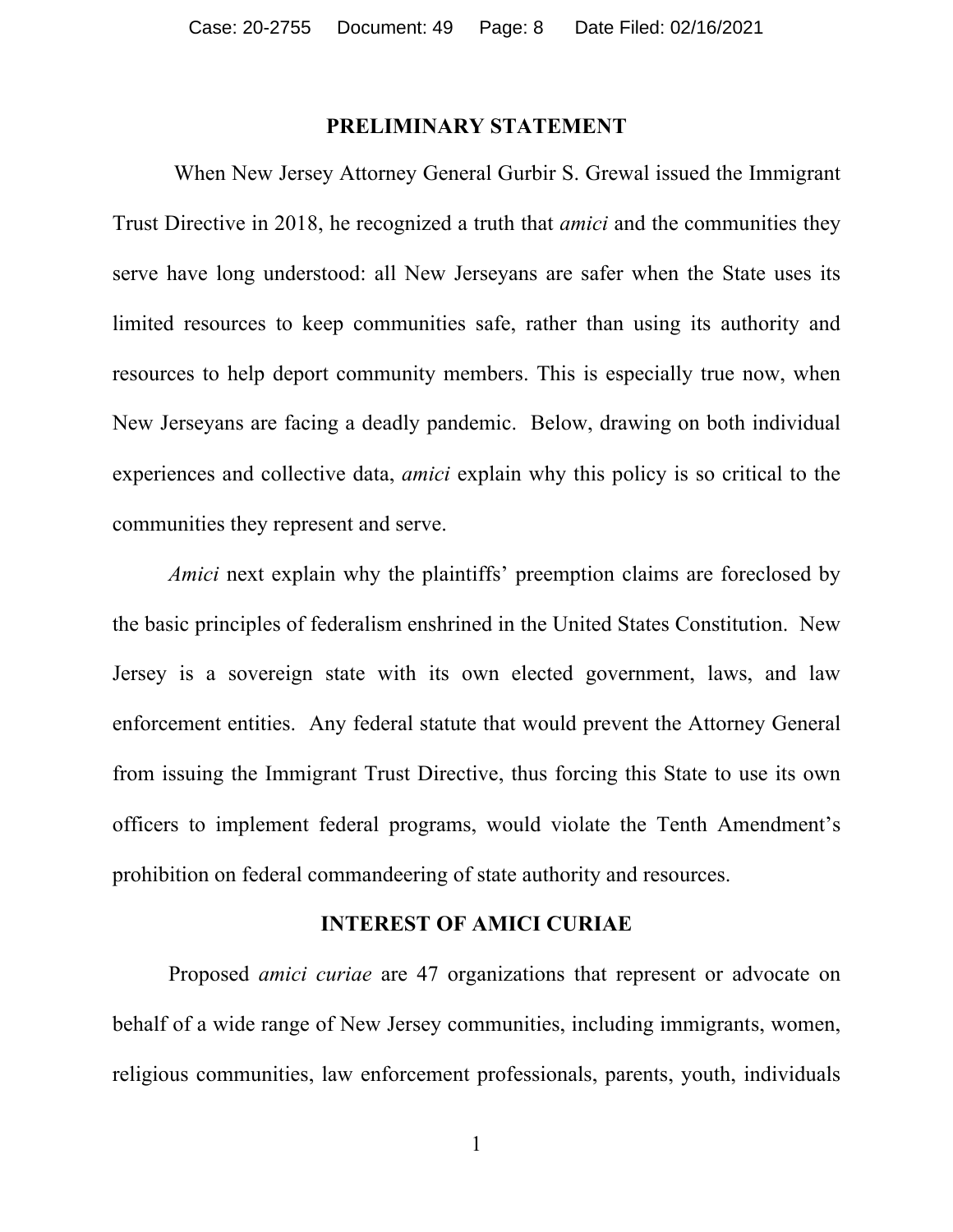suffering from addiction, survivors of intimate partner, family violence, and sexual assault, people living with HIV, workers, people living in poverty, individuals identifying as LGBTQ+, formerly incarcerated people, and survivors of detention and isolated confinement. In the addendum to this brief, *amici* individually describe their work and interest in the issues presented in this case. *Amici* are united in their strong belief that the Immigrant Trust Directive is a lawful policy that benefits all New Jerseyans.

#### **ARGUMENT**

#### I. **The Immigrant Trust Directive Promotes Public Safety, Health, and Well-Being for All New Jerseyans.**

New Jersey is a state of immigrants. Nearly one in four New Jerseyans is foreign-born and one in every six state residents was born in the United States to at least one immigrant parent.<sup>1</sup> In 2016, 475,000 people in New Jersey were undocumented, while more than 600,000 New Jerseyans lived with an undocumented family member between 2010 and 2014. *Id.* at 2. No system intended to promote public safety in our state can afford to ignore the needs and experiences of immigrant communities.

<sup>&</sup>lt;sup>1</sup> American Immigration Council, *Immigrants in New Jersey* (Aug. 6, 2020), at 1, https://www.americanimmigrationcouncil.org/sites/default/files/research/immigran ts in new jersey.pdf.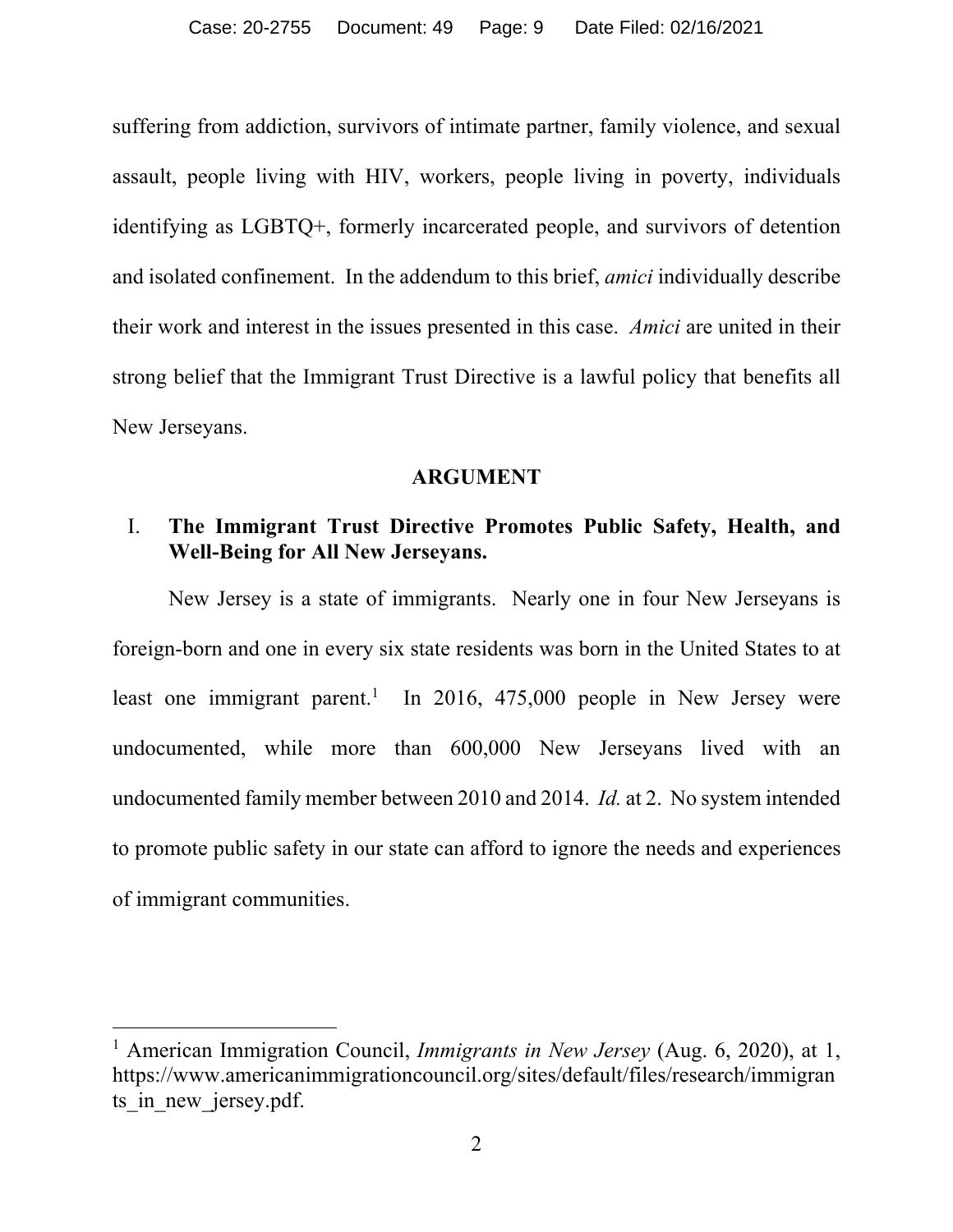As advocates for communities across New Jersey, *amici* have learned that when state and local officers collaborate with federal immigration enforcement, immigrants and their loved ones avoid engaging with police and government services. *See infra* §§ I(A)-(B). This chilling effect threatens the safety and health of all New Jerseyans: local law enforcement agencies cannot investigate violence when people feel unsafe seeking assistance; individuals suffer abuse silently when they cannot trust social services; and public health agencies cannot address health crises when families fear that seeking basic healthcare could lead to deportation and family separation. State and local collaboration with federal immigration enforcement also burdens local budgets, while intensifying racial discrimination by law enforcement. *See infra* § I(C).

Law Enforcement Directive No. 2018-6, commonly known as the Immigrant Trust Directive (the "Directive"), protects public safety by minimizing the fear that accompanies local enforcement of federal immigration laws. The Directive draws clear lines "between state, county, and local law enforcement officers, who are responsible for enforcing *state criminal law*, and federal immigration authorities, who enforce *federal civil immigration law*." State of New Jersey, Attorney General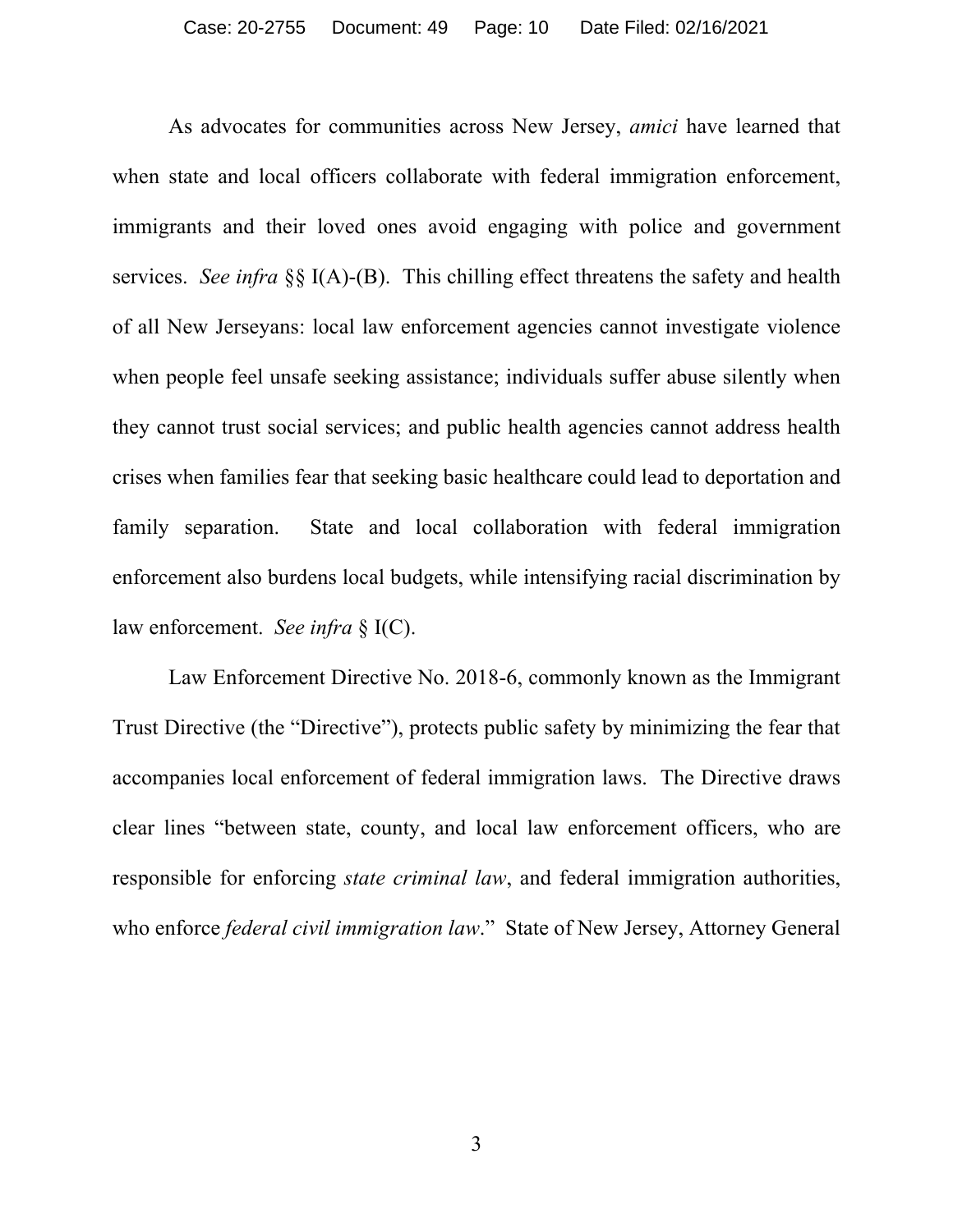Law Enforcement Directive No. 2018-6 v2.0 (hereinafter "Dir. No. 2018-6"), at 1 (emphasis in original). $<sup>2</sup>$ </sup>

Prior to the Directive, the lines between local law enforcement and federal immigration authorities blurred; state and local agencies could provide substantial assistance to Immigration and Customs Enforcement ("ICE"), even though they were neither paid nor designed to do so. For instance, when arresting someone for any indictable offense, New Jersey officers were *required* to notify ICE if they found "reason to believe" the person was unlawfully present in the United States. *See* State of New Jersey, Attorney General Law Enforcement Directive No. 2007-3.<sup>3</sup> The prior directive did not prevent New Jersey officers from acceding to ICE requests, known as "detainers," to hold individuals in state prisons or local jails beyond their otherwise-applicable release times, nor did it prevent local officers from sharing New Jerseyans' personal information with ICE. *See id.*

The Immigrant Trust Directive more clearly distinguishes between New Jersey's law enforcement and federal immigration authorities. Under the Directive, New Jersey officers generally may not inquire about immigration status unless necessary and relevant to an ongoing criminal investigation. Dir. No. 2018-6

<sup>2</sup> *Available at* https://www.nj.gov/oag/dcj/agguide/directives/ag-directive-2018- 6\_v2.pdf.

<sup>&</sup>lt;sup>3</sup> *Available at* https://www.nj.gov/oag/dcj/agguide/directives/dir-le\_dir-2007-3.pdf. This Directive repealed and superseded Directive 2007-3. Dir. No. 2018-6 at 3.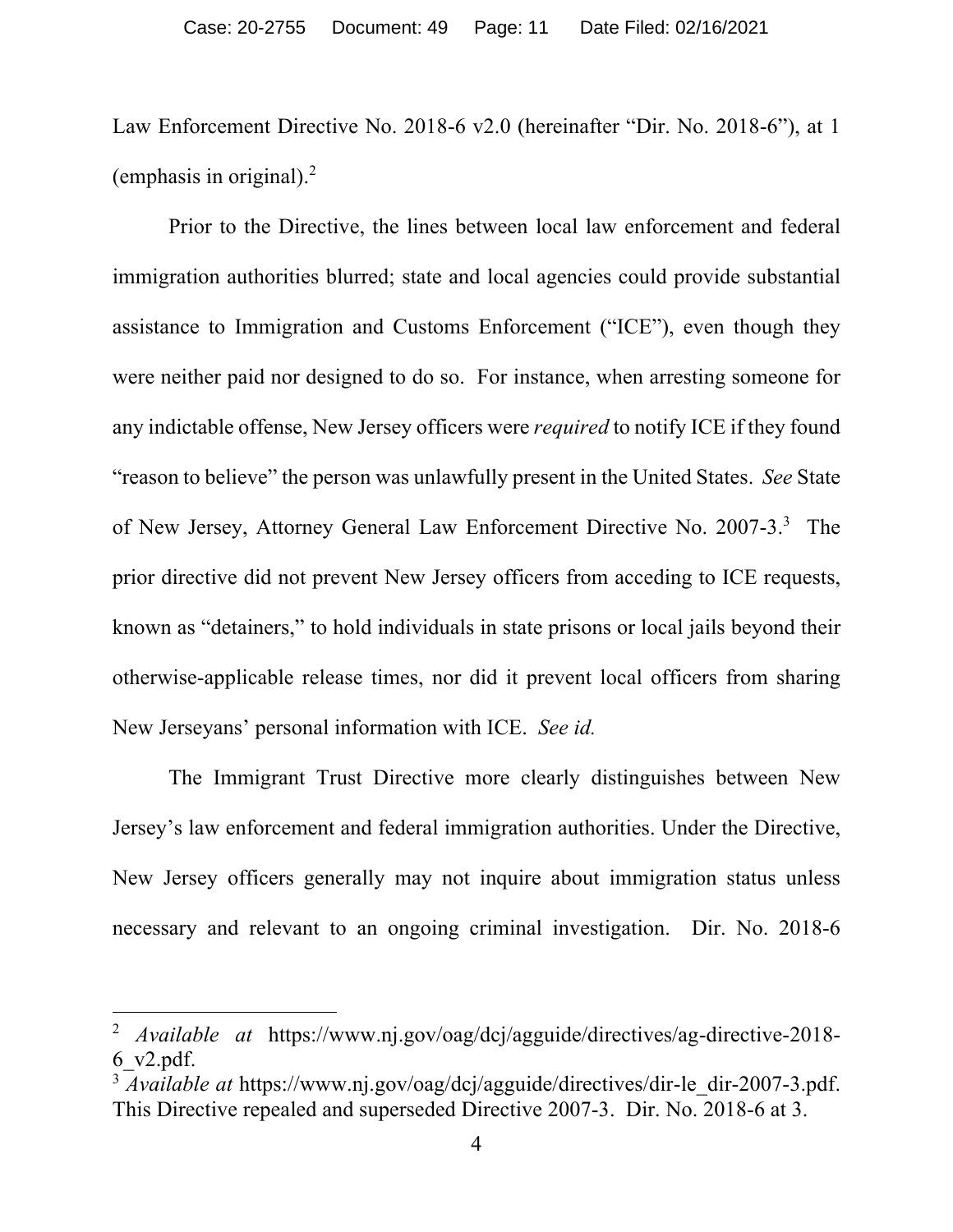§ II(A)(2). The Directive permits law enforcement officers to honor ICE detainers *only* for individuals charged with certain crimes, *id.* § II(B)(6), prohibits local officers from granting ICE permission to interview someone in state or local custody without that individual's consent, *id.*  $\S\S$  (II)(B)(4), and, with limited exceptions, directs officers not to share individuals' release dates and personally identifiable information with ICE, *id.* § II(B)(2), (5). The Directive expressly does not prohibit officers from "[s]ending to, maintaining, or receiving from federal immigration authorities information regarding . . . citizenship or immigration status . . . ." *Id.* § II(C)(10) (citing 8 U.S.C. §§ 1373, 1644).

Thus, while the Directive still allows for some cooperation with ICE, it instructs New Jersey law enforcement officers to focus their resources on enforcing state and local law. Attorney General Grewal issued the Directive to "protect the safety of all New Jersey residents" and to avoid "undermining the trust . . . built with the public." *Id.* at 2. Moreover, although the Directive addresses law enforcement, its positive effects radiate far beyond policing because immigrants' fear of local police also influences their trust toward other government services. *See infra* § I(B). For the reasons that follow, the Directive is a lawful and necessary policy to advance public health and safety.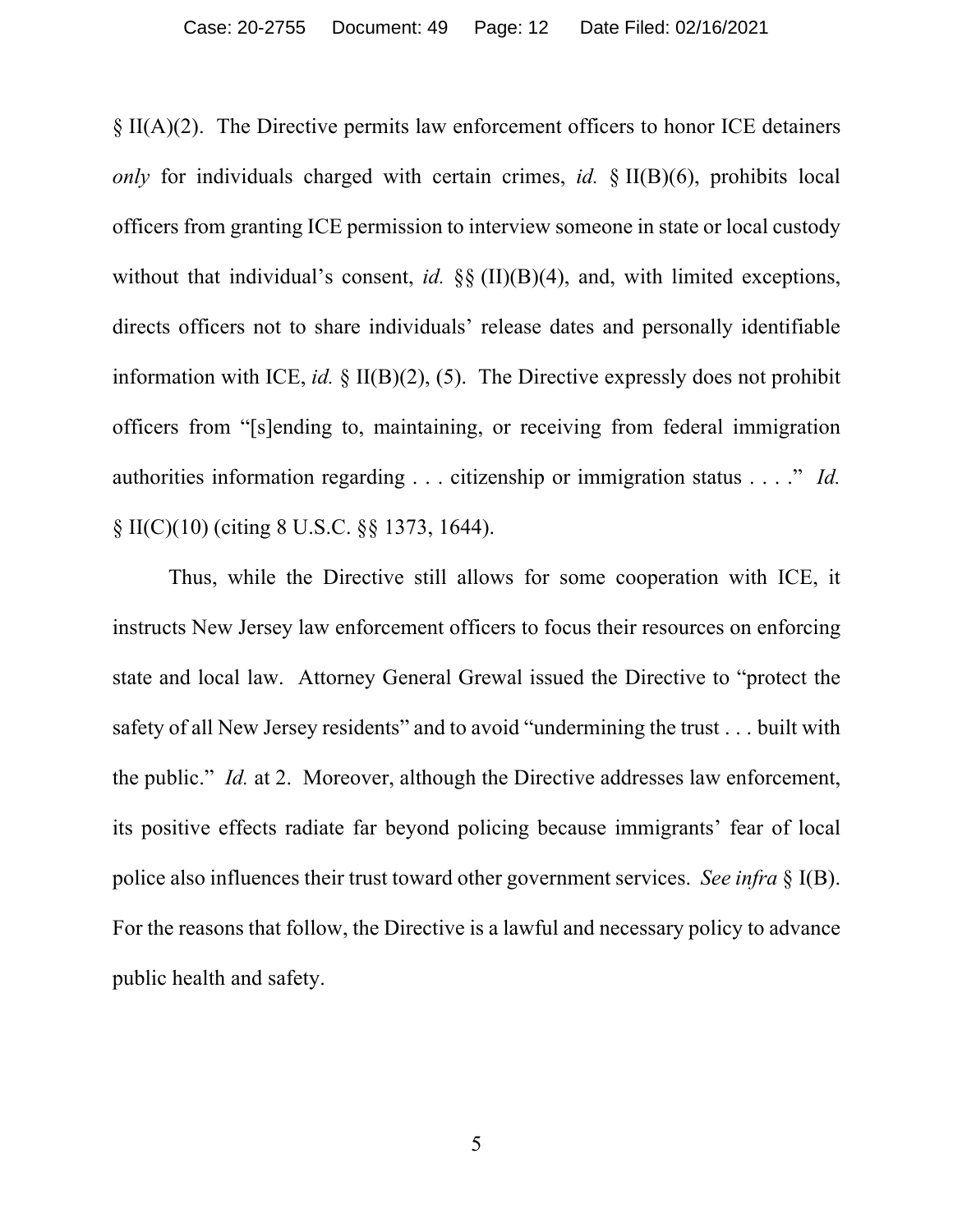#### **A. The Directive Improves Public Safety by Promoting Trust between Immigrant New Jerseyans and Local Law Enforcement.**

Data from across the country show that mixing local law enforcement with federal immigration enforcement destroys trust between immigrant communities and police. In one survey, when undocumented individuals living in the United States were told that their local law enforcement agency was working with ICE, 60.8 percent of respondents were less likely to report a crime they witnessed and 42.9 percent of respondents were less likely to report a crime in which they were a victim to the police.<sup>4</sup> In another study conducted in four counties across the United States, 44 percent of Latino respondents and 70 percent of undocumented Latino respondents agreed with the statement that they were "less likely to contact local police" when they are the victim of a crime out of fear that officers would question their immigration status or the status of people they know.<sup>5</sup> Another survey of undocumented individuals found that only 9.8 percent of respondents trust their local police "a lot" or "a great deal" when told that local law enforcement works with ICE

<sup>4</sup> Tom K. Wong et al., *The Impact of Interior Immigration Enforcement on the Dayto-Day Behaviors of Undocumented Immigrants*, U.S. Immigration Policy Center, at 12–13 (April 3, 2019), https://usipc.ucsd.edu/publications/usipc-working-paper-1.pdf.

<sup>5</sup> Nik Theodore, *Insecure Communities: Latino Perceptions of Police Involvement in Immigration Enforcement* 5, University of Illinois at Chicago (May 2013), https://greatcities.uic.edu/wp-content/uploads/2014/05/Insecure\_Communities\_ Report\_FINAL.pdf.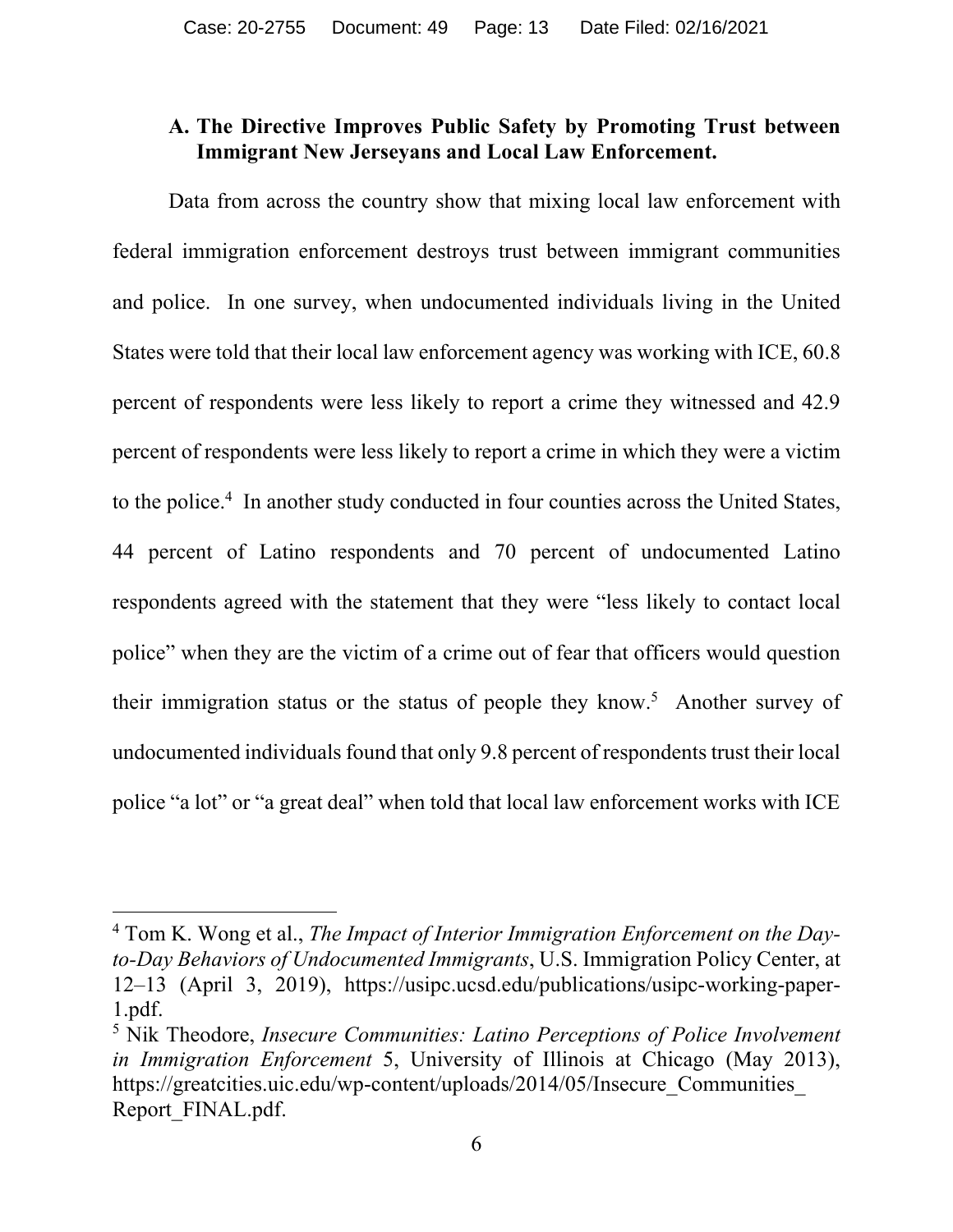to enforce immigration law, while 44.6 percent of respondents who were told local law enforcement is not working with ICE would trust police "a lot" or "a great deal.<sup>6</sup>

Collaboration between local police and federal immigration authorities forces survivors of domestic violence into the shadows. One study found that, in places that allow for or require local immigration enforcement,<sup>7</sup> the rate of petitions submitted under the Violence Against Women Act ("VAWA") – which enables immigrants to leave abusive relationships and apply for lawful permanent resident status independently – decreased.<sup>8</sup> The researchers hypothesized that this decrease arose from a decrease in reporting of violence against women.<sup>9</sup>

Similarly, a 2017 national survey of prosecutors revealed that intensified federal immigration enforcement and anti-immigrant sentiment decreased cooperation with law enforcement by immigrant survivors of domestic violence, child abuse, and sexual assault.<sup>10</sup> In a 2019 survey of advocates across the country

<sup>6</sup> Tom K. Wong et al., *How Interior Immigration Enforcement Affects Trust in Law Enforcement*, Perspectives on Politics (2020) at 9, https://usipc.ucsd.edu/ publications/usipc-working-paper-2.pdf.

<sup>7</sup> *See* Catalina Amuedo-Dorantes and Esther Arenas-Arroyo, *Police Trust and Domestic Violence: Evidence from Immigration Policies*, IZA Institute of Labor Economics (Oct. 2019) at 8–10, 13–14, *available at* http://ftp.iza.org/dp12721.pdf.

<sup>8</sup> *See id.* at 17, 27. This chilling effect on survivors of spousal abuse is particularly alarming because of the prevalence of domestic violence against immigrants, and the power that documented abusers hold over noncitizen spouses, which motivated Congress to create the VAWA. *See id.* at 2–3.

<sup>9</sup> *See id.* at 17.

<sup>10</sup> *See* Rafaela Rodrigues et al., *Promoting Access to Justice for Immigrant and Limited English Proficient Crime Victims in an Age of Increased Immigration*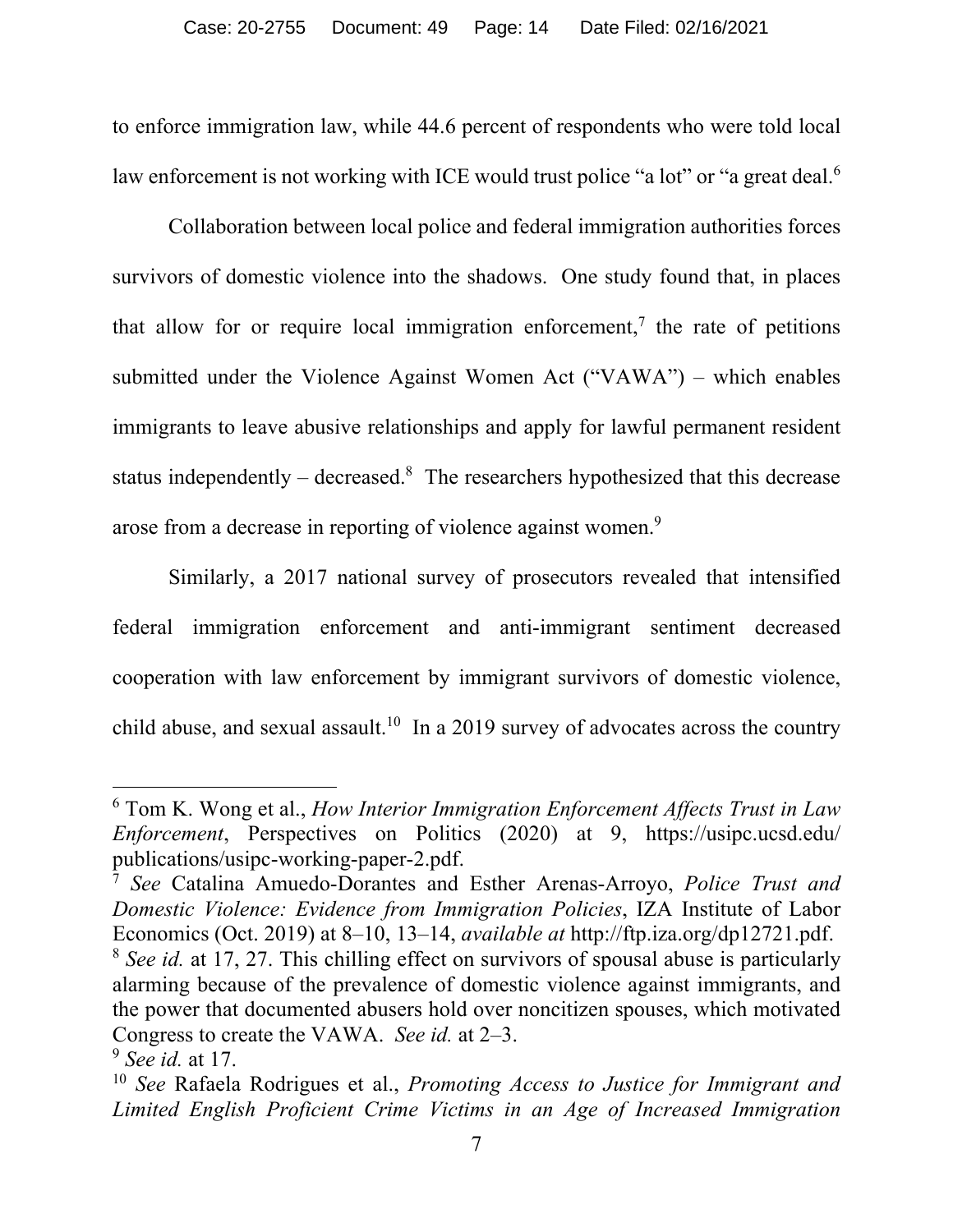who represent immigrant survivors of domestic and sexual violence, 76 percent of advocates reported that their clients had concerns about contacting the police, and 52 percent of advocates reported working with survivors who elected to drop their civil or criminal cases against a perpetrator for fear of immigration consequences, including separation from children.<sup>11</sup>

The experiences of *amici* and their communities confirm that when local law enforcement collaborates with ICE, immigrants are less likely to seek police assistance. *Amicus* Make the Road New Jersey often receives inquiries from clients facing illegal evictions or unsafe conditions who are reluctant to contact the police for fear of immigration consequences.<sup>12</sup> One client found herself unable to remove a subletter who threatened to contact the police and expose the undocumented status of the sublessor's family members. After an attorney explained the Immigrant Trust Directive, the client sought police assistance.<sup>13</sup>

*Enforcement: Initial Report from a 2017 National Survey* at 71–73, National Immigrant Women's Advocacy Project (May 3, 2018), http://library.niwap.org/wpcontent/uploads/Immigrant-Access-to-Justice-National-Report.pdf.

<sup>&</sup>lt;sup>11</sup> Tahirih Justice Center, *Survey of Advocates Reveals Immigrant Survivors Fear Reporting Violence*, (June 4, 2019), *available at* https://www.tahirih.org/news/ survey-of-advocates-reveals-immigrant-survivors-fear-reporting-violence/.

 $12$  Interview with Lauren Herman, Supervising Attorney, Make the Road New Jersey (Feb. 1, 2021). Notes on file with *amicus* ACLU-NJ.

<sup>&</sup>lt;sup>13</sup> Interview with Lauren Herman, Supervising Attorney, Make the Road New Jersey (Feb. 9, 2021). Notes on file with *amicus* ACLU-NJ.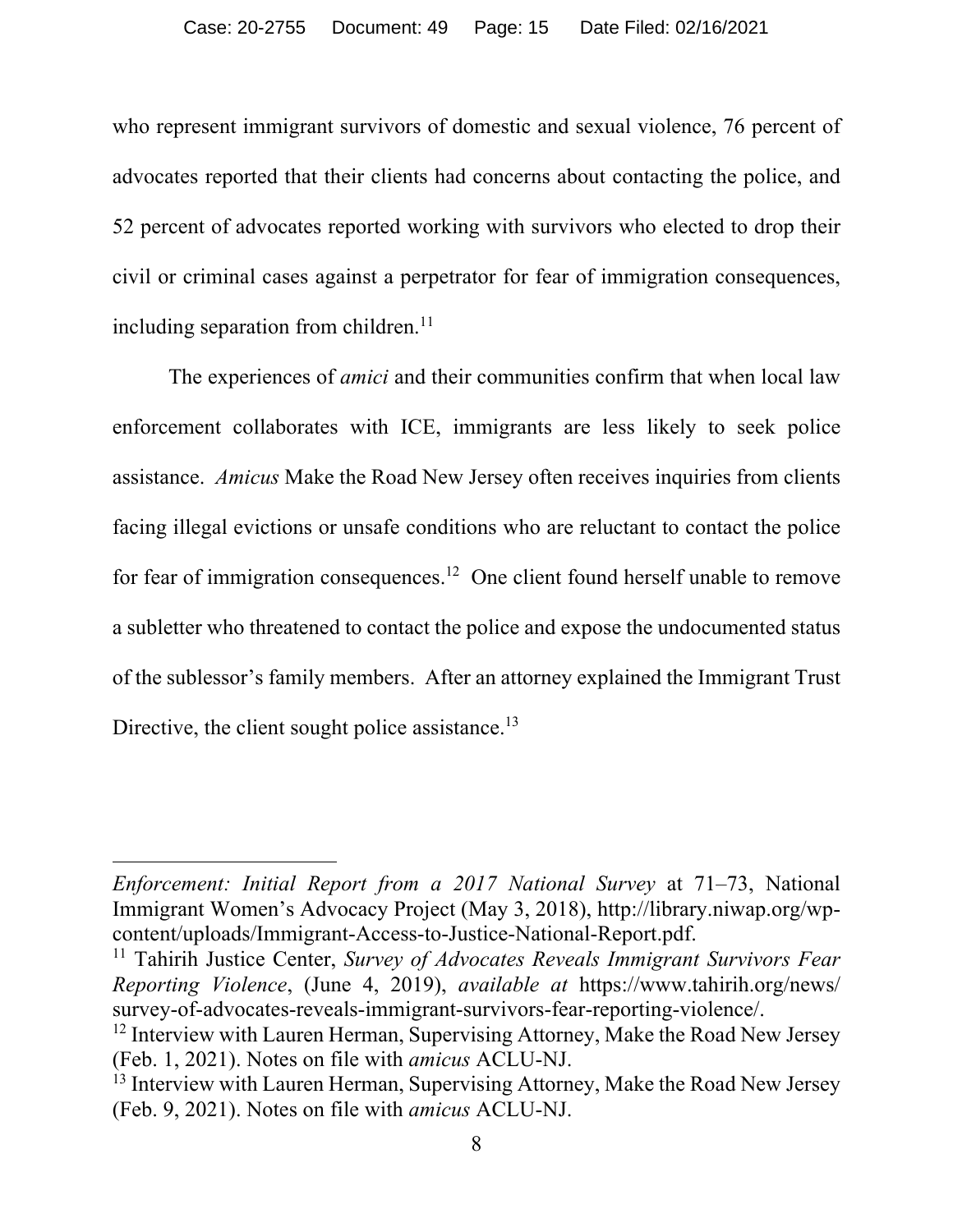Even routine traffic stops can result in serious immigration consequences. For example, in June 2018, Daniel Castro went out to pick up bottled water to prepare his baby's formula.<sup>14</sup> Daniel, a 28-year-old New Jersey resident who fled political violence abroad as a teenager and had no criminal history, rode in the passenger seat while his fiancée's father drove. After an illegal U-turn, local police officers pulled the car over. *Id.* Daniel was not charged with a crime, and his interaction with law enforcement should have ended there. Instead, the police turned him over to ICE, which detained him, separating him from his fiancée and U.S. citizen son. *Id.*

Without the Immigrant Trust Directive, New Jersey's immigrant communities have more reason to fear that interactions with law enforcement – ranging from routine traffic stops to efforts to protect oneself from domestic violence – could result in deportations. In contrast, the Directive enables New Jerseyans to go about their daily lives without fear that every interaction with law enforcement could lead to permanent separation from their loved ones. By building a foundation of trust, the Directive makes New Jersey safer for everyone.

<sup>14</sup> Thomas E. Franklin, *Despite Newark's Sanctuary City Status, Undocumented City Resident Turned Over to ICE*, TAP into Newark (Aug. 9, 2018), *available at* https://www.tapinto.net/towns/newark/sections/government/articles/despitenewarks-sanctuary-city-status-undocumen.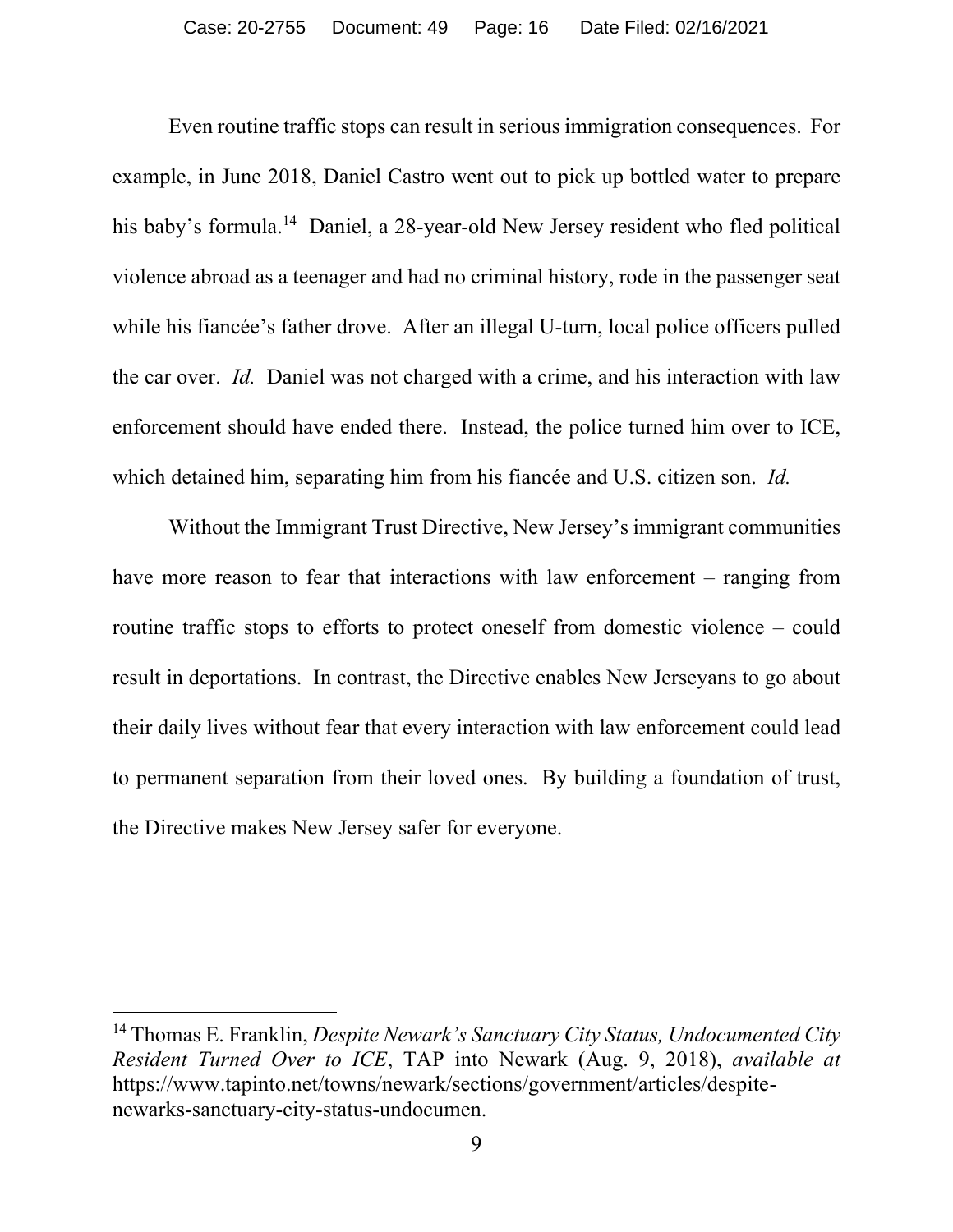#### **B. The Directive Promotes Immigrant Communities' Trust of Social Services and Health Programs, Improving Public Health.**

Immigrant communities' level of trust in local law enforcement also affects community members' ability and willingness to seek out or accept public services, including child protection and health care. The fear of deportation and family separation deters both non-citizens and their family members from accessing essential services.

Karol Ruiz, a New Jersey attorney who was undocumented as a child, has recounted how the fear of immigration consequences prevented her from seeking protection from childhood sexual abuse. When Child Protective Services visited her family's home, she did not report the abuse, "fearing that [her] family would be deported."15 Today, she advises her clients about the Directive's protections. One of her young clients suffering abuse, for example, refused to cooperate with mental health providers, "fearing deportation consequences for her mother." *Id.* After Ms. Ruiz explained how the Directive could protect her mother, the child sought the help she needed. *Id. Amici* are aware of many community members who decline public

<sup>15</sup> Karol Ruiz, *To End Hate in N.J. We Can't Ignore Policies that Support Immigrant Communities*, NJ.com (Aug. 18, 2019), *available at* https://www.nj.com/opinion/ 2019/08/to-end-hate-in-nj-we-cant-ignore-policies-that-support-immigrantcommunities.html.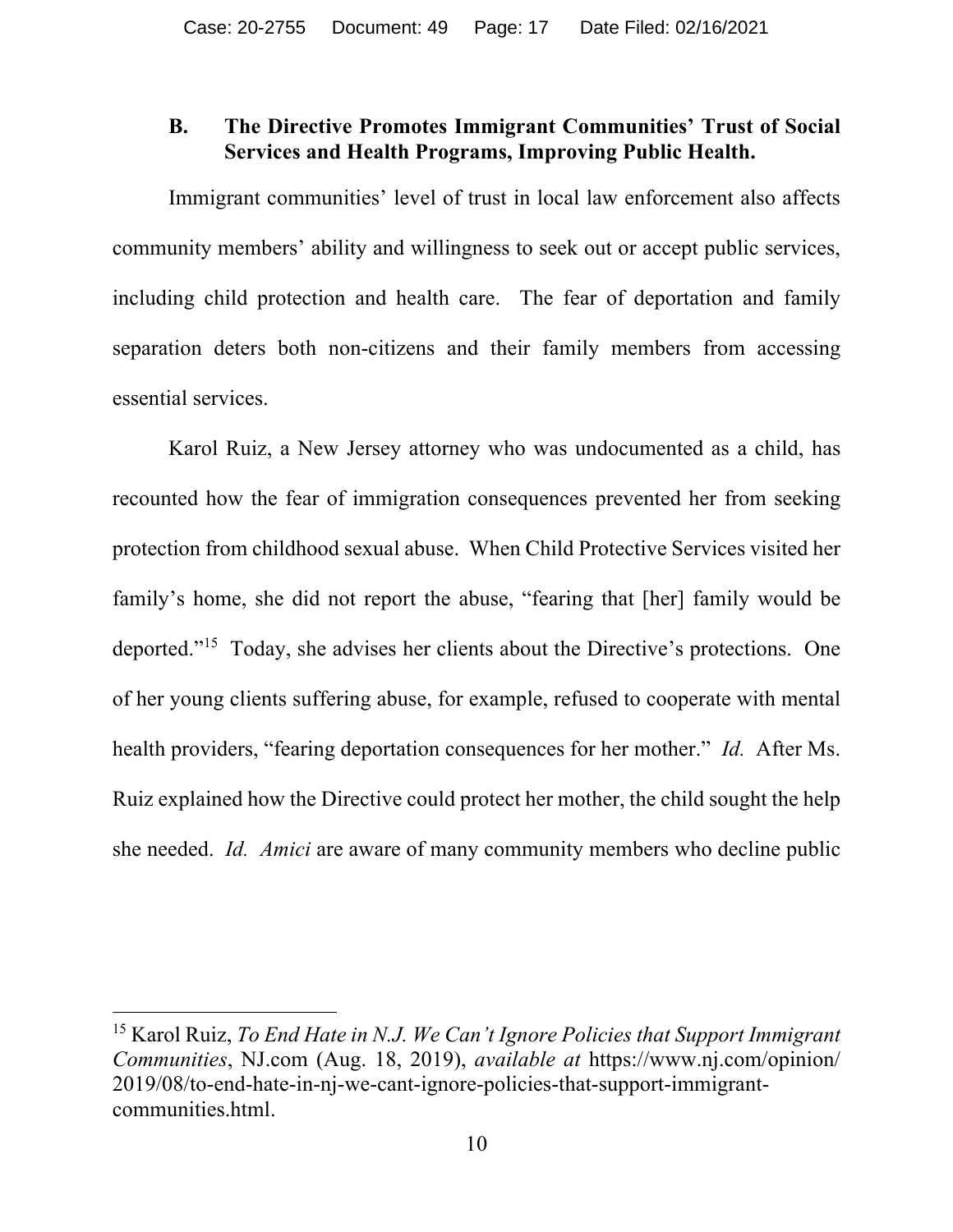services despite serious need because they are afraid that their personal information will be shared with ICE.<sup>16</sup>

Local collaboration with federal immigration enforcement also affects immigrants' and their families' trust in health care providers and public health authorities, a particularly critical concern during the COVID-19 pandemic. A 2018 study found that ICE's controversial Secure Communities program, which expanded collaboration between local officers and ICE, decreased Latinos' trust toward "government-provided health information."<sup>17</sup> "U.S.-born and immigrant Latinos who live in counties where immigration policing under the [Secure Communities] program is the most intense are less likely to trust health information from government agencies than their Latino counterparts living in counties with lower levels of immigrant policing." *Id.*

Arizona's infamous SB 1070 had a similar effect. The "show me your papers" law made it a state crime to be without immigration documents on one's person and expanded local police power to question and detain persons suspected to be without lawful status. As a result of the law, health providers reported a decrease in routine

<sup>16</sup> *See*, *e.g.*, Interview with Lauren Herman, Supervising Attorney, Make the Road New Jersey (Feb. 1, 2021).

<sup>17</sup> Vanessa Cruz Nichols et al., *Spillover Effects: Immigrant Policing and Government Skepticism in Matters of Health for Latinos*, 78 Public Admin Rev. 432, 440 (May/June 2018).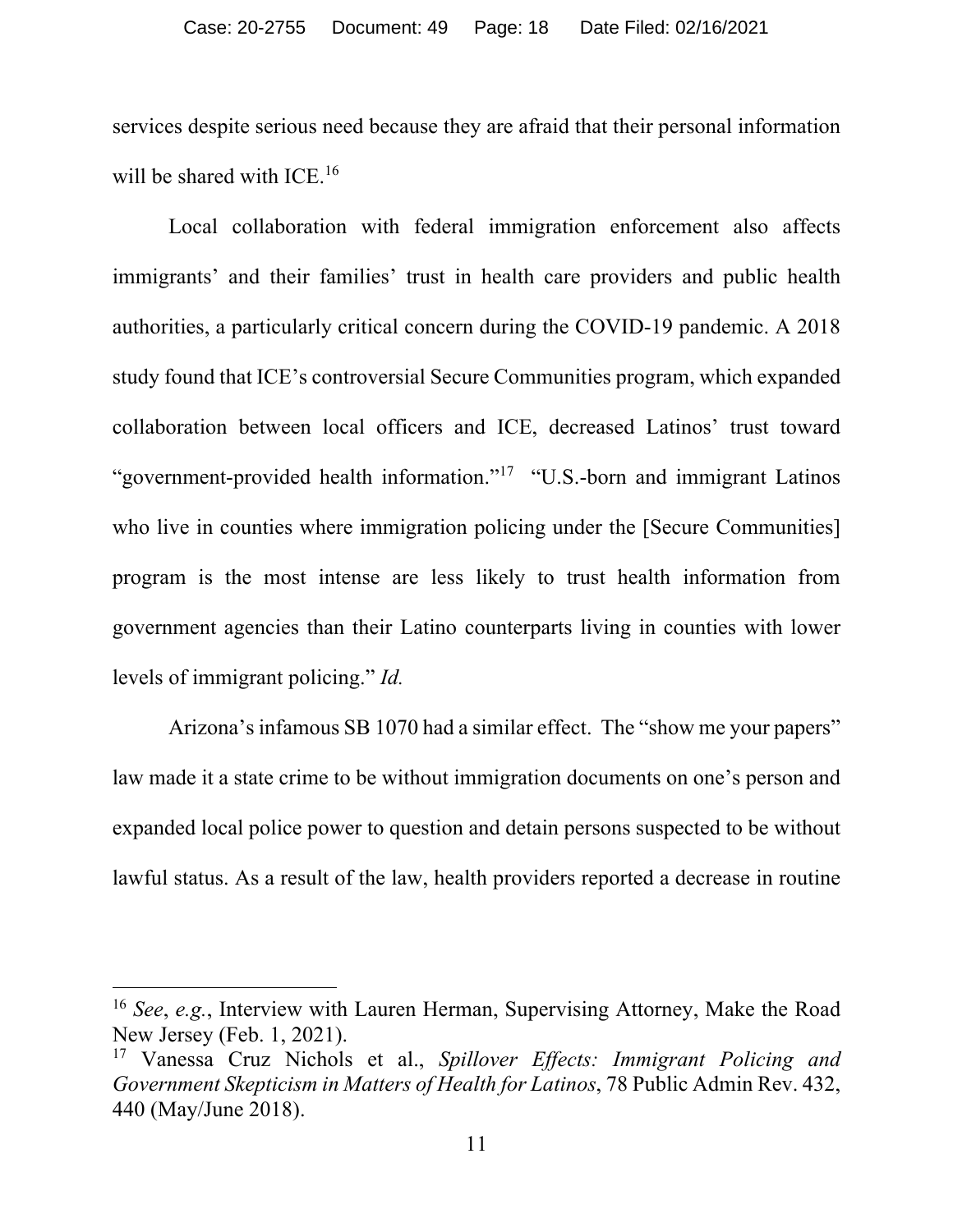care including vaccinations, HIV education, and prenatal care.<sup>18</sup> Providers "noted dramatic changes in clinic intake and service use," and public health services likewise observed a "definite change" that they attributed to fear of deportation. *Id.*

Immigrants' fear of engaging with healthcare providers presents a major public health challenge during the COVID-19 pandemic, since a successful response requires a high level of trust. Indeed, the World Health Organization has emphasized the need to "maintain and build public trust in public health authorities before, during and after" a pandemic.<sup>19</sup> Policies like the Immigrant Trust Directive are necessary to alleviate immigrant communities' well-documented fears in seeking health care, protecting both community safety and public health.20

<sup>18</sup> Lisa J. Hardy et al., *A Call for Further Research on the Impact of State-Level Immigration Policies on Public Health*, 102 Am. J. of Pub. Health 1250, 1252 (2012), https://www.ncbi.nlm.nih.gov/pmc/articles/PMC3477996/pdf/AJPH.2011. 300541.pdf.

<sup>19</sup> World Health Organization, *Pandemic Influenza Preparedness and Response: A WHO Guidance Document* (2009), https://www.ncbi.nlm.nih.gov/books/ NBK143063/.

<sup>&</sup>lt;sup>20</sup> Evidence also suggests that local authorities' engagement in immigration enforcement can lead to avoidance of other public services beyond health care. In one study, adults in immigrant families reported avoiding public services, including speaking with school employees and visiting public parks and libraries. Hispanic adults in immigrant families were significantly more likely than their white counterparts to avoid the everyday activities studied. Hamutal Bernstein et al., *Adults in Immigrant Families Report Avoiding Routine Activities Because of Immigration Concerns* (July 2019), https://www.urban.org/sites/default/files/ publication/100626/2019.07.22 immigrants avoiding activities final v2 3.pdf.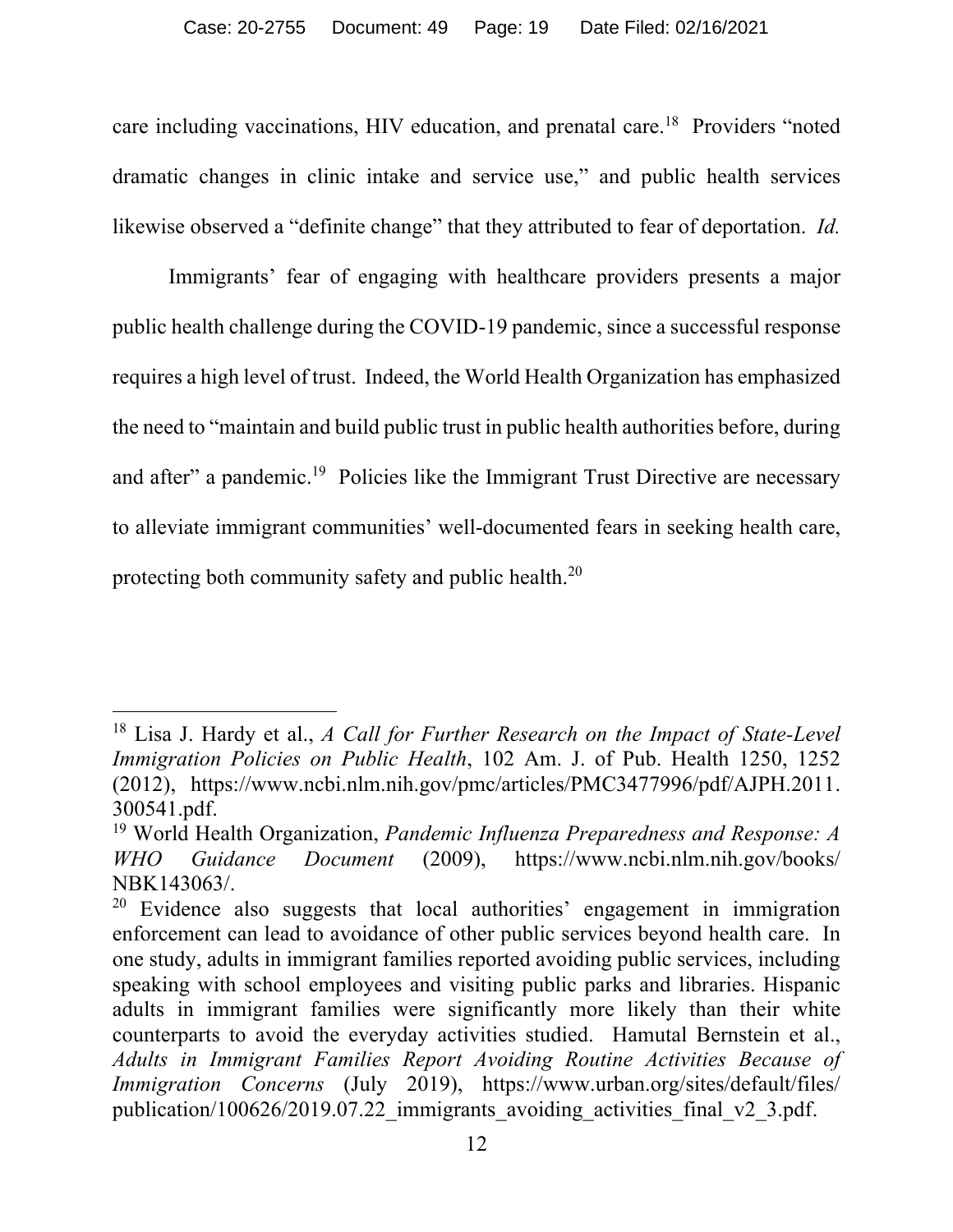### **C. The Directive Helps to Prevent Discriminatory Policing and Conserves Limited State Resources.**

Local collaboration with immigration enforcement authorities also increases racially discriminatory policing. For example, in Davidson County, Tennessee, arrests of foreign-born people reached their highest level in over a decade shortly after a cooperative program with ICE was implemented.<sup>21</sup> The "vast majority" of individuals processed under the cooperative agreement were charged with nonviolent misdemeanors, like driving without a license, trespassing, or fishing without a license. *Id.* at 6.

Similarly, an analysis of arrests in Frederick County, Maryland, found "a significantly higher number of arrests of Hispanics by the Sheriff's Office than would have occurred" had the office not entered a collaboration with ICE.<sup>22</sup> Recently, a woman who was arrested by the same sheriff's office after it entered into its agreement with ICE obtained a settlement of \$100,000 in a lawsuit addressing racial profiling and discrimination.23

<sup>21</sup> ACLU of Tennessee, *Consequences & Costs: Lessons Learned from Davidson County, Tennessee's Jail Model 287(g) Program* at 11 (Dec. 2012), *available at* https://www.aclu-tn.org/wp-content/uploads/2015/01/287gF.pdf.

<sup>22</sup> Michael Coon, *Local Immigration Enforcement and Arrests of the Hispanic Population,* J. Migration & Hum. Sec. (Aug. 8, 2018), https://journals.sagepub.com/doi/10.1177/233150241700500305.

<sup>23</sup> *See* Associated Press, *Salvadoran Woman Wins \$100K in Wrongful Arrest Lawsuit*, Associated Press (June 18, 2020), https://apnews.com/article/ 5bfc648cc13f65d35fda19e9bdc7a5c9; Third Amended Compl., *Santos v. Frederick*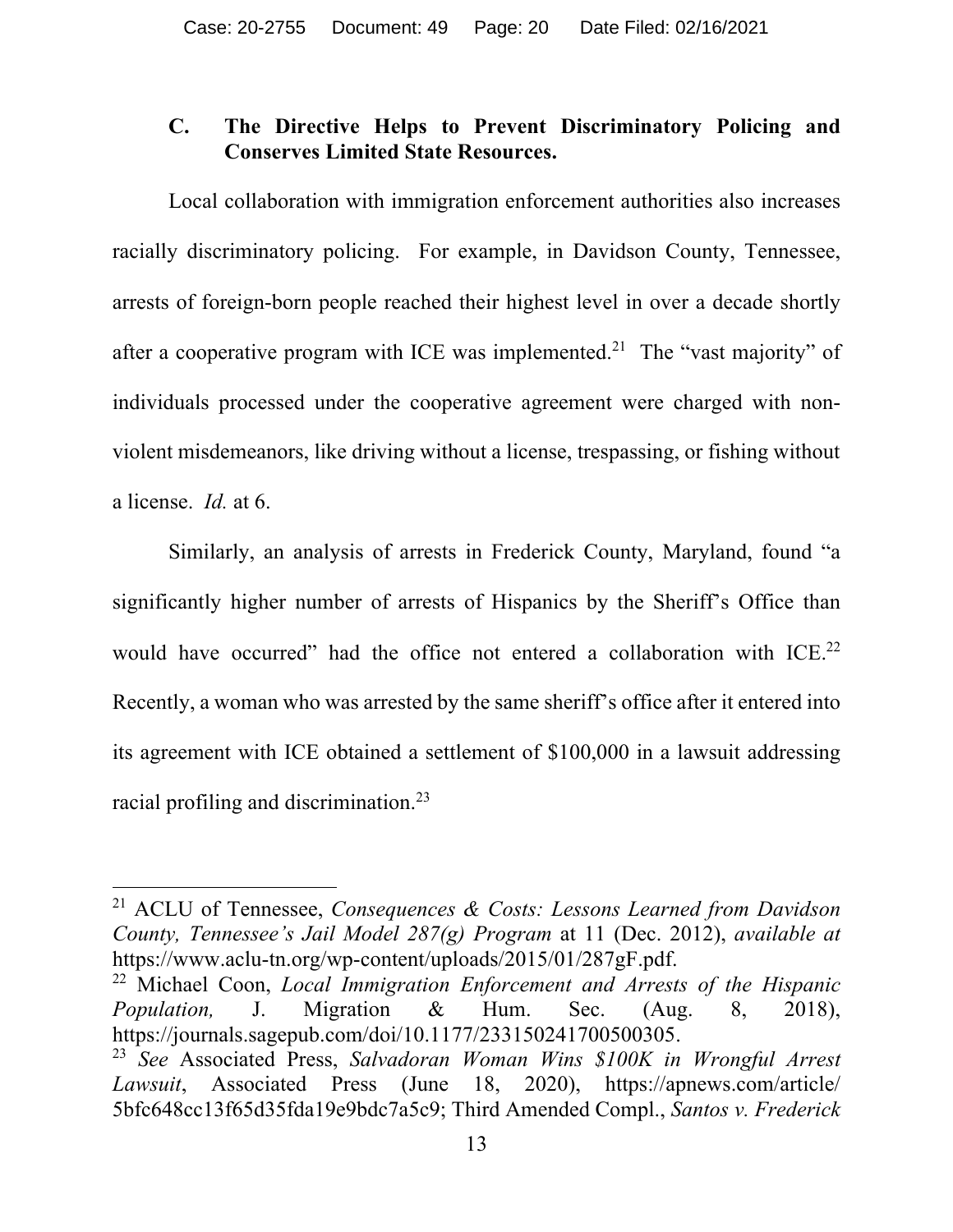Arizona's Maricopa County provides another prime example. After the sheriff's office implemented an immigration enforcement program, Latino drivers in Maricopa County were four to nine times more likely to be stopped by officers than non-Latino drivers.<sup>24</sup> A U.S. DOJ investigation of the county's practices concluded that its immigration enforcement program produced a "wall of distrust" between officers and the Latino population, which "compromised [officers'] ability to provide police protection" to all Latino residents, regardless of immigration status.<sup>25</sup>

Beyond preventing further racial profiling, the Directive ensures that the State's limited resources support local services and public safety, rather than assisting the federal government with immigration enforcement. For instance, cooperation with ICE detainer requests can be extremely costly. Between 2007 and 2017 – roughly the period in which Directive 2007-3 was in effect – New Jersey

*Cty. Bd. of Comm'rs*, No. 09-CV-2978 (CCB) (D. Md. Sept. 25, 2015), ECF No. 150.

<sup>24</sup> *See* Thomas E. Perez, Assistant Attorney General, U.S. Dep't of Justice, Maricopa County Sheriff's Office Investigative Findings Announcement (Dec. 15, 2011), *available at* https://www.justice.gov/opa/speech/assistant-attorney-general-thomase-perez-speaks-maricopa-county-sheriff-s-office.

<sup>25</sup> *See* Thomas E. Perez, Assistant Attorney General, U.S. Dep't of Justice, United States' Investigation of the Maricopa County Sheriff's Office (Dec. 15, 2011), https://www.justice.gov/sites/default/files/crt/legacy/2011/12/15/mcso\_findletter\_1 2-15-11.pdf.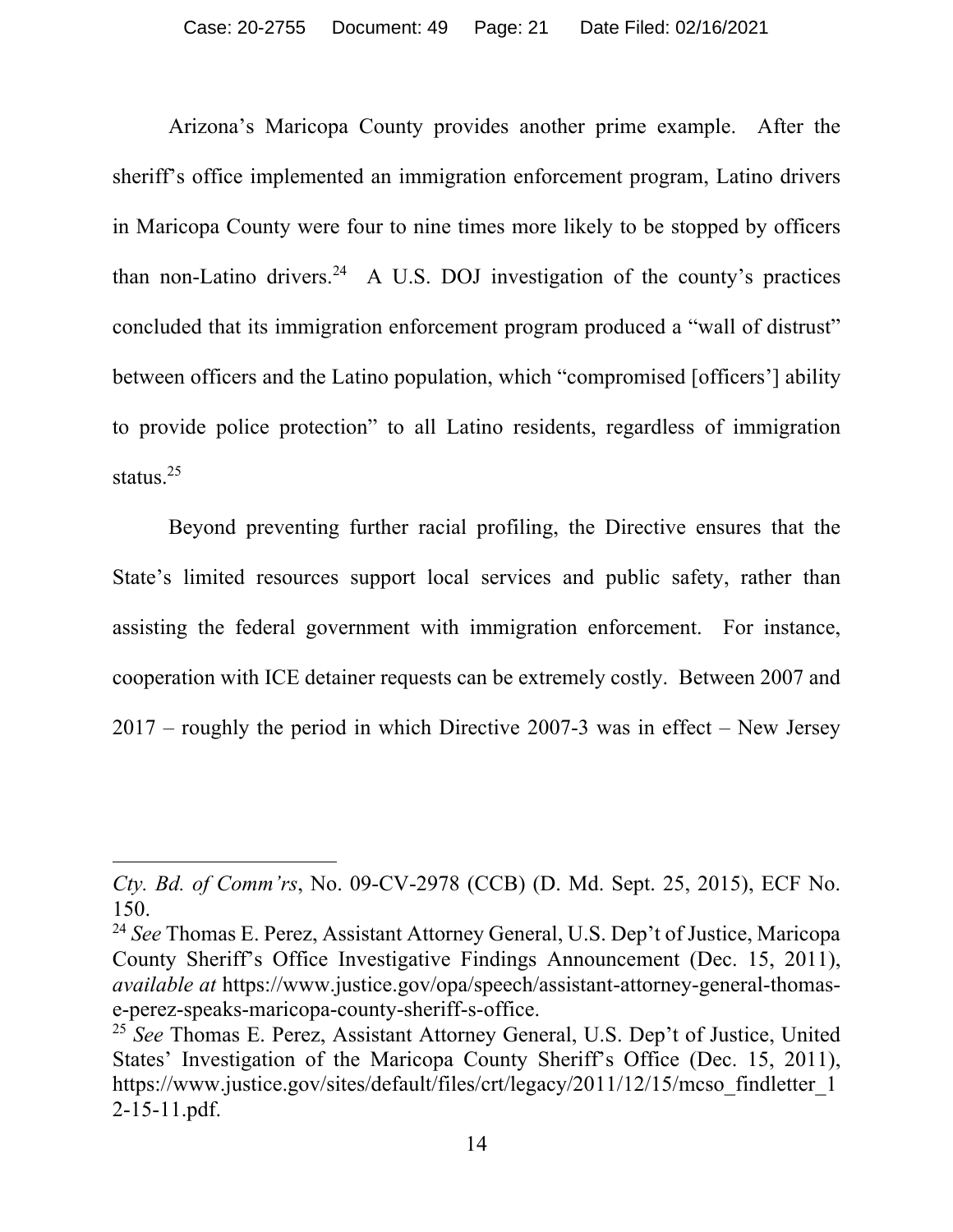paid at least \$12 million, and possibly far more, to honor ICE's requests.26 Because holding people on detainers routinely violates constitutional rights, it also exposes local governments to financial liability. *See*, *e.g*., *Galarza v. Szalczyk*, 745 F.3d 634, 643–45 (3d Cir. 2014); Prelim. Approval Order, *Roy v. County of Los Angeles*, 12- CV-9012 (AB) (FFM), (C.D. Cal. Nov. 25, 2020), ECF No. 610 (preliminarily approving \$14 million settlement against county that honored detainers).

For these reasons, the Immigrant Trust Directive conserves state and local resources and reduces racial profiling.

#### **II. No Federal Law Validly Preempts the Immigrant Trust Directive.**

*Amici*'s reasons for supporting the Directive align with a core principle of federalism: the federal government may not commandeer state resources by forcing states to adopt particular policies or forcing them to enforce federally adopted policies. Appellants claim that federal law preempts the Directive. This claim relies on the notion that because the federal government exclusively controls immigration – that is, controls when non-citizens may enter or must leave the United States – New Jersey is obligated to deploy its limited law enforcement resources in a way that maximally supports the federal government's immigration policies. This is an

<sup>26</sup> Erika Nava, *Working with ICE: A Costly Choice for New Jersey*, New Jersey Policy Perspective (Nov. 2018), http://www.njpp.org/wp-content/uploads/2018 /11/ NJPP-Working-With-ICE-Report-FINAL.pdf.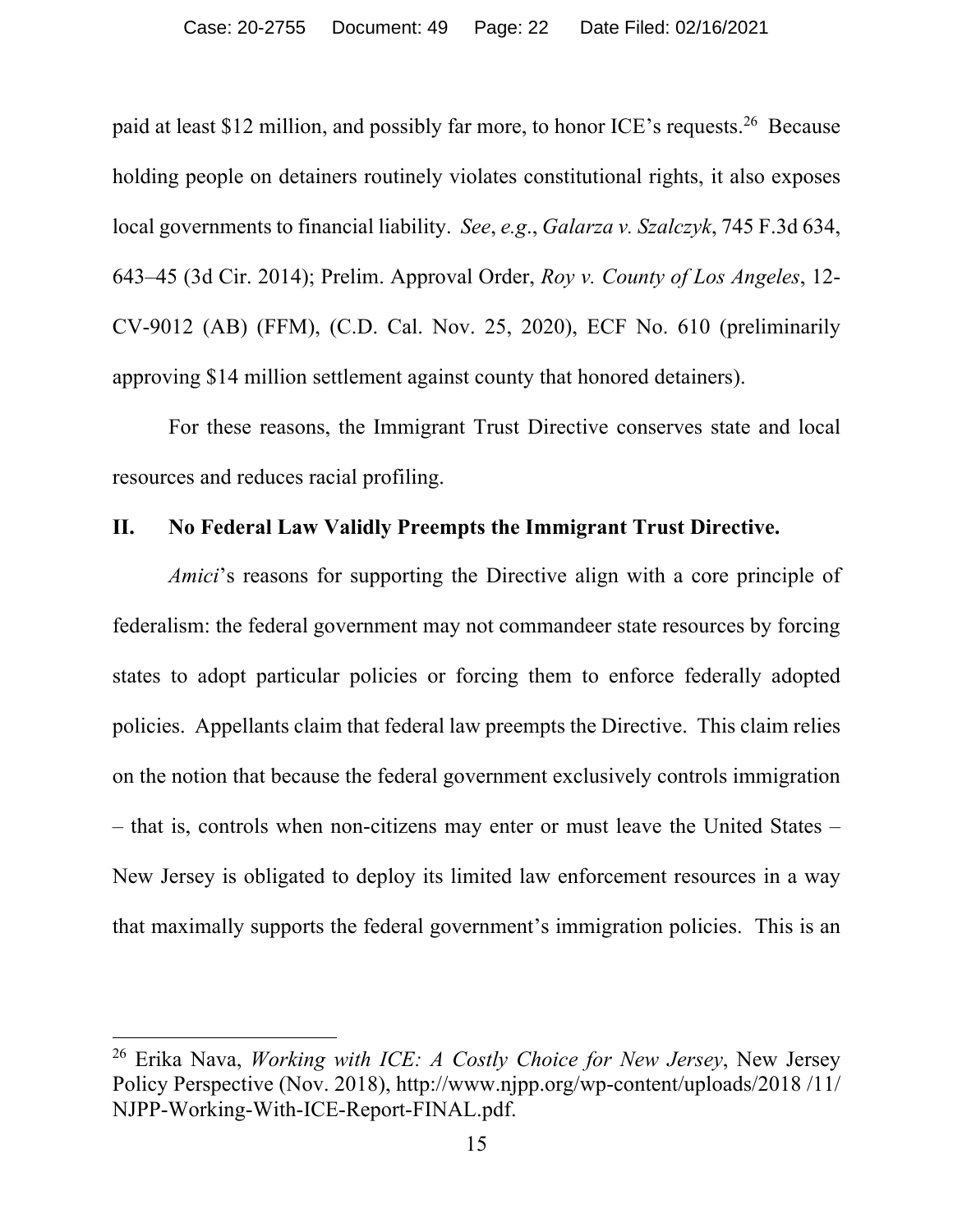extreme and erroneous view of the authority of the federal government over the States.

Rather, just as the federal government has exclusive authority to pass immigration laws, it also bears responsibility for deciding how to enforce these laws and for executing its own enforcement actions. Although Appellants may disagree with New Jersey's decision to limit its voluntary assistance to federal immigration authorities, the U.S. Constitution does not permit the federal government to force our state to devote New Jersey resources to federal immigration enforcement.

### **A. Valid Preemption Schemes Regulate Private Actors, Not States, and the Anti-Commandeering Doctrine Strictly Limits the Federal Government's Ability to Force States to Implement Federal Policies.**

The U.S. Constitution creates a system of dual sovereignty. *See Murphy v. NCAA*, 138 S. Ct. 1461, 1475 (2018). Both the federal government and the States elect their own legislatures, create their own policies, and enforce their own laws. The Framers believed this dual system would result in more liberty, as the two levels of government – state and federal – would keep each other in check, preventing either from running roughshod over the rights of the people. *See Gregory v. Ashcroft*, 501 U.S. 452, 458–59 (1991).

Fundamental to this system and the liberty it helps to guarantee are two constitutional concepts: the principle of preemption enshrined in the Supremacy Clause, and the principle of anti-commandeering enshrined in both the Tenth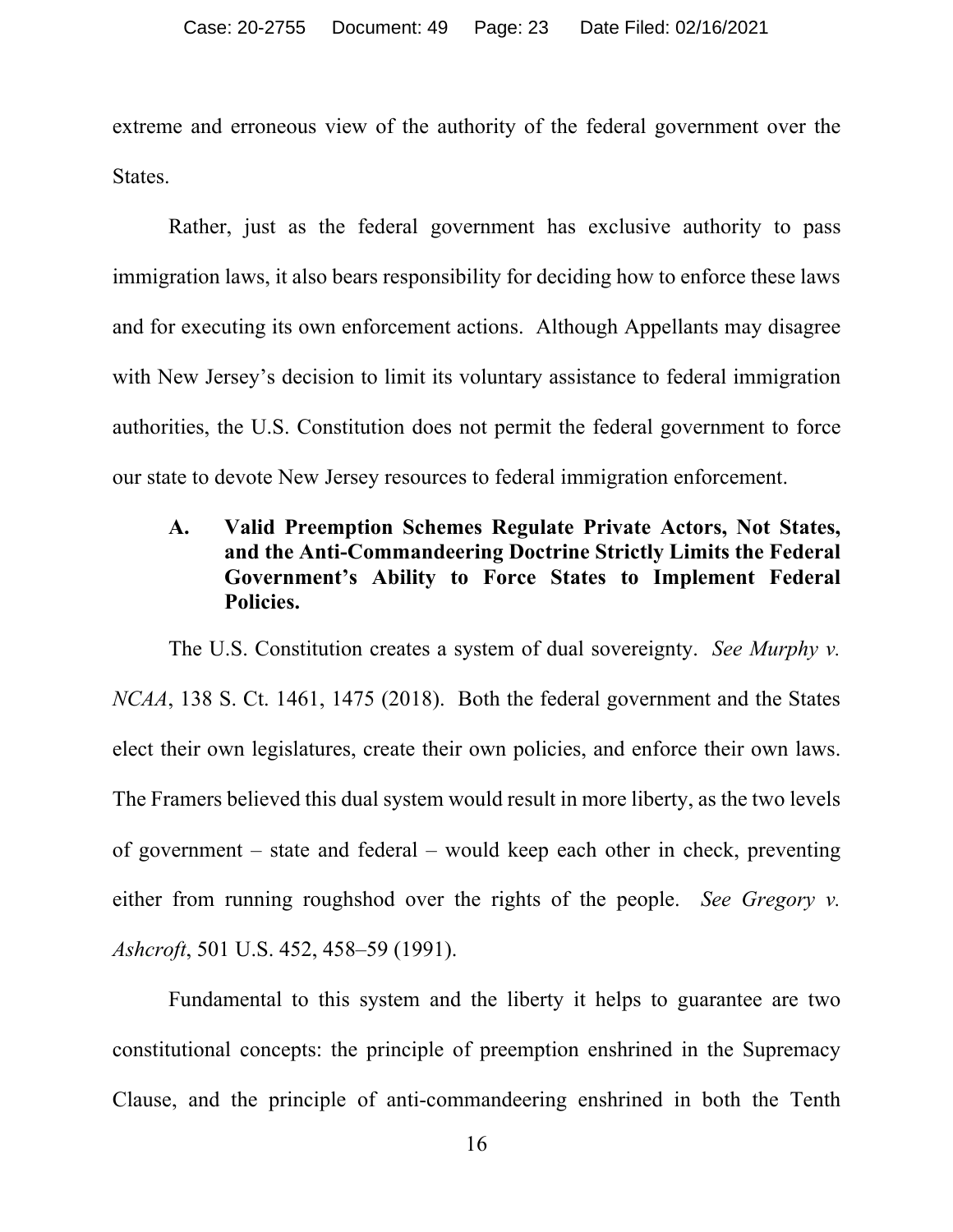Amendment and the Constitution's basic structure. *See Murphy*, 138 S. Ct. at 1475– 77. These two principles define the boundaries of what the state and federal governments may do in relation to one another and keep the dual system in balance.

The principle of preemption holds that where federal and state laws regulating private individuals clash, federal law prevails. Although courts have recognized various types of preemption, all "work in the same way: Congress enacts a law that imposes restrictions or confers rights on private actors; a state law confers rights or imposes restrictions that conflict with the federal law; and therefore the federal law takes precedence and the state law is preempted." *Id.* at 1480. Thus, if a state attempts to counteract such a validly enacted federal law by enacting its own contradictory law, under the Supremacy Clause the state law will be preempted and federal law will govern.

In this brief, *amici* do not examine in detail the question of whether the Directive and federal law clash for purposes of preemption analysis, although *amici* agree with the Attorney General that they do not conflict. Rather, *amici* address a constitutional point tied to their concern that forcing state and local police to carry out federal immigration law harms public safety, public health, and community wellbeing. Namely, even if there were a clash between federal law and the Directive, as Appellants argue, federal law could not preempt the Directive because such preemption would violate constitutional anti-commandeering principles.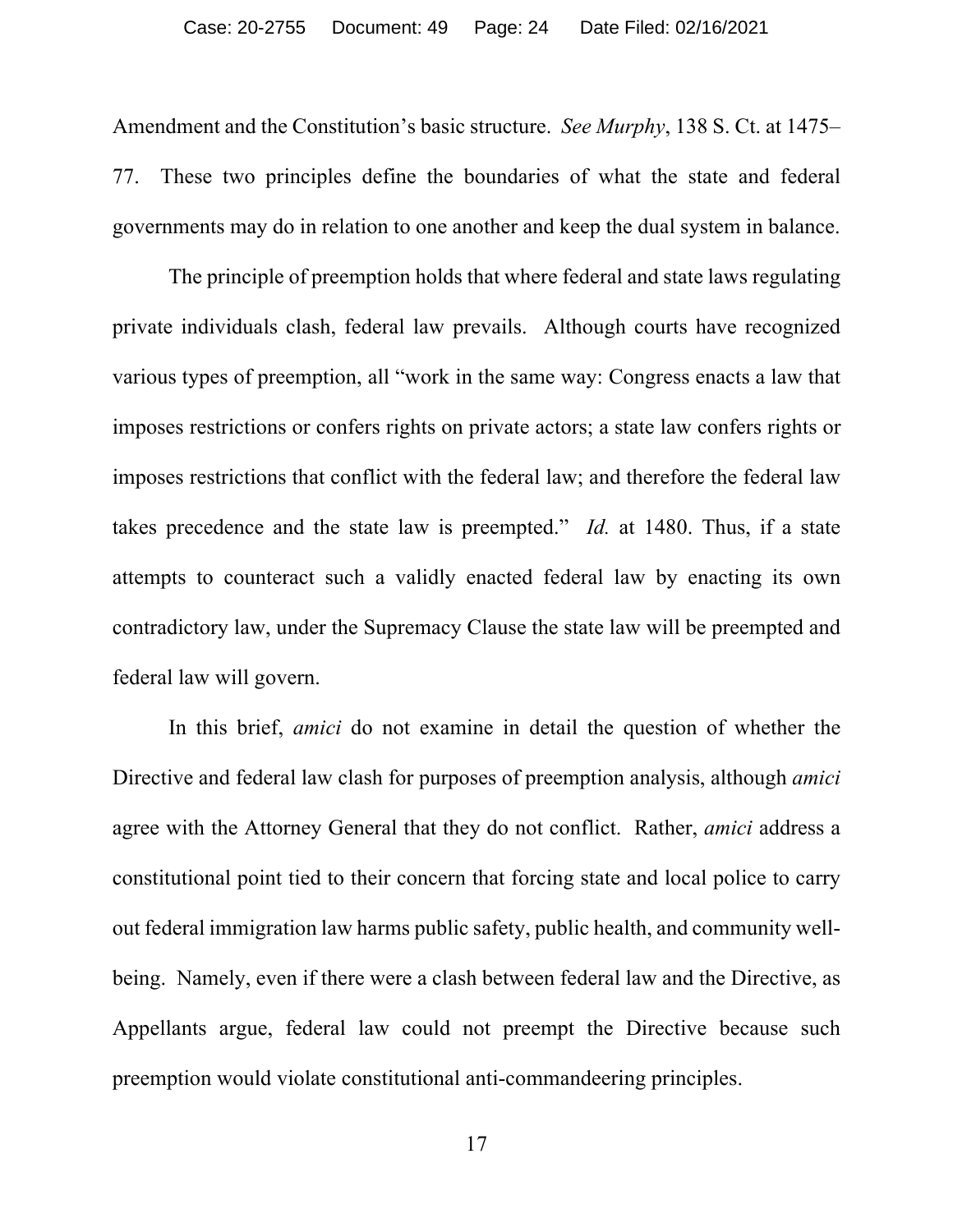A federal law crosses the line from a valid preemption statute to an unconstitutional attempt to commandeer state authority when, rather than regulating *private actors*, it instead attempts to directly regulate *state governments themselves*. *Id.* at 1481. This is because "the Framers explicitly chose a Constitution that confers upon Congress the power to regulate individuals, not States." *New York v. United States*, 505 U.S. 144, 166 (1992). As the Supreme Court explained, "even where Congress has the authority under the Constitution to pass laws requiring or prohibiting certain acts, it lacks the power directly to *compel the States* to require or prohibit those acts." *Id.* (emphasis added) (collecting cases). When the federal government attempts to control state governments in this way, it challenges the fundamental notion of state sovereignty, and runs up against the principle of anticommandeering.

Anti-commandeering is "the expression of a fundamental structural decision" the Framers made to "withhold from Congress the power to issue orders directly to the States." *Murphy*, 138 S. Ct. at 1475. The Supreme Court has found that several different methods of compelling state action amount to unconstitutional commandeering. These include commanding a state legislature to pass a law, commanding a state legislature *not* to pass a law, and commanding officers of state or local government to implement a federal law. *See New York*, 505 U.S. at 161–63;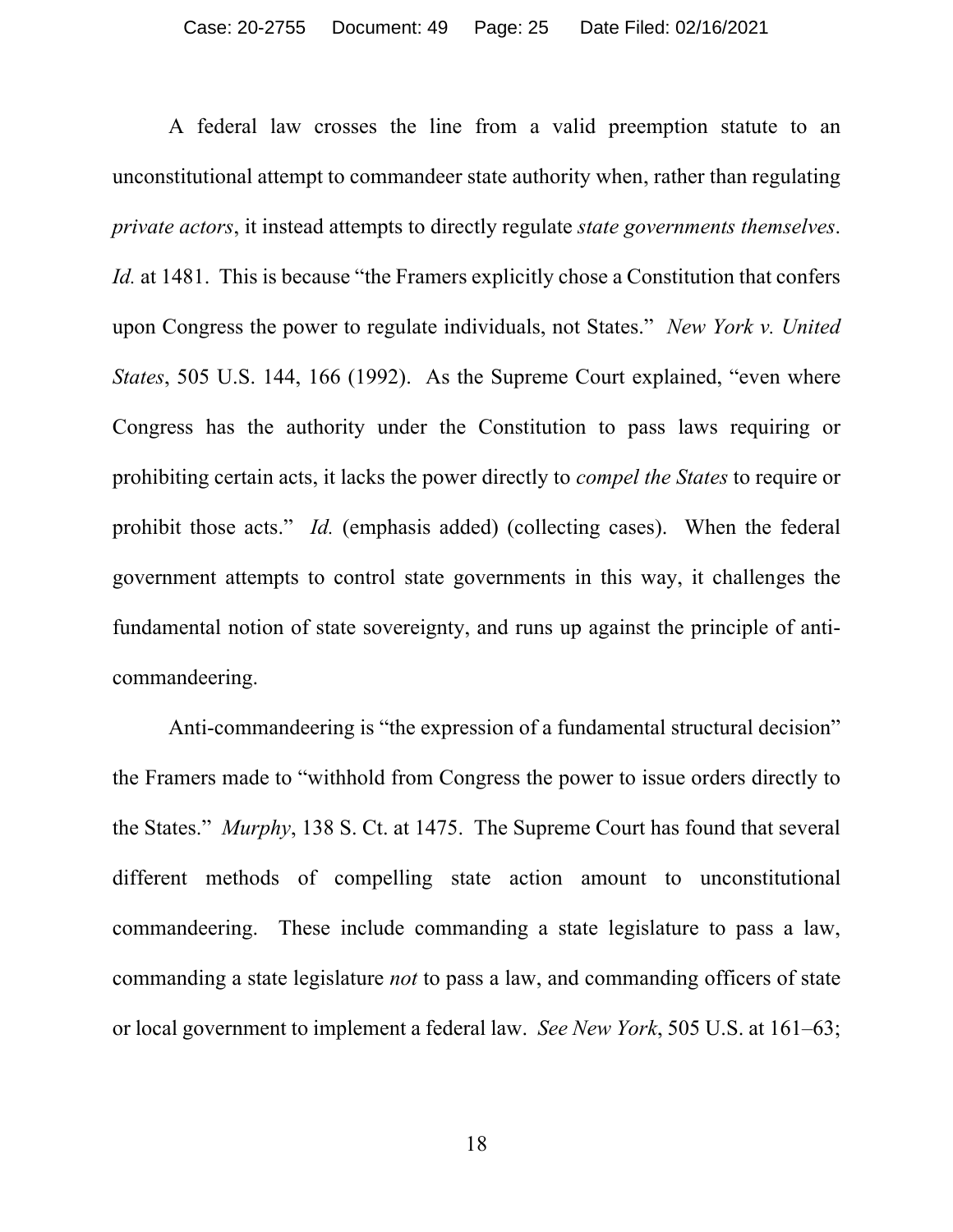*Murphy*, 138 S. Ct. at 1478; *Printz v. United States*, 521 U.S. 898, 926–30 (1997).27 Because none of these actions are compatible with the fundamental notion of state sovereignty, none are constitutionally permissible. *See Printz*, 521 U.S. at 932 (a law whose object "is to direct the functioning of the state executive . . . compromise[s] the structural framework of dual sovereignty").

Appellants in this case argue that the Directive is not valid because federal law preempts it. But the anti-commandeering doctrine forecloses this argument. The federal statutes that Appellants cite are not valid preemption provisions that regulate private actors. Rather, if interpreted to prohibit the Attorney General's adoption of the Directive, they would be unconstitutional attempts to commandeer the officers and authority of the State of New Jersey. *See United States v. California*, 921 F.3d 865, 891 (9th Cir. 2019) ("California has the right, pursuant to the anticommandeering rule, to refrain from assisting with federal efforts."), *cert. denied*, 141 S. Ct. 124 (June 15, 2020).

<sup>&</sup>lt;sup>27</sup> These cases have addressed areas as diverse as gun control, the disposal of nuclear waste, sports gambling, and health care. *See Printz*, 521 U.S. at 902; *New York*, 505 U.S. at 149; *Murphy*, 138 S. Ct. at 1478; *NFIB v. Sebelius*, 567 U.S. 519, 577-80 (2012). Moreover, the Federal Courts of Appeal, including this Circuit, have applied the anti-commandeering doctrine to questions of state involvement in the enforcement of federal immigration law. *See*, *e.g.*, *Galarza*, 745 F.3d at 643–45; *United States v. California*, 921 F.3d 865, 888–91 (9th Cir. 2019), *cert. denied*, 141 S. Ct. 124 (June 15, 2020).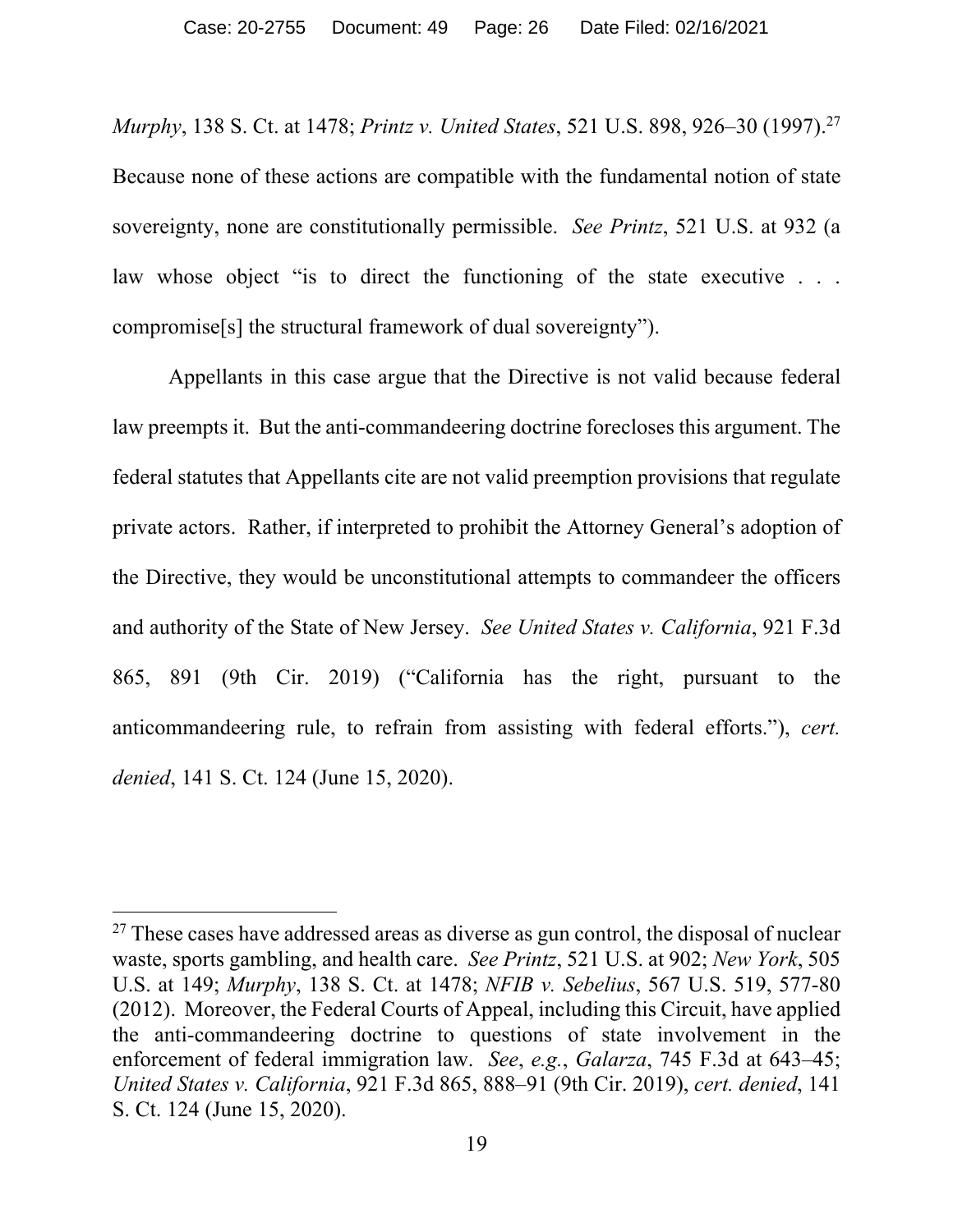## **B. Federal Information-Sharing Statutes Cannot Preempt the Immigrant Trust Directive Because Congress Cannot Command New Jersey Not to Adopt a Particular Policy.**

Among the federal laws that Appellants suggest may preempt the Immigrant

Trust Directive is 8 U.S.C. § 1373 (hereinafter "Section 1373").<sup>28</sup> Section 1373 states that no state or local governmental entity may prohibit the sharing of "information regarding the citizenship or immigration status, lawful or unlawful, of any individual" with federal authorities.

As noted above, *amici* agree with the Attorney General and the District

Court<sup>29</sup> that no conflict exists between Section 1373 and the Immigrant Trust

Directive.<sup>30</sup> Even if a conflict did exist, however, Section 1373 cannot preempt the

<sup>&</sup>lt;sup>28</sup> Appellants also cite 8 U.S.C.  $\S$  1644, the text of which is nearly identical to 8 U.S.C. § 1373(a). All of the arguments made by *amici* with regard to 8 U.S.C. § 1373 apply equally to 8 U.S.C. § 1644.

<sup>29</sup> JA 77. *See also United States v. New Jersey*, No. 20-CV-1364 (FLW) (TJB), 2021 WL 252270, at \*1 n.1 (D.N.J. Jan. 26, 2021) (incorporating opinion in *Ocean County* by reference and dismissing challenge to the Directive for similar reasons). <sup>30</sup> While *Amici* do not explore those arguments in depth, they note that Ocean County's argument that Section 1373 prohibits restrictions on sharing social security and driver's license numbers ignores the statutory text and state law. "The phrase 'information regarding the citizenship or immigration status, lawful or unlawful, of any individual' is naturally understood as a reference to a person's legal classification under federal law," and has been construed narrowly to exclude other personal information, including social security numbers and other identifiers. *California*, 921 F.3d at 891-93 (quoting 8 U.S.C. § 1373 and holding that California's SB 54 did not conflict with Section 1373); *see* California Values Act, 2017 Cal. Legis. Serv. Ch. 495 (S.B. 54) (West) (prohibiting California law enforcement agencies from sharing "personal information" for immigration enforcement purposes) (defining "personal information" as "any information . . . maintained by an agency that identifies or describes an individual, including, but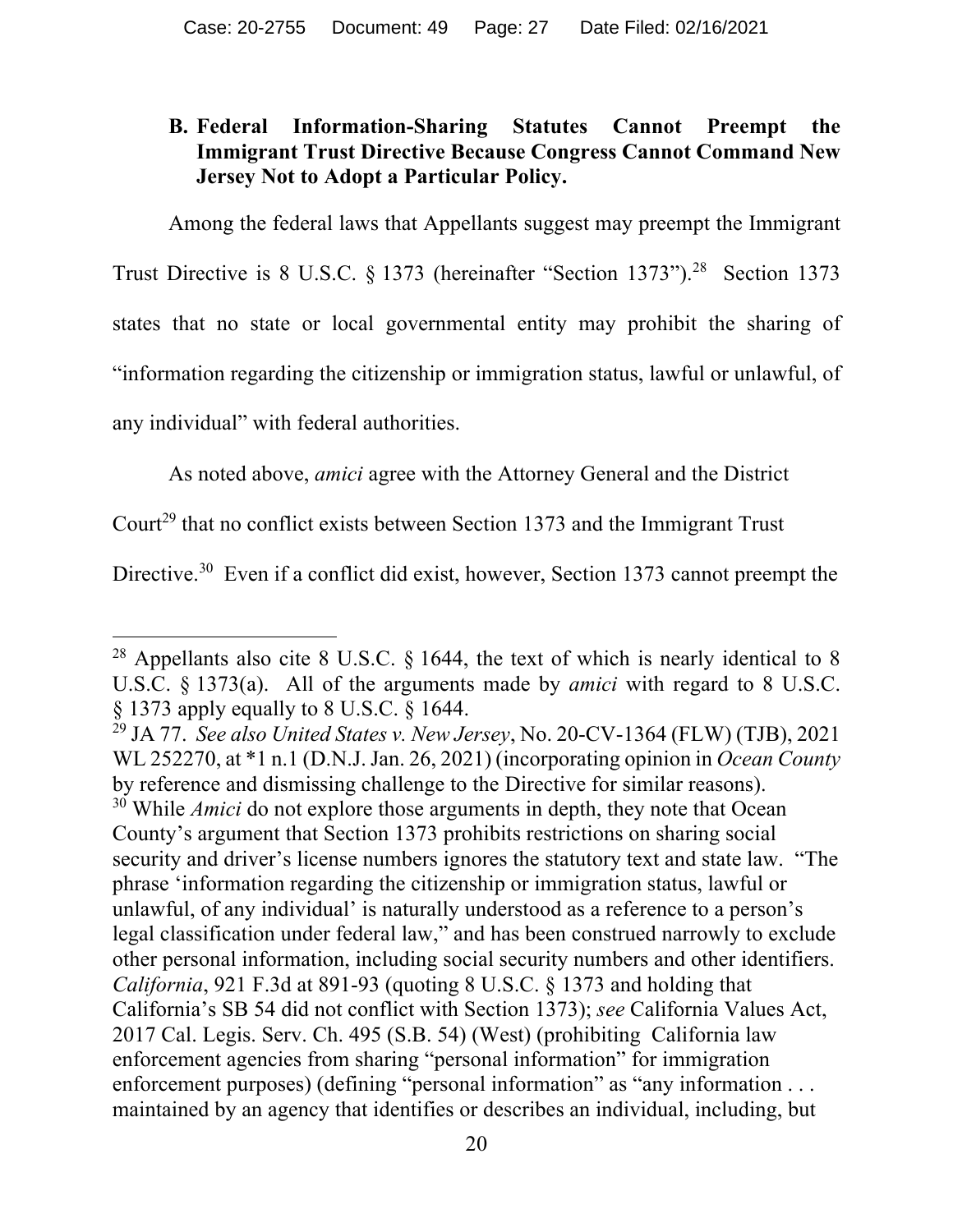Directive without running afoul of the anti-commandeering doctrine for two closely related reasons. First, Section 1373 is explicitly directed at state and local governments, not private actors. *See* 8 U.S.C. § 1373(a) ("[A] Federal, state, or local government entity or official may not prohibit . . . any government entity or official . . . "). For a federal statute to preempt a state policy, it must regulate private actors. *See Murphy*, 138 S. Ct. at 1480–81. As the District Court held below, this alone is a "death knell" to Appellants' preemption arguments. JA 58.

Section 1373's regulation of state and local government is, furthermore, distinct from the federal statute upheld in *Reno v. Condon*, 528 U.S. 141 (2000). In *Reno*, the Supreme Court upheld the federal Driver Privacy Protection Act's ("DPPA") restrictions against disclosure of personal information by private and government actors. *Id.* at 143, 146. "The anticommandeering doctrine does not apply when Congress evenhandedly regulates an activity in which both States and private actors engage." *Murphy*, 138 S. Ct. at 1478–79 (noting this principle "formed the basis for the Court's decision in *Reno v. Condon*"). By contrast, Section

not limited to, his or her . . . social security number . . . ."). Moreover, the New Jersey Legislature recently removed the immigration status requirement for standard drivers' licenses, providing that "[p]ossession of a standard basic driver's license . . . shall not be considered evidence of an individual's citizenship or immigration status." N.J. Stat. Ann. § 39:3-10.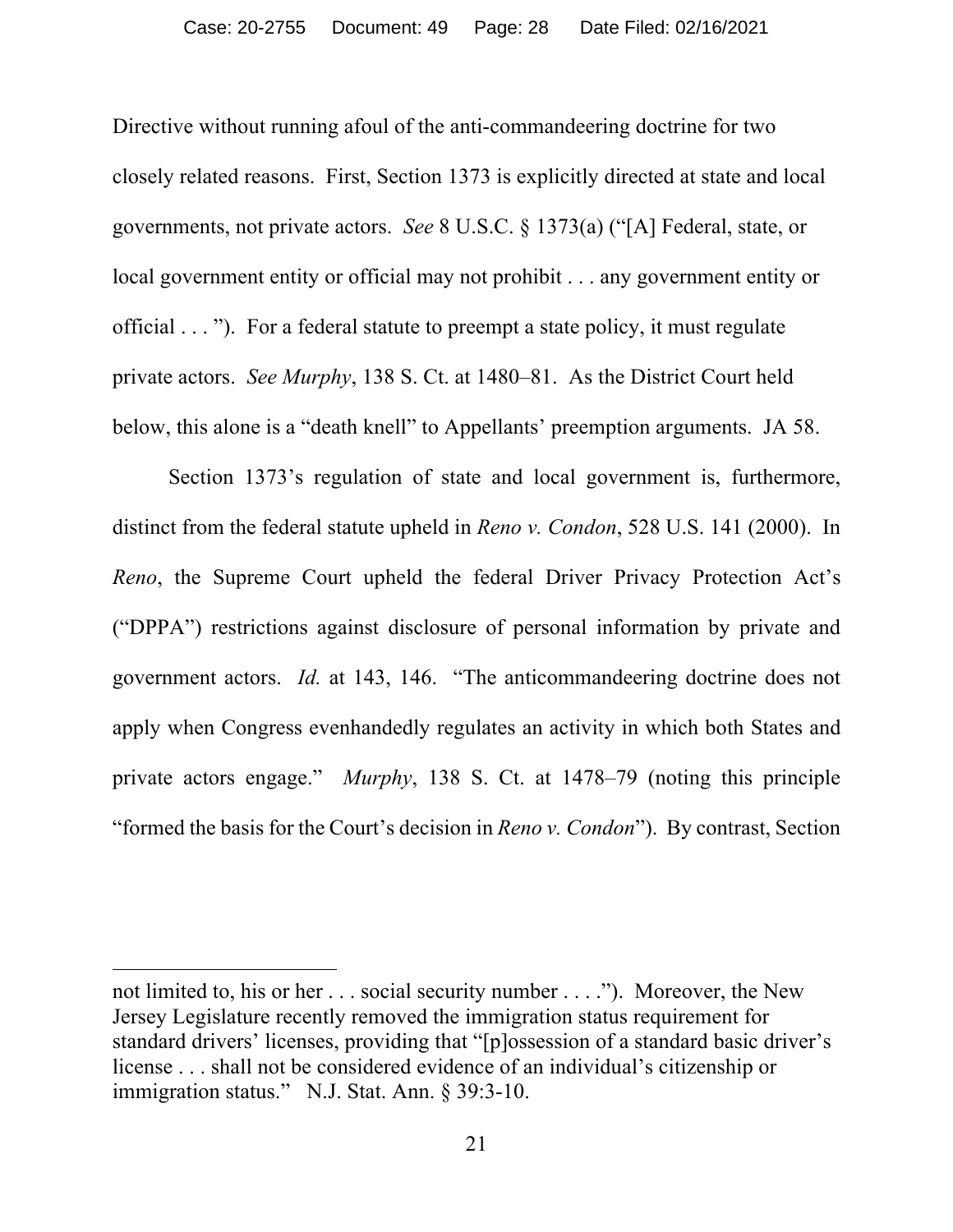1373 regulates the states in their capacities as sovereigns, not as marketplace participants, and does not regulate private actors.

Second, Appellants' reading of Section 1373 would violate the anticommandeering doctrine because it would command the states not to issue certain regulations. Appellant Ocean County characterizes Section 1373 as "requir[ing] that State and local governments refrain from enacting statutes or regulations that impede or restrict the conduit of information related to the citizenship or immigration status of an individual." Ocean Cty. Br. at 29. Ocean County's formulation of Section 1373 would directly command the Attorney General not to adopt certain provisions in the Directive; that qualifies it as a direct command to the government of New Jersey that it cannot adopt a particular policy. This is exactly the kind of command that violates the anti-commandeering doctrine, and which the Supreme Court has held that Congress cannot issue to a state legislature. *See Murphy*, 138 S. Ct. at 1481–82.31

Unsurprisingly, then, courts that have recently considered the constitutionality of Section 1373 have consistently found the statute unconstitutional under the anticommandeering doctrine*. See City of Philadelphia v. Sessions*, 309 F. Supp. 3d 289,

<sup>&</sup>lt;sup>31</sup> Because the anti-commandeering doctrine applies equally to both the legislative and executive branches of state governments, the fact that the Directive was issued by the Attorney General (rather than adopted by the New Jersey Legislature) is irrelevant. *See Printz* at 521 U.S. at 907-08, 925-26.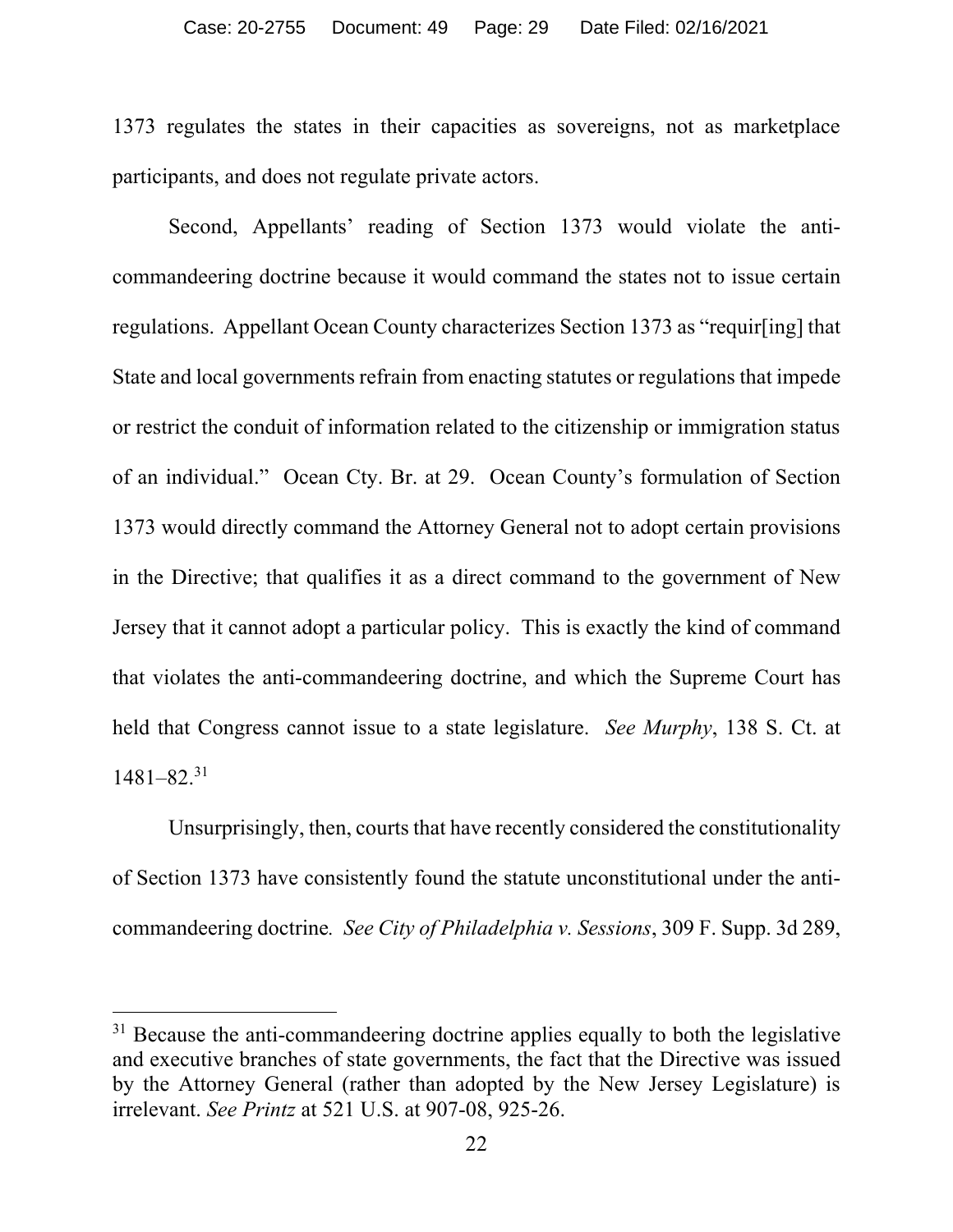329–30 (E.D. Pa. 2018), *aff'd in part and vacated in part sub nom. City of Philadelphia v. Att'y Gen. of U.S.*, 916 F.3d 276 (3d Cir. 2019); *City of San Francisco v. Sessions*, 349 F. Supp. 3d 924, 953 (N.D. Cal. 2018), *aff'd in part and vacated in part sub nom. City of San Francisco v. Barr*, 965 F.3d 753 (9th Cir. 2020), *petition for cert. filed*, No. 20-666 (U.S. Nov. 13, 2020); *City of Chicago v. Sessions*, 321 F. Supp. 3d 855, 866–73 (N.D. Ill. 2018), *aff'd sub nom. on other grounds*, *City of Chicago v. Barr*, 961 F.3d 882, 908–09 (7th Cir. 2020) (not reaching the constitutional question but noting that, under *Murphy*, "it does not matter that § 1373 prohibits the state from taking an action, as opposed to requiring an action" because "either situation involves the exercise of control over the state").32

The two Second Circuit decisions that have addressed this issue do not require a different conclusion. The holding in *City of New York v. United States* was based on the reasoning that Section 1373 did not compel the state to administer a federal regulatory program, relying on an understanding of the line between preemption and anti-commandeering as the distinction between ordering state governments *not* to take an action, rather than to take one. 179 F.3d 29, 34–35 (2d Cir. 1999). In 2018,

<sup>32</sup> Appellant Cape May's reliance on *Delaware County v. Federal Housing Financial Agency*, 747 F.3d 214 (3d Cir. 2014), *see* Cape May Br. at 19-20, is problematic for the same reason. In concluding that a federal statute exempting certain corporations from state and local taxation did not violate the anti-commandeering doctrine, the Third Circuit relied on the pre-*Murphy* distinction between affirmative and prohibitive legislation. *Id.* at 228 (citing *NCAA v. Governor of N.J.*, 730 F.3d 208, 229 (3d Cir. 2013), *abrogated by Murphy*, 138 S. Ct. 1461).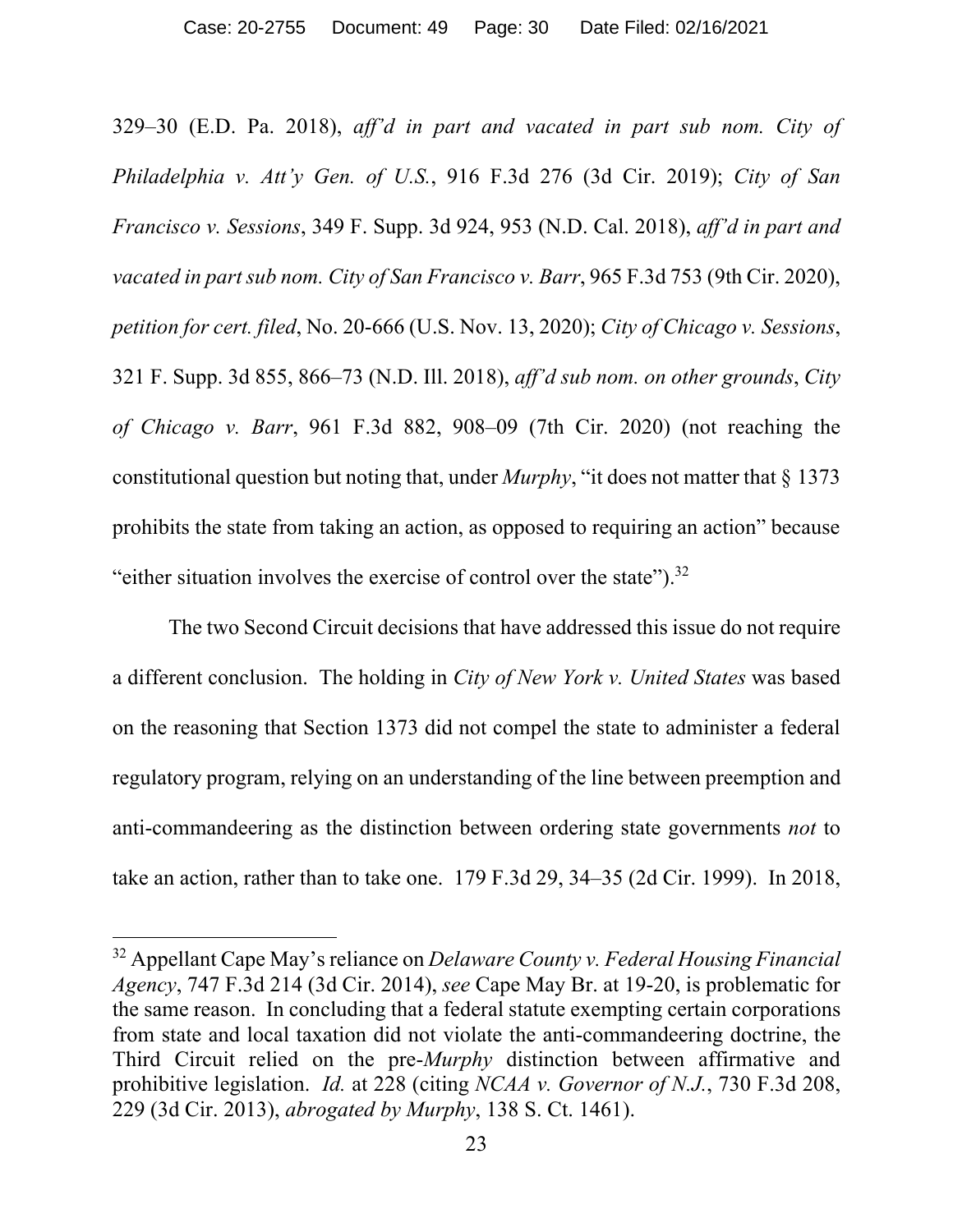however, the Supreme Court clarified in *Murphy* that such a distinction is not meaningful, and that anti-commandeering principles forbid both affirmative and negative commands. 138 S. Ct. at 1481–82.

Notably and appropriately, the appellants do not rely on *State of New York v. DOJ*, 951 F.3d 84, 113–14 (2d Cir. 2020). Although it questioned a lower court finding of facial unconstitutionality, the Second Circuit expressly declined to decide this issue, analyzing section 1373's constitutionality solely "as applied to clarify a federal funding requirement." *Id.* at 111. Moreover, as discussed below, the federal government's authority to regulate immigration does not empower it to force the states to carry out enforcement. *See infra* § II(C).

Appellant Cape May suggests that the information-sharing restrictions at issue here do not violate the Tenth Amendment because they fall within a "reporting requirement" exception that prevents states from forbidding certain informationsharing with the federal government. Cape May Br. at 18-19. *Murphy* made no mention of such an exception when it categorically held that Congress cannot command the states not to enact certain regulations. But even if this exception existed, it would not permit what Appellants seek to do here: require states to permit their officers to assist in the "actual administration of a federal program." *Printz*, 521 U.S. at 918; *see also California*, 921 F.3d at 889–90 (upholding on anti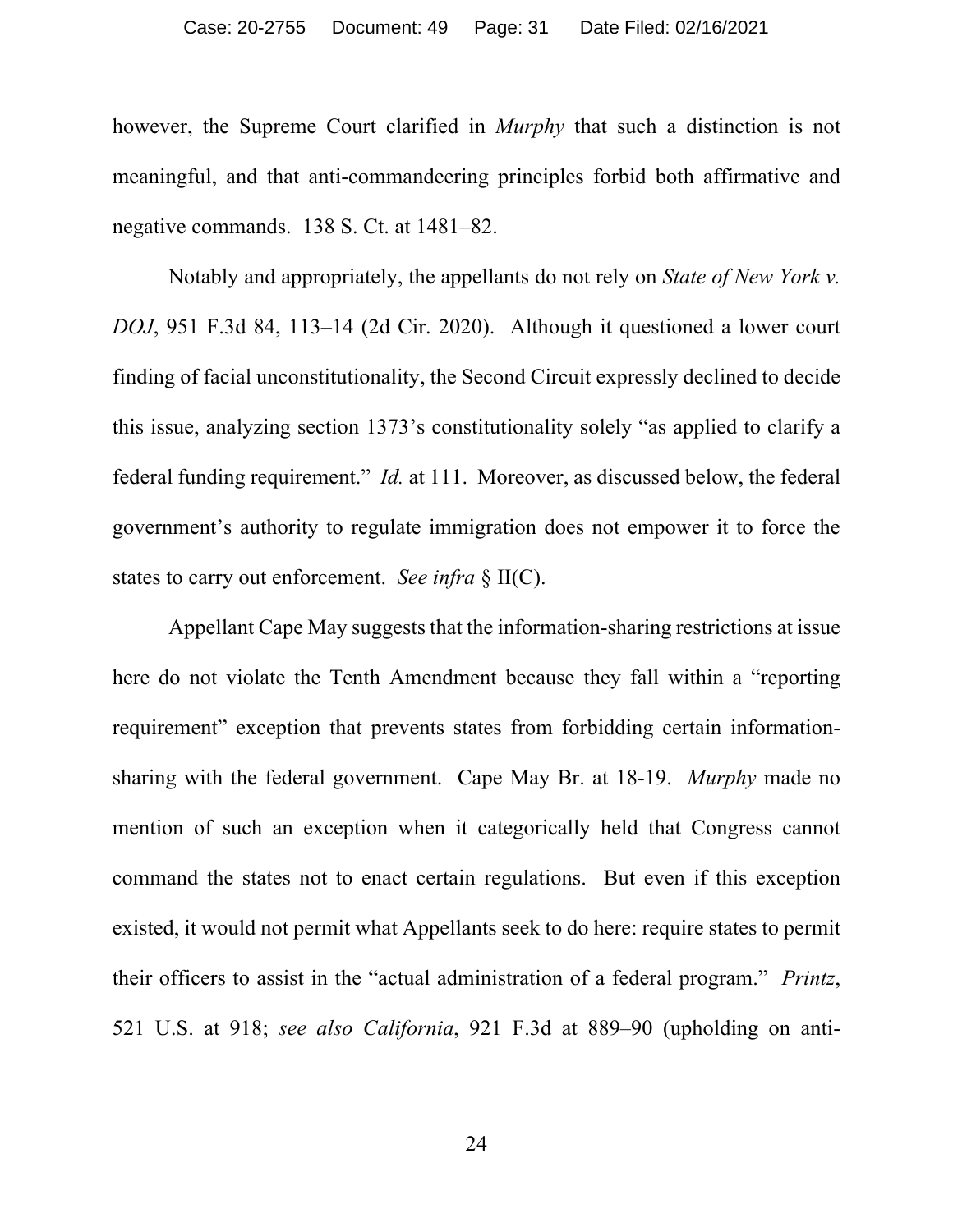commandeering grounds state information-sharing restrictions similar to the ones at issue in this case).

### **C. Immigration Statutes Cannot Preempt the Trust Directive Because the Federal Government Cannot Force State Entities to Bear the Burden of Enforcing Federal Law.**

Appellants also claim that because the Directive limits the assistance that state and local law enforcement authorities can provide to federal immigration enforcement efforts, it poses an obstacle to the enforcement of various federal immigration laws regarding the detention and deportation of immigrants. Cape May Br. at 1–2, 11–15; Ocean Cty. Br. at 28–29. This argument fails under a wellestablished principle underlying the anti-commandeering doctrine: the federal government may not command state entities to enforce federal laws, because states cannot be forced to bear the political or economic costs of federal policies.

In *Printz v. United States*, the Supreme Court considered the constitutionality of a federal law that "direct[ed] state law enforcement officers to participate . . . in the administration of a federally enacted regulatory scheme" by conducting background checks on individuals who sought to buy firearms. 521 U.S. at 904. The Supreme Court held that the law was unconstitutional under anticommandeering principles. *Id.* at 933. As the Court explained, "it is no more compatible with [states'] independence and autonomy that their officers be dragooned . . . into administering federal law, than it would be compatible with the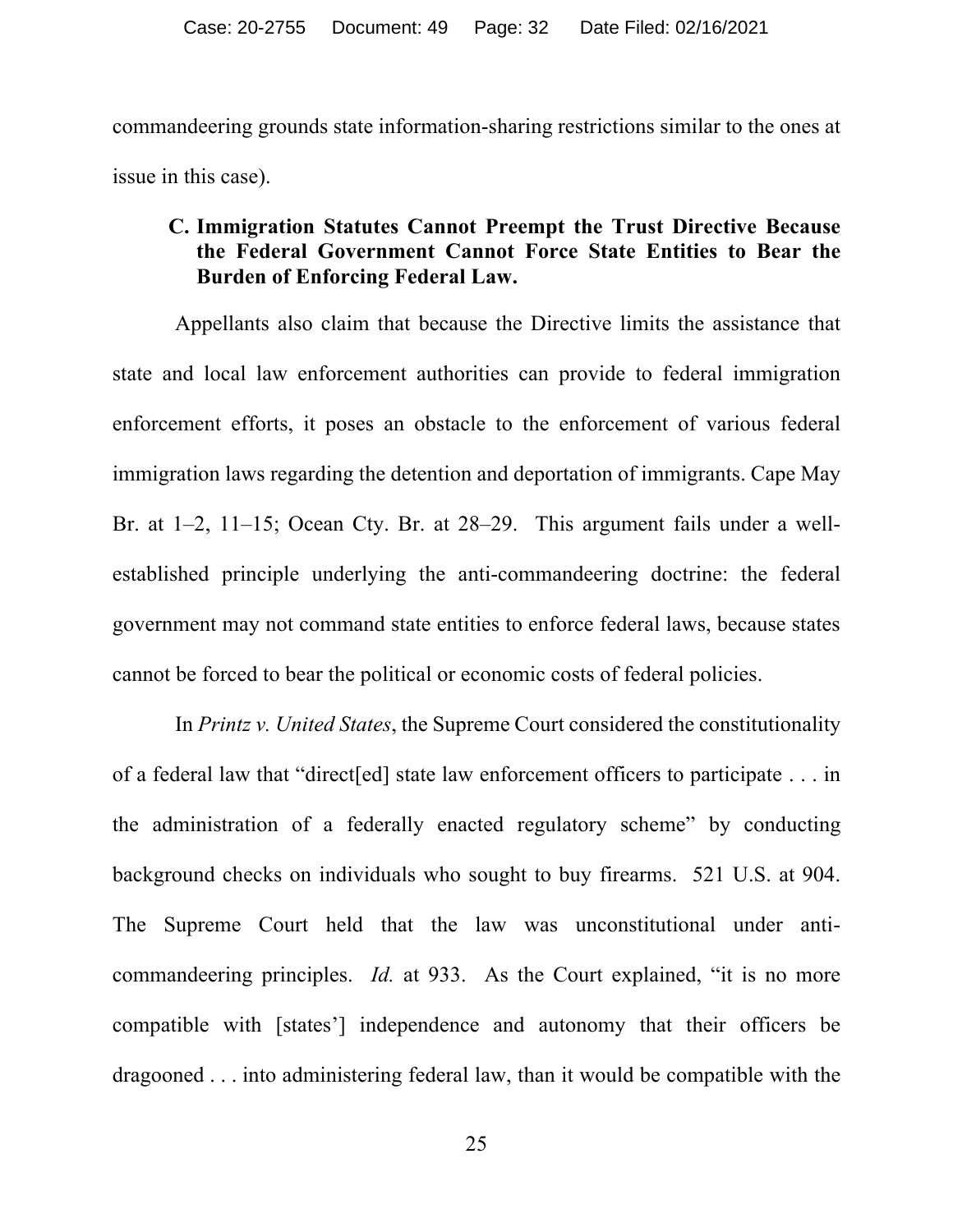independence and sovereignty of the United States that its officers be impressed into service for the execution of state laws." *Id.* at 928 (internal quotation marks and citation omitted). This was so even though the measure was meant to be a mere stopgap while the federal government set up its own background check system. *Id.* at 902. Under the anti-commandeering doctrine, any demand Congress makes of state officers – even one, like that in *Printz*, that requires officers to perform arguably ministerial tasks – is a command "fundamentally incompatible with our constitutional system of dual sovereignty." *Id.* at 935; *see also id.* at 927–29.

The Constitution does not permit such commands, for good reason. As the Supreme Court has explained, anti-commandeering principles promote democratic accountability by clarifying to voters which governments are responsible for different policies.33 *Murphy*, 138 S. Ct. at 1477. They also ensure that the federal government cannot pass the cost of expensive programs onto unwilling states. *Id.*

 $33$  The treatment of immigrants by state and local authorities tends to be a significant issue in New Jersey elections. *See*, *e.g.*, Daniel Nichanian, *Why New Jersey's Sheriff Elections Matter*, The Appeal (Apr. 11, 2019), https://theappeal.org/ politicalreport/new-jersey-elections-sheriff-in-2019/ (arguing that New Jersey's sheriff candidates should address their views on enforcing federal immigration laws); Colleen O'Dea, *Has Murphy Made Good on His Promises? Taking Stock at the 1-Year Mark*, N.J. Spotlight News (Jan. 15, 2019), https://www.njspotlight.com/2019/01/19-01-15-has-murphy-made-good-on-hispromises-taking-stock-at-the-1-year-mark/; Dustin Racioppi, *Phil Murphy Campaign Promise Tracker: On Minimum Wage, PARCC Testing, NJ Transit and More*, NorthJersey.com (Feb. 8, 2018), https://www.northjersey.com/story/ news/new-jersey/governor/2018/02/08/phil-murphy-promise-tracker-minimumwage-nj-transit-and-more/1034208001/.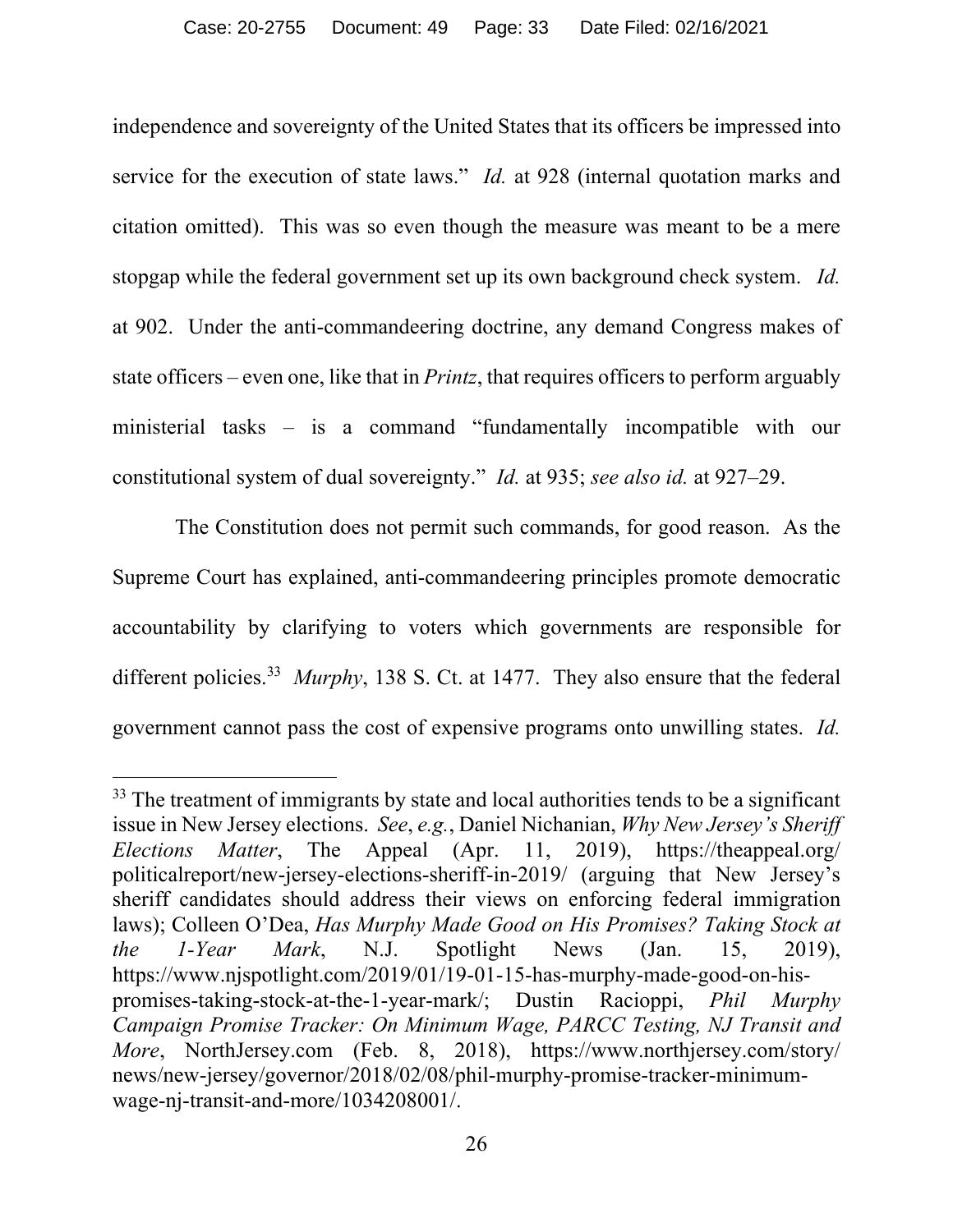Rather, under the anti-commandeering doctrine, "[i]f state residents would prefer their government to devote its attention and resources to problems other than those deemed important by Congress, they may choose to have the Federal Government rather than the State bear the expense" of federally mandated programs. *New York*, 505 U.S. at 168. And as the District Court recognized, "New Jersey has made the decision not to cooperate with the enforcement of federal immigration law in an effort to strengthen the relationship between its communities and police, and shore up more effective enforcement of state criminal law." JA 75. *Amici* and the New Jerseyans with whom they work have exactly such a preference, and the Immigrant Trust Directive validly follows that preference.

Thus, binding Supreme Court precedent demonstrates that Congress cannot require New Jersey officers to assist with the enforcement of immigration law. Yet, in arguing that the Directive is preempted, Appellants plainly suggest the opposite. If federal immigration laws barred any state government from declining to help with immigration enforcement, state officers and resources would be effectively conscripted into federal government service, as detailed further *supra* § I(C).

In *Printz*, the Supreme Court made clear that the federal government simply cannot press state and local officers into its service. Under this precedent, Appellants' claim that the Directive is preempted by the mere existence of federal immigration law simply does not hold water.

27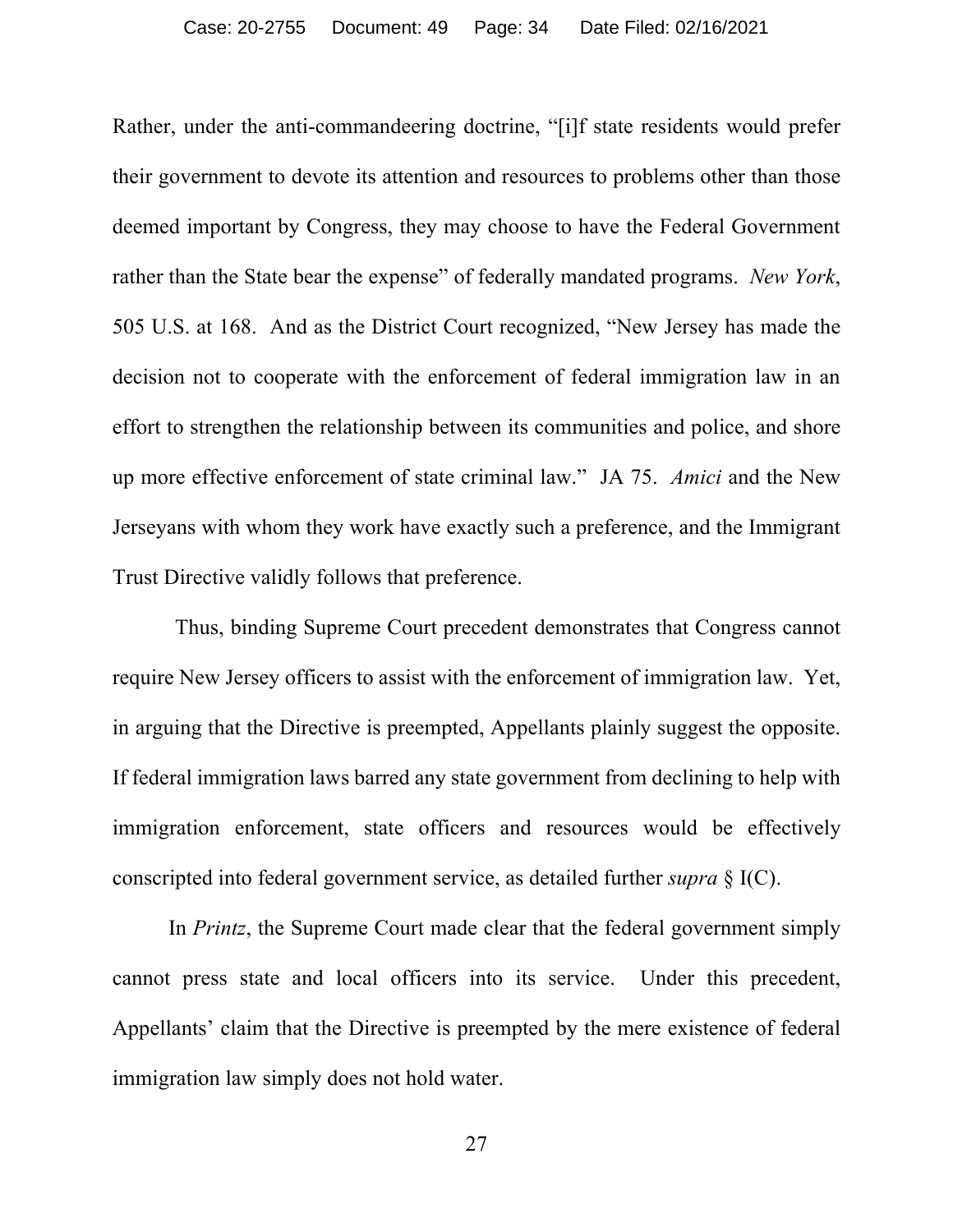Case: 20-2755 Document: 49 Page: 35 Date Filed: 02/16/2021

#### **CONCLUSION**

Because the Directive is a lawful policy that benefits all New Jerseyans, this

Court should affirm the District Court's decision.

Dated: February 16, 2020 Respectfully submitted,

s/ Farrin R. Anello Jeanne LoCicero Farrin R. Anello Molly K.C. Linhorst Julia Bradley\* American Civil Liberties Union of New Jersey Foundation P.O. Box 32159 Newark, NJ 07102 (973) 854-1715 jlocicero@aclu-nj.org

*Attorneys for Amici Curiae \* Application for admission forthcoming*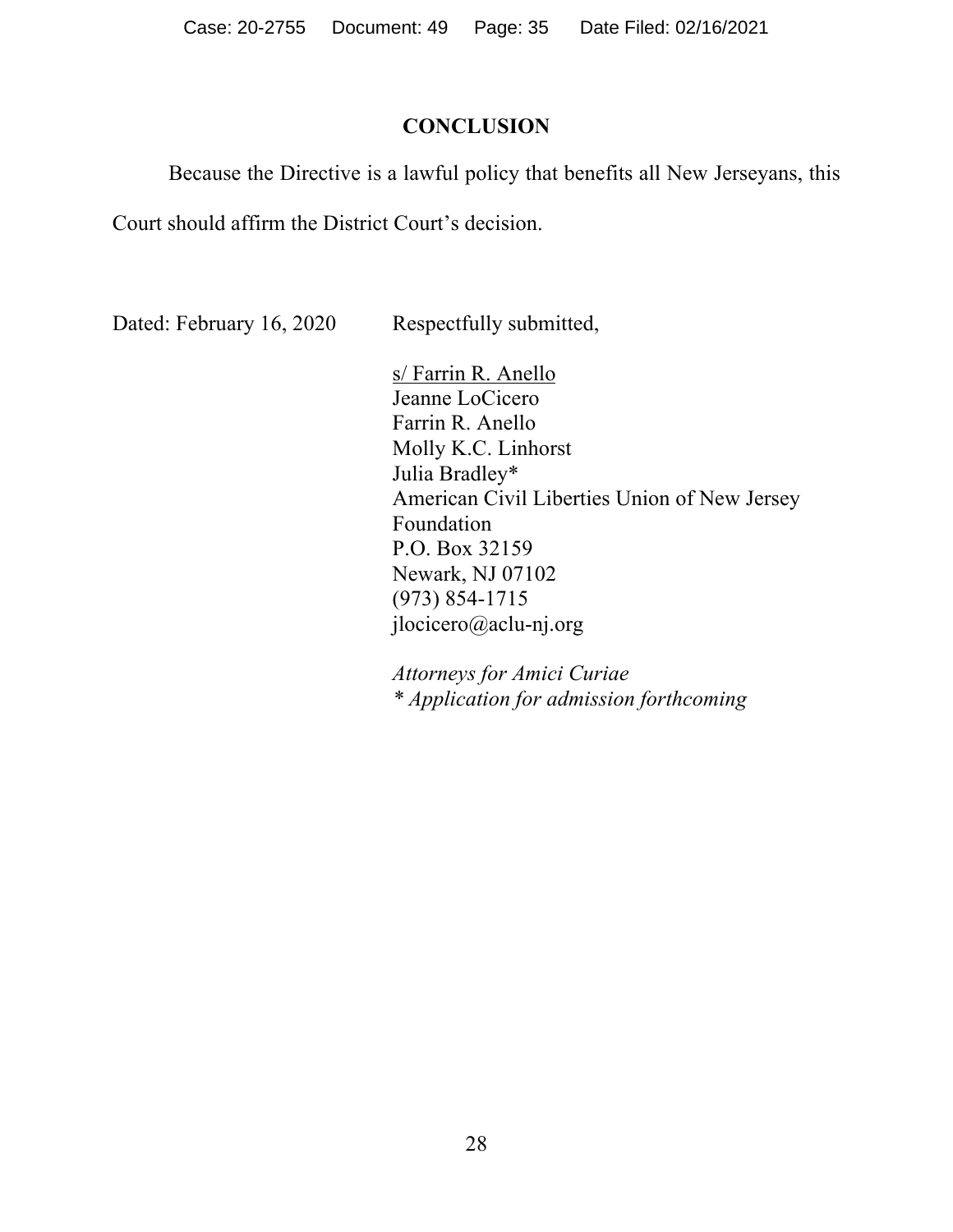## **CERTIFICATE OF BAR MEMBERSHIP**

I hereby certify that I am counsel of record and I am a member in good standing of the Bar of the United States Court of Appeals for the Third Circuit.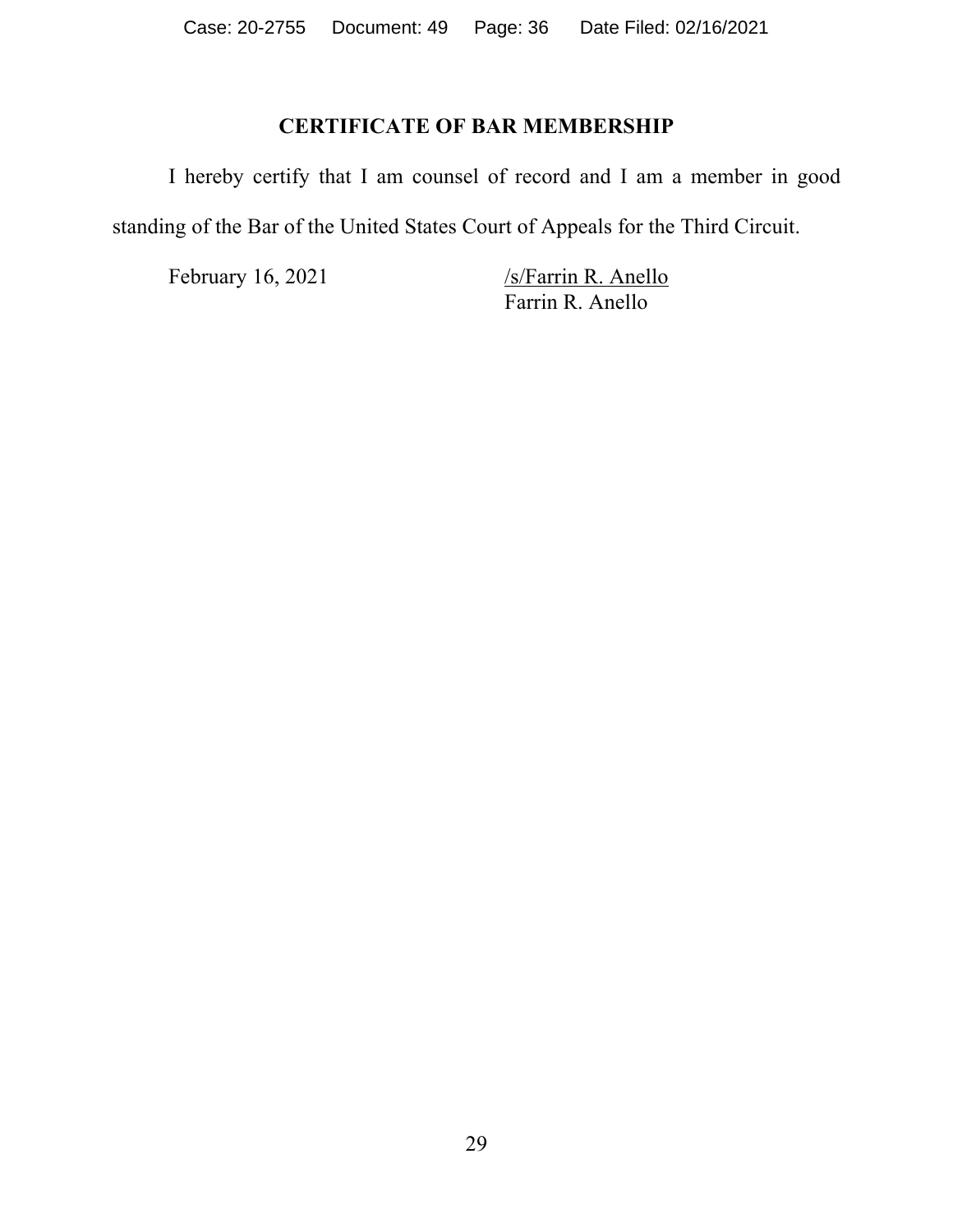# **CERTIFICATION OF IDENTICAL COMPLIANCE OF BRIEFS**

I hereby certify that the text of the electronic and hard copies of this brief are identical.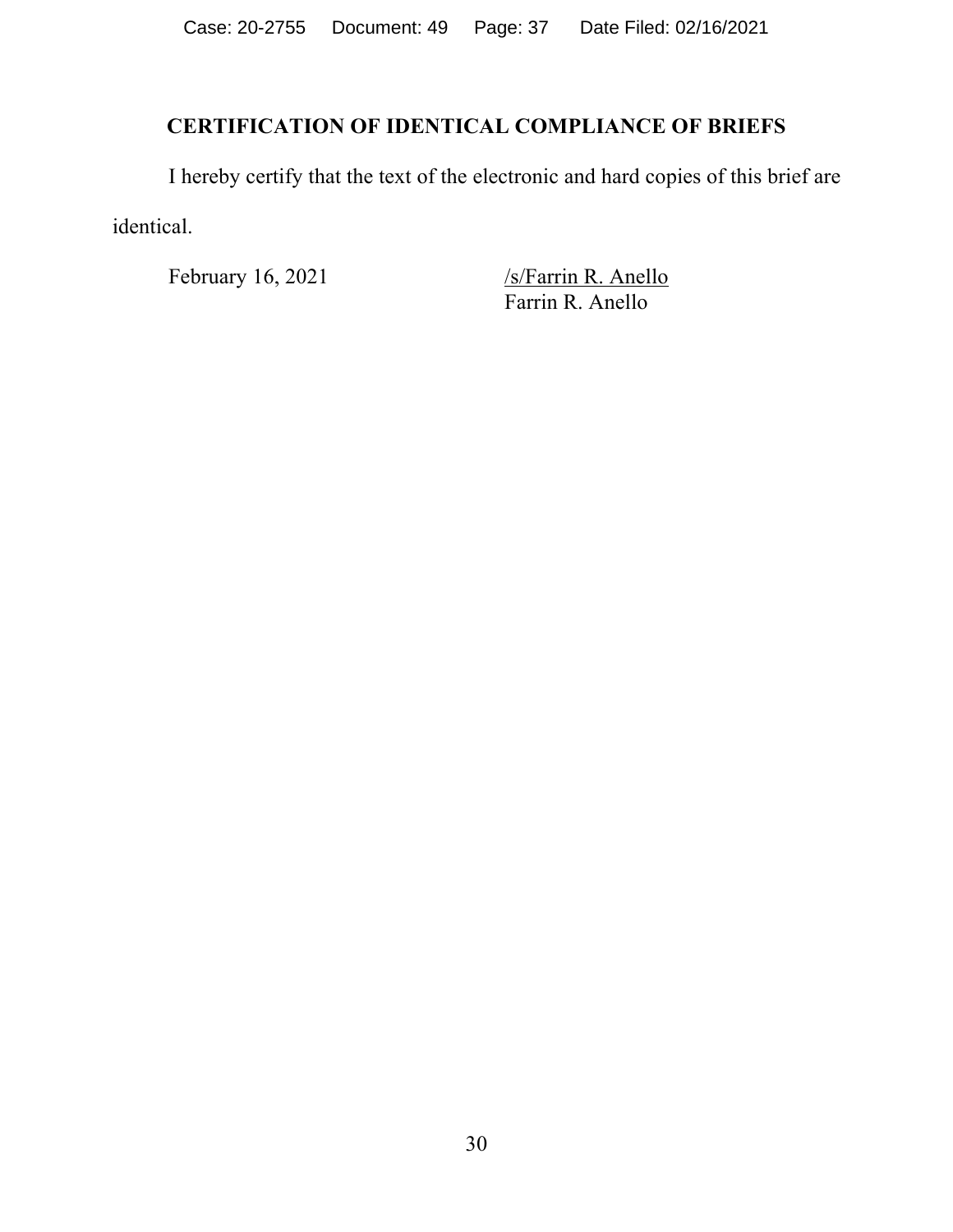# **CERTIFICATION CONCERNING VIRUS CHECK**

I certify that the electronic file of this brief were scanned with Sophos AntiVirus software.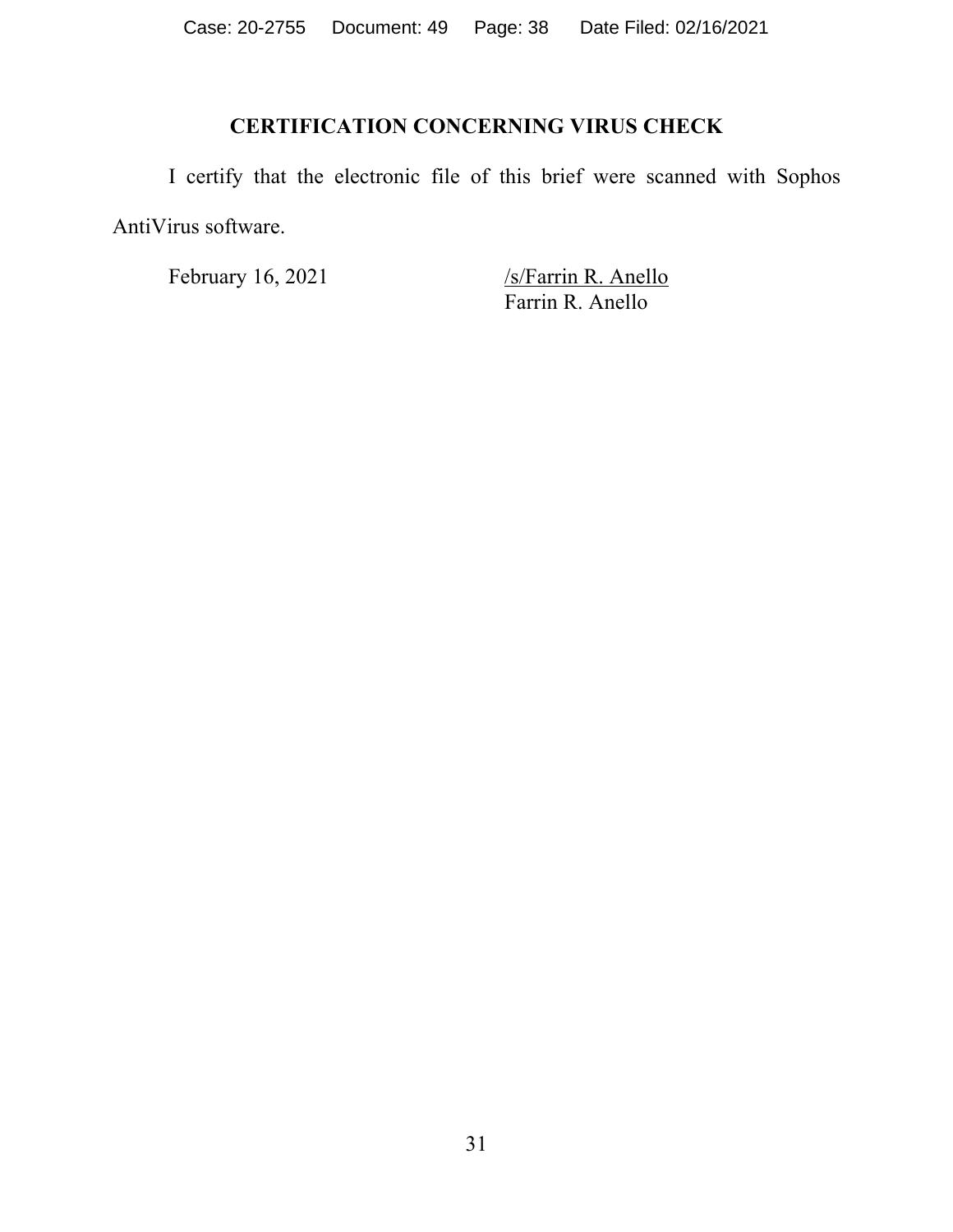### **CERTIFICATE OF COMPLIANCE**

I hereby certify that this brief complies with the type-volume limitations of Federal Rules of Appellate Procedure  $29(a)(5)$  and  $32(a)(7)(B)$  because the brief (as indicated by the word processing program Microsoft Word for Mac, Version 16.45 (21011103)) contains 6,300 words, exclusive of the portions excluded by Rule 32(f). I further certify that this brief complies with the typeface requirements of Rule  $32(a)(5)$  and type style requirements of Rule  $32(a)(6)$  because this brief has been prepared in the proportionally spaced typeface of 14-point Times New Roman.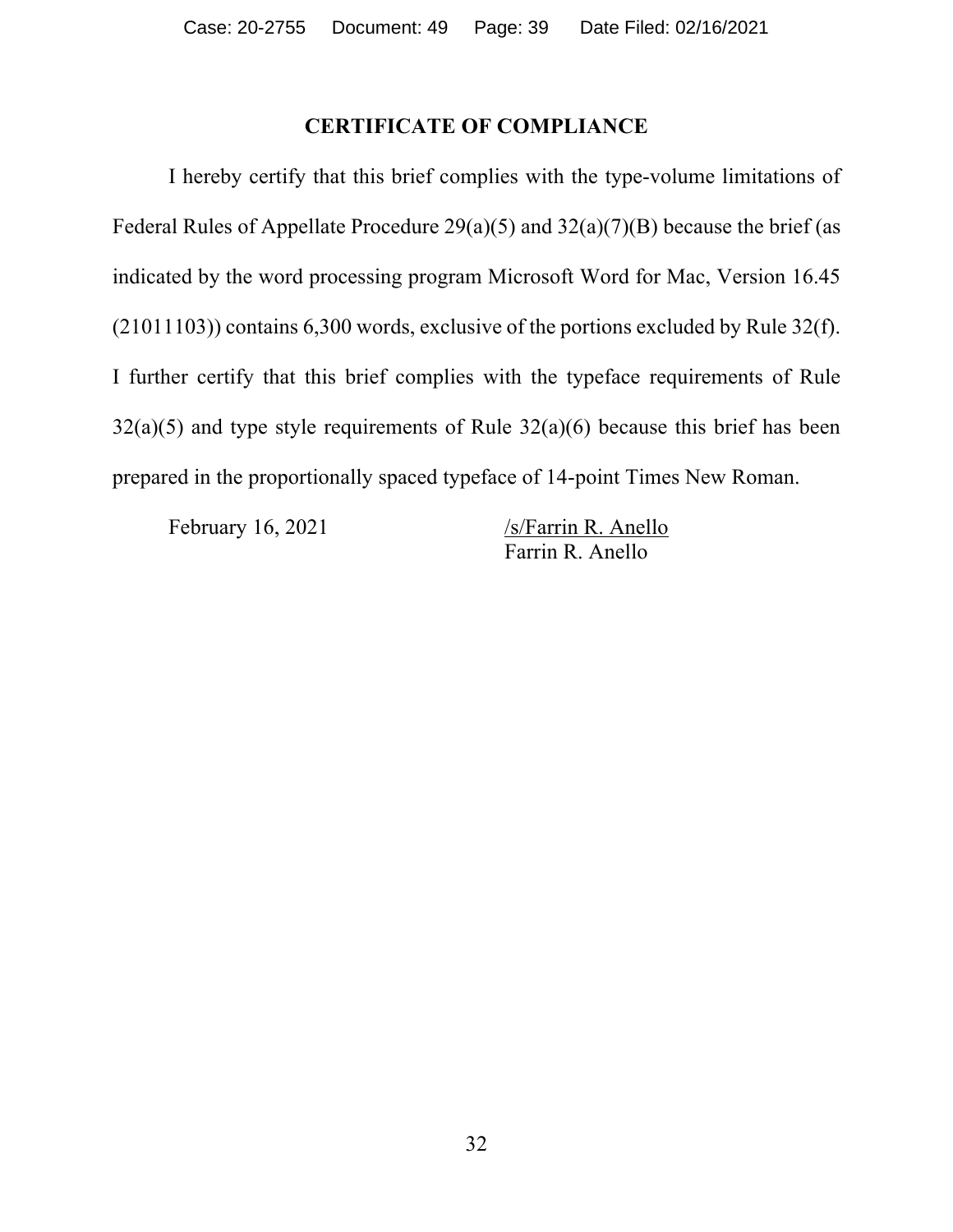## **CERTIFICATE OF SERVICE**

I hereby certify that I am filing the foregoing Brief of *Amici Curiae* and accompanying Motion for Leave to File electronically via this Court's ECF system and am serving the same Brief and Motion, via this Court's ECF, upon all counsel of record for the Appellants and Appellees.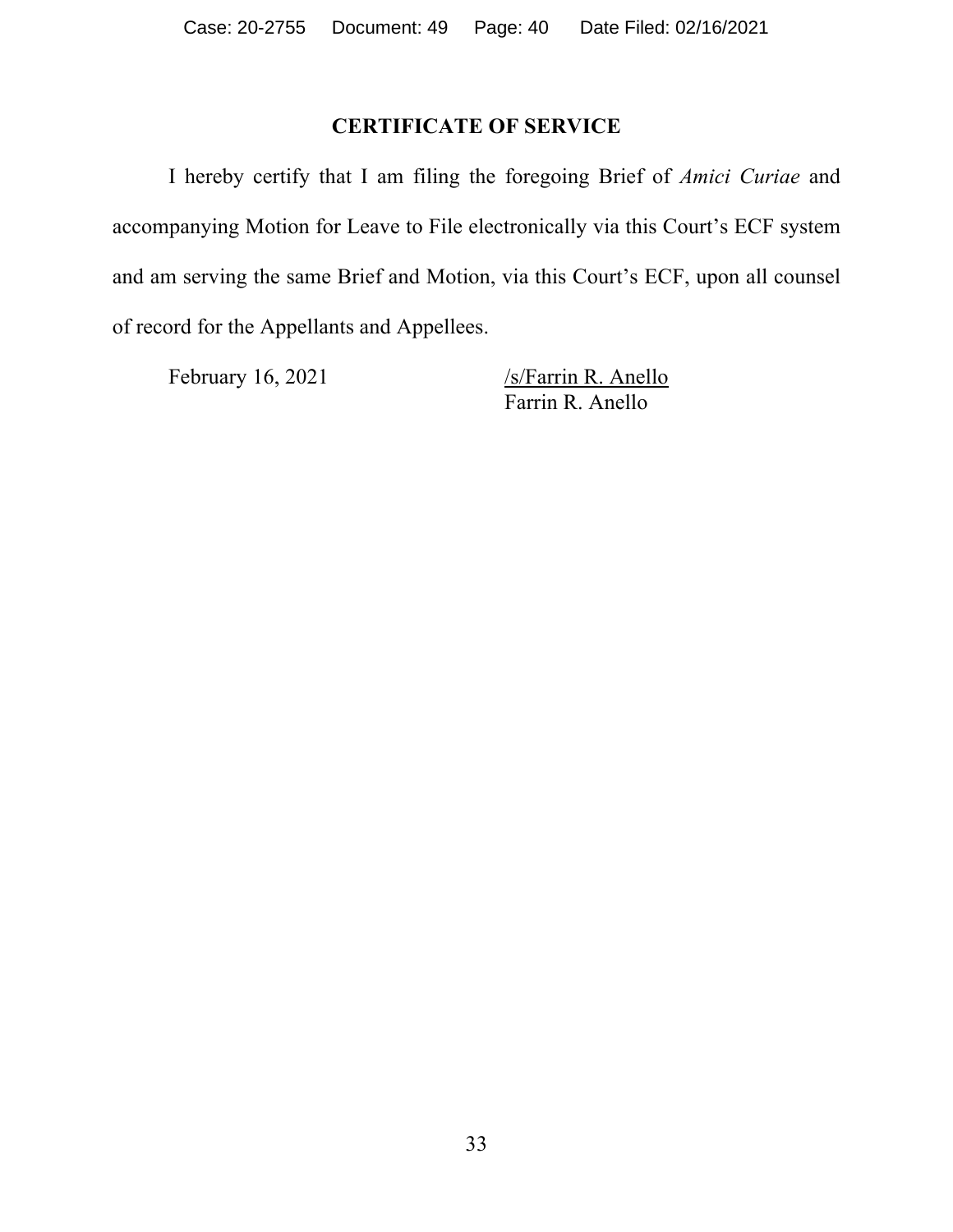#### **ADDENDUM – LIST OF AMICI**

The **American Civil Liberties Union of New Jersey** ("ACLU-NJ") is a private, non-profit, non-partisan membership organization dedicated to the principle of individual liberty embodied in the Constitution. Founded in 1960, the ACLU-NJ has approximately 35,000 members and supporters throughout New Jersey. The ACLU-NJ is the state affiliate of the American Civil Liberties Union, which was founded in 1920 for identical purposes, and is composed of more than 1,500,000 members nationwide. The ACLU-NJ regularly works with community-based organizations and coalitions in New Jersey to defend and advance immigrants' rights, reform the state's criminal justice system, and increase police accountability.

The **American Friends Service Committee** ("AFSC") is a Quaker organization that includes people of various faiths who are committed to social justice, peace and humanitarian service. Its work is based on the belief in the worth of every person and faith in the power of love to overcome violence and injustice. For over 25 years, AFSC's Immigrant Rights Program in New Jersey has integrated legal services, advocacy, and organizing, providing legal representation in challenging immigration cases and also ensuring that immigrant voices in New Jersey and beyond are heard in policy debates. 

By providing supportive housing, a cooperative job program, training, and counseling, the **Asbury Park Transformative Justice Project** ("APTJP") aims to support individuals upon release from prison while uncovering and addressing systemic oppression that pervades the criminal justice system. An abolitionist organization, APTJP seeks to transform the way people view crime and rehabilitation, and advocates against profit interests in detention.

The **Bangladeshi American Women's Development Initiative** ("BAWDI") promotes, supports, and addresses the unmet needs of Bangladeshi women and children in the Paterson community and throughout New Jersey through grassroots organizing, connecting community members to services, and building a space for sisterhood. BAWDI has worked with families living in fear of family separation and deportation as a result of state and local collaboration with federal immigration authorities. Many of BAWDI's community members live in mixed status households, causing all members of the household to avoid interactions with local law enforcement out of fear that a family member could be referred to federal immigration authorities.

The **Bayard Rustin Center for Social Justice** ("BRCSJ"), located in Princeton but with a national outreach virtually, is a community activist center,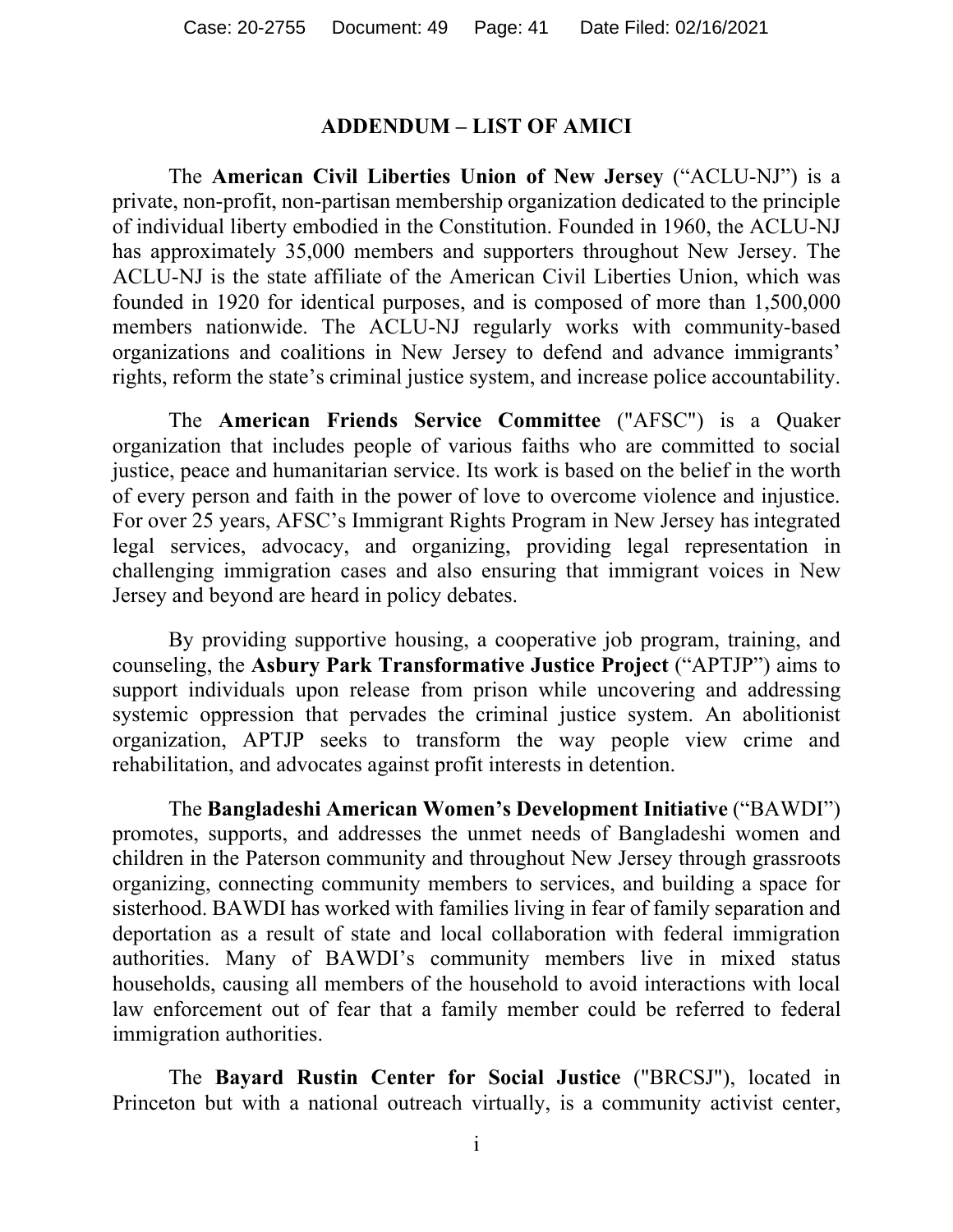educational enclave, and safe space for LGBTQIA kids, intersectional families, and all marginalized individuals. The BRCSJ organized Princeton NJ's first-ever Pride Parade, offers free therapy and counseling in-house for our LGBTQIA youth, and holds rallies, events, and other happenings, both in response to current events and as dedicated, planned programming in support of political, environmental, gender, and identity issues. Since the pandemic started they have broadcast their "Social Justice Power Hour" every weeknight at 7pm creating a virtual community-building & remote fellowship through inspirational conversations with nationally-known figures on a variety of topics facing our communities in this extraordinary moment.

**Casa de Esperanza** is an immigrants' rights support network and community service organization specializing in providing low-cost legal services to low-income immigrants from Ocean County. Casa de Esperanza has a special interest in the present case because it serves immigrants who were directly impacted by Ocean County's 287(g) agreement with federal immigration authorities, which put the organization's clients at risk, particularly those who are victims of crimes.

**Casa Freehold** assists immigrants in Freehold Township, connecting members of Freehold's immigrant community to education, medical care, food, legal assistance, and housing. Casa Freehold also operates a job center to ensure that day laborers receive fair wages and work in proper conditions. Casa Freehold seeks to empower Freehold's immigrant community and therefore has a keen interest in ensuring that members of its community are not afraid to interact with local law enforcement.

The **Central Conference of American Rabbis** ("CCAR"), whose membership includes more than 2000 Reform rabbis, comes to this issue inspired by faith and a history as immigrants through the centuries. CCAR is active in New Jersey, with approximately 75 current or emeritus member rabbis serving 45 congregations in the state.

**Cherry Hill Women's Center** ("CHWC") is a health care provider located in Cherry Hill, New Jersey. CHWC has become a trusted community source for compassionate and dignified abortion care for almost forty years. CHWC's clients travel from all over New Jersey, including Cape May and Ocean Counties, to access their services. CHWC recognizes that people seeking care often face numerous logistical, financial, and social barriers to care. Undocumented patients face the additional risk of detention during travel to the clinic, providing another roadblock to care. Given the many barriers, CHWC has an interest in ensuring that its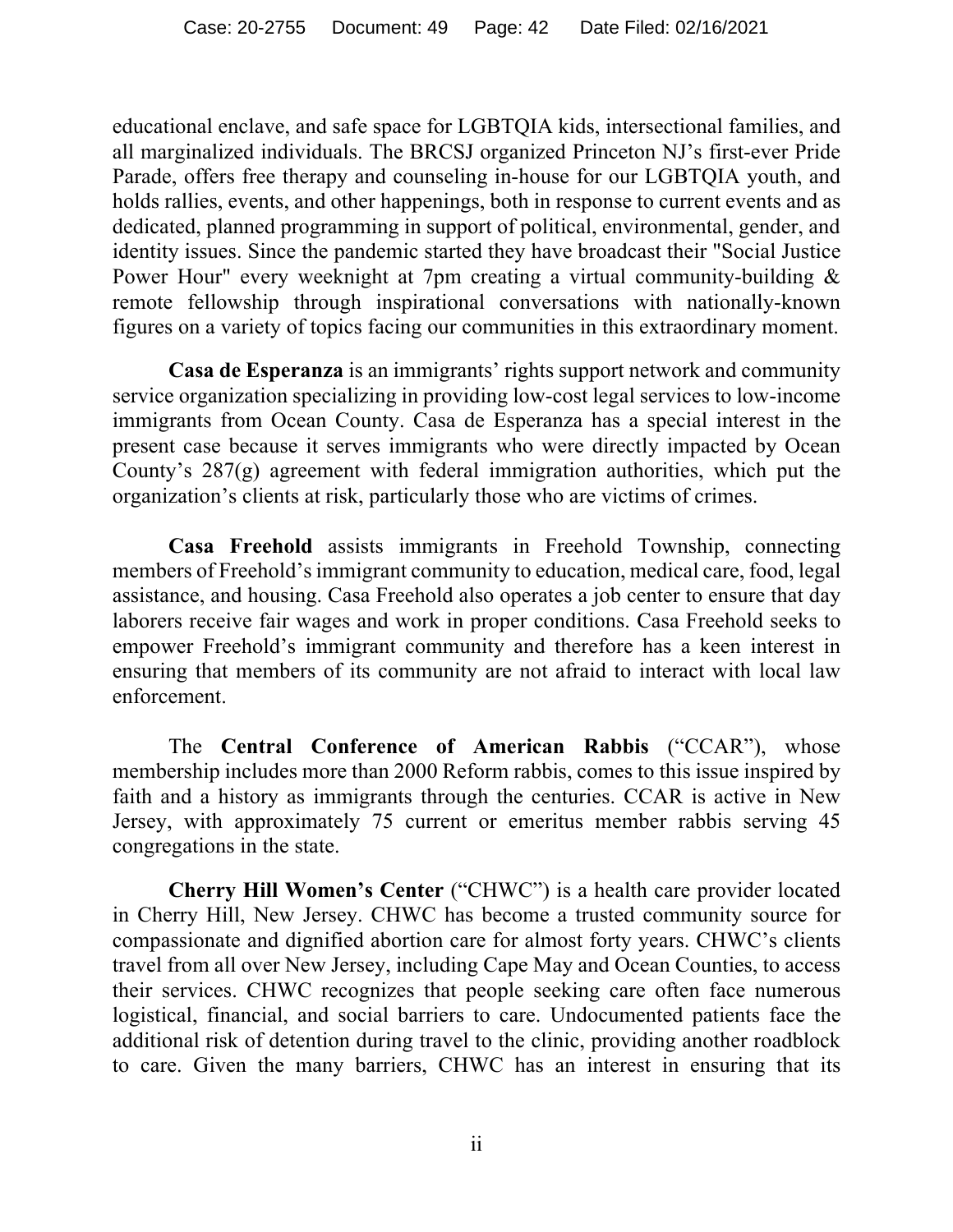immigrant patients do not also have to fear the risk of interacting with local law enforcement during travel to their medical appointments at CHWC.

The **Ethical Culture Society of Bergen County** ("Ethical Society") is a humanistic religious community in Bergen County and is a chapter of the American Ethical Union founded in 1876. The Ethical Society, under the former leadership of Dr. Joseph Chuman, became active in immigrants' rights causes, and is currently a member organization of several immigrants' rights coalitions in New Jersey, and supports the immigrant community of Bergen County. The Ethical Society founded the Northern New Jersey Sanctuary Coalition, a non-profit organization providing a comprehensive range of humanitarian services, including housing, for asylum seekers.

The **Fair and Welcoming Communities Coalition of Somerset County** ("FWCC") is an organization of Somerset County residents and community and religious leaders working to ensure that the county and its townships are fair and welcoming for all residents regardless of race, religion, sexual orientation, national origin or immigration status. FWCC has expanded and supported efforts to ensure that Somerset County's immigrant communities are aware of the Immigrant Trust Directive and are able to safely and confidently access county social services.

**Fair Share Housing Center** ("FSHC"), founded in 1975, is the only public interest organization entirely devoted to defending the housing rights of New Jersey's poor through enforcement of the *Mount Laurel* Doctrine, the landmark decision that prohibits economic discrimination through exclusionary zoning and requires all towns to provide their "fair share" of their region's need for affordable housing. The mission of FSHC is to end discriminatory or exclusionary housing patterns which have deprived the poor, particularly those presently living in inner cities, of the opportunity to reside in an environment which offers safe, decent, and sanitary housing near employment and educational opportunities. FSHC has long advocated for transparent and accountable governance and the need for a comprehensive approach to addressing racial disparities, which are necessary for ensuring access to safe, equitable housing.

**Faith in New Jersey** ("FINJ") is a statewide multi-faith and multi-racial network of faith leaders and faith communities working together to advance a racial, immigrant, and economic justice agenda at the local, state and federal level. Faith in New Jersey's mission is to develop grassroots community leaders, analyze the policies that shape our communities, and mobilize faith voices and faith voters to effectively act on the prophetic call to build the Beloved Community. FINJ consists of more than 200,000 families across the state of New Jersey, many of which are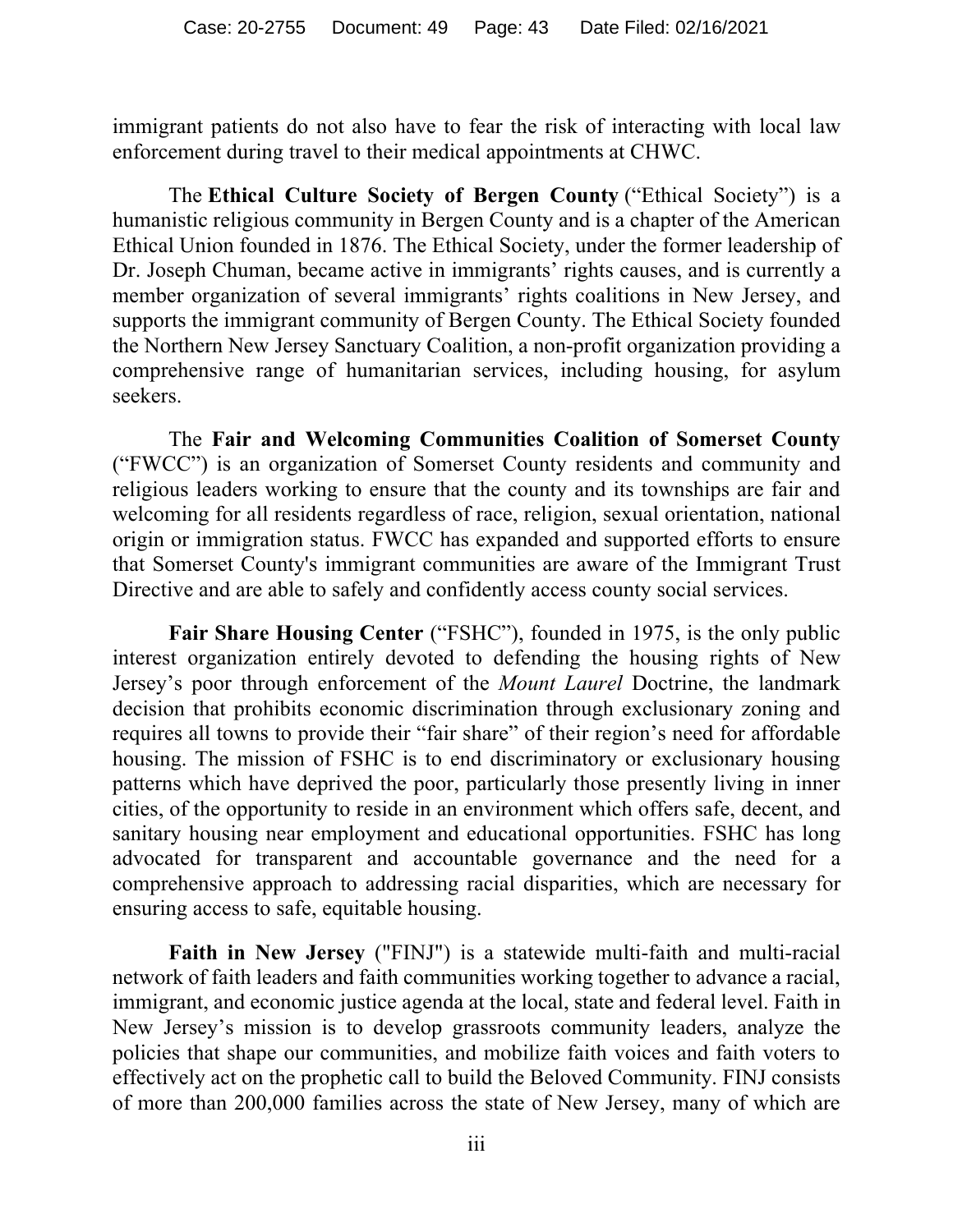FINJ leaders that are directly impacted by the immigration system. FINJ has offices in Rahway and Camden.

**First Friends of New Jersey and New York** ("First Friends"), based in Hudson County, supports and advocates on behalf of immigrant detainees housed in the four New Jersey immigration detention centers. First Friends provides detention visitation and post-release support services to hundreds of ICE detainees on a yearly basis, and is therefore familiar with the challenges facing current and former immigrant detainees and their families, including detainees who were first transferred to ICE custody through cooperative agreements between ICE and local law enforcement.

The **Ironbound Community Corporation** ("ICC"), founded in 1969, works to create a just, vibrant and sustainable community by engaging and empowering individuals, families, and groups in the Ironbound area of Newark. ICC provides education, health, housing, and community development services.

The **Latin American Legal Defense and Education Fund** ("LALDEF") is a grassroots non-profit organization that promotes the rights of all immigrants, with a focus on the Latin American community in the Mercer County area. LALDEF facilitates access to health care, education, and legal representation, advocates for the empowerment of immigrants, and fosters intercultural communication that strengthens New Jersey's communities. LALDEF has served Mercer County's immigrant communities since 2004, working toward its overarching goal to dismantle barriers that stand in the way of a more fair and just society, and to support the incorporation of immigrants in a way that strengthens New Jersey's social fabric.

**Latino Action Network** ("LAN") is a grassroots organization composed of individuals and organizations that are committed to engaging in collective action at the local, state and national levels in order to advance the equitable inclusion of the diverse Latino communities in all aspects of United States society. LAN was founded in 2009 by a group of Latino leaders from across New Jersey. LAN members testify at public hearings, write opinion pieces for publications, and meet with legislators to champion various causes, including fair housing, criminal justice reform, equitable health care delivery, desegregation of New Jersey schools, and electoral integrity in New Jersey.

**Latino Coalition of New Jersey** ("LCNJ"), based in Monmouth and Ocean counties, is a civil rights organization dedicated to the political empowerment of communities of color and the working poor. LCNJ is a founding organization of the Latino Action Network.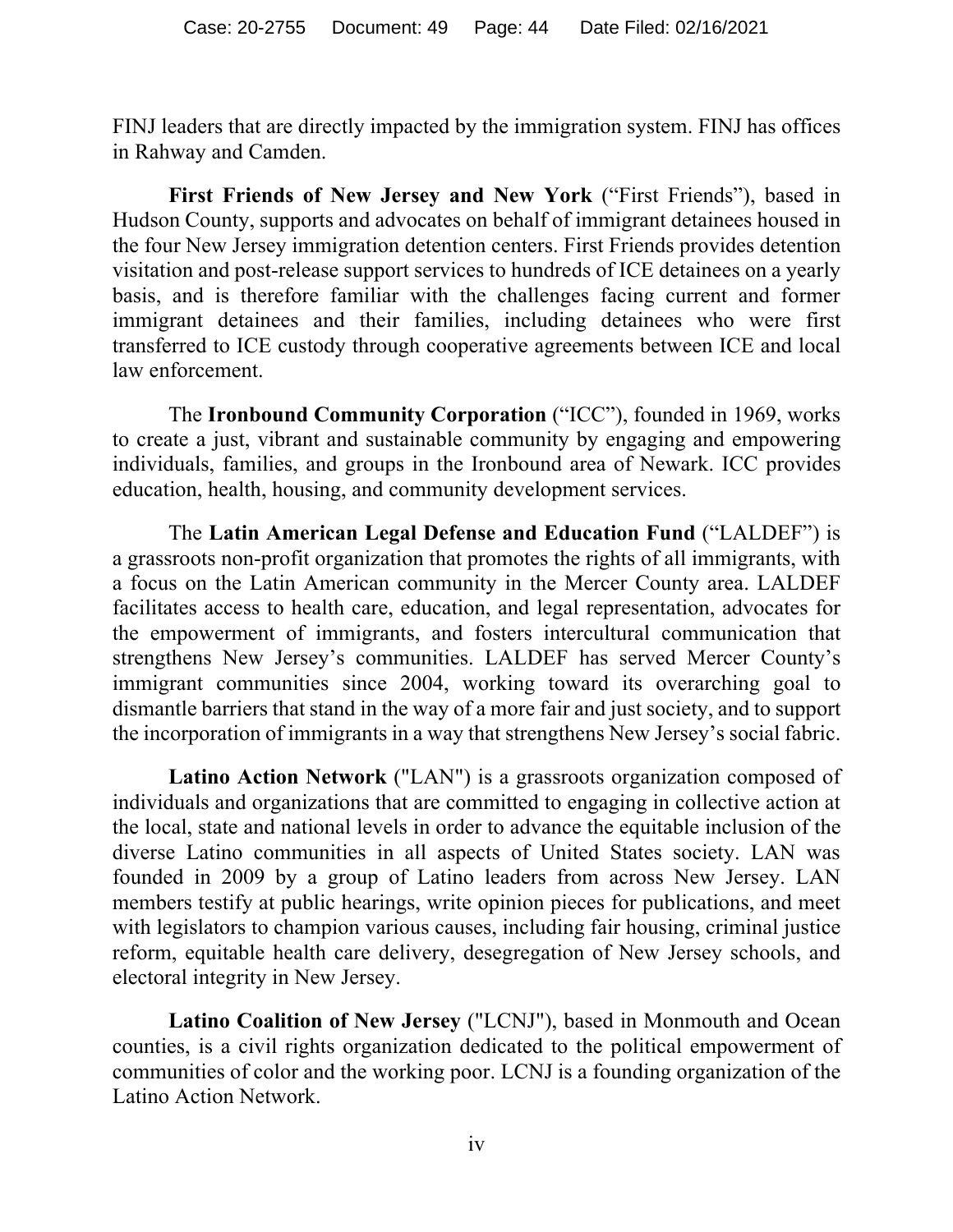The **Latino Action Network Foundation** ("LANF"), founded in 2010 and based in Freehold, New Jersey, is a charitable organization aimed at uniting and advancing New Jersey's diverse Latino communities. LANF supports research of the issues impacting Latino communities in New Jersey, develop policy proposals, and conduct outreach among Latino communities throughout New Jersey, including lower-income and immigrant communities.

**LatinoJustice PRLDEF** ("LatinoJustice"), founded in 1972 as the Puerto Rican Legal Defense and Education Fund, is a national non-profit civil rights legal defense fund that has advocated for and defended the constitutional rights of all Latinos to ensure their equal protection under the law. LatinoJustice champions an equitable society through advancing Latino civil engagement, cultivating leadership, and protecting civil rights and equality. LatinoJustice has long been engaged in New Jersey criminal justice and rights restoration policy advocacy in addition to engaging in law reform litigation challenging discriminatory federal immigration enforcement policies and practices that adversely infringe upon Latino civil and constitutional rights.

**Lazos América Unida** is a non-profit organization in Central New Jersey that advocates on behalf of the Mexican American community and works to strengthen the relationship between the Hispanic and broader community through grassroots projects that seek to enhance and foster individual and collective prosperity. Lazos América Unida regularly works with Mexican immigrant families and youth.

**Make the Road New Jersey** ("MRNJ"), founded in 2014, is a communitybased organization that provides services in Elizabeth, Passaic, and Perth Amboy. MRNJ builds the power of immigrant, working-class, and Latinx communities to achieve dignity and respect through community organizing, legal and support services, policy innovation and transformative education. In the past year, MRNJ has provided legal services and educational programming to 7,000 immigrant families in New Jersey. Among its membership, MRNJ counts several individuals and families who have been directly impacted by 287(g) agreements in New Jersey.

**MomsRising** is a national movement of over a million moms who mobilize to stand up for the policies that impact their families and communities, including many members in New Jersey. As a part of the organization's work with immigrant mothers and communities, MomsRising recognizes the importance of keeping state and local law enforcement systems separate from ICE to keep communities safe and prevent family separation.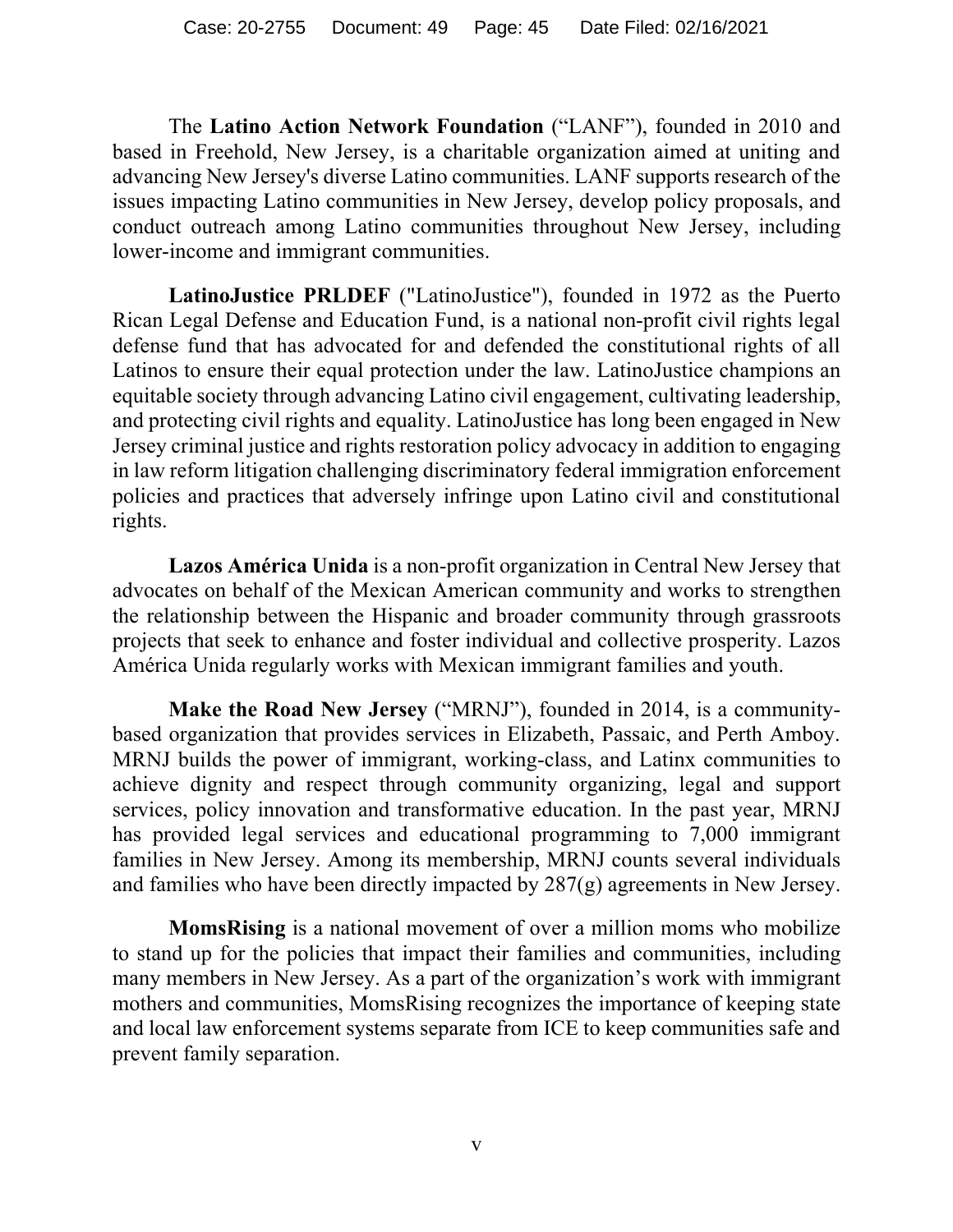The **National Organization for Women** of New Jersey ("NOW-NJ") operates 8 local chapters across the state. NOW-NJ works as an ally in immigrant communities, helping to uplift the voices of immigrants and supporting legislation that protects their rights while also providing a clearly defined path to citizenship. In particular, NOW-NJ is committed to raising awareness about the unique abuses suffered by immigrant women in the political, economic, labor, and social spheres.

**NeighborCorps Re-Entry Services** is a community-based program that works with people with a history of involvement with the Middlesex County carceral system. NeighborCorps supports and encourages participants as they navigate the various pillars of successful re-entry into society: finding gainful employment and housing, pursuing personal development including counseling or drug/alcohol treatment, and regaining the trust of others through communication and accountability. In addition to their main focus on re-entry, NeighborCorps also advocates for the rights of all marginalized populations and calls for police accountability and transparency.

The **New Jersey Alliance for Immigrant Justice** ("NJAIJ") is a statewide membership-based coalition of 43 faith, labor, policy, and community organizations that creates and achieves policies in New Jersey that welcome and support immigrants to become rooted economically, politically and socially within the state. NJAIJ strongly advocated for the Immigrant Trust Directive and continues to push for stronger policies that prevent collaboration and cooperation with immigration enforcement agencies.

**New Jersey Citizen Action** ("NJCA") is a statewide advocacy and social service grassroots organization that fights for social, racial and economic justice for all regardless of race, income, or immigration status. NJCA provides free direct services to low- and moderate-income individuals, including immigrants, across the state to empower people to take control of their economic futures. NJCA has offices in Newark, Highland Park, and Cherry Hill.

The **New Jersey Consortium for Immigrant Children** is a collaboration of advocates for immigrant children from nonprofit organizations, New Jersey's two law schools, private legal practice, and healthcare institutions. Since its inception in May 2015, the Consortium has maintained a tripartite initiative focused on (1) highquality direct representation; (2) mentoring to facilitate enhanced pro bono participation by the private bar; and (3) advocacy and policy work to effectuate systemic change with and for immigrant children in New Jersey. The Consortium is dedicated to expanding access to representation for immigrant children and youth in New Jersey, and our clients rely on the Immigrant Trust Directive to enable them to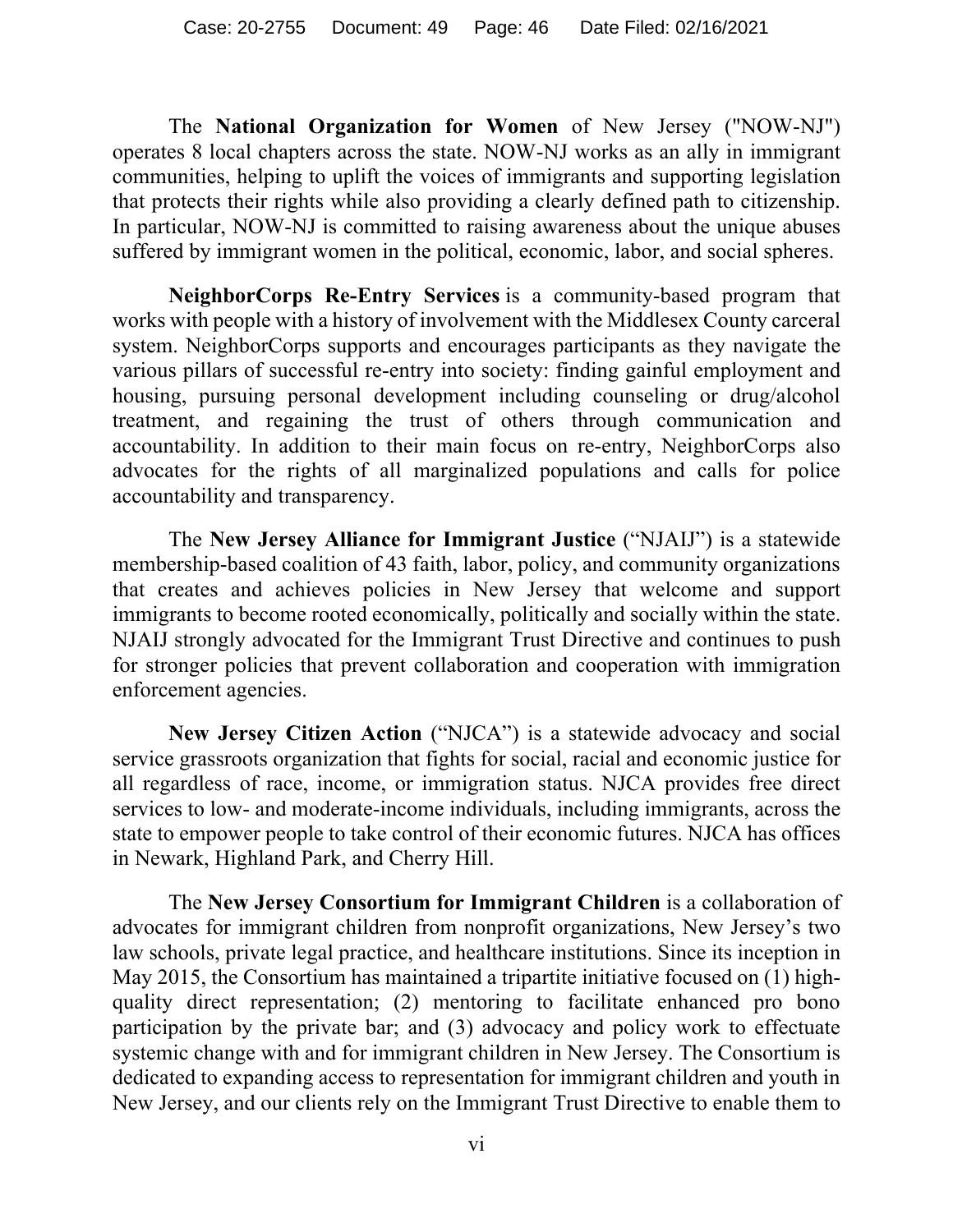interact without fear with the health, education, and social service providers on whom they rely.

The **New Jersey Harm Reduction Coalition** ("NJHRC") is a coalition of advocates and organizers advancing equitable drug policy reform in New Jersey. NJHRC is committed to the philosophy and practice of harm reduction, and works to address the overdose crisis and dismantle the War on Drugs, which have disproportionately harmed Black, Latinx, and immigrant communities and those living in poverty in New Jersey.

The **New Jersey Parents' Caucus**, Inc. ("NJPC") is a statewide advocacy coalition of parents, caregivers, and young adults whose mission is to ensure that families raising children with mental health and/or co-occurring disorders and are involved in the children's mental health, juvenile justice or child welfare systems, have the opportunity to play a strong and active role in all levels of decision-making. NJPC seeks to advance racial equity and justice, recognizing racism as a public health issue, and aims to eliminate the disparities in mental health care experienced by races and ethnicities disenfranchised by our current system. As an organization seeking to ensure that children remain with their families, in their homes and in their communities, NJPC supports the Immigrant Trust Directive. For over two decades, NJPC has witnessed firsthand the devastating effects that immigration enforcement has on families and children, exacerbating emotional, behavioral, and mental health challenges in children, families and communities.

Established in 2000, **New Labor** is a community-based organization dedicated to amplifying workers' voices in New Jersey. With offices in New Brunswick, Lakewood, and Newark, New Labor fights wage theft, organizes for equitable wages and working conditions, and educates New Jersey residents about workers' and immigrants' rights.

**Newark Communities for Accountable Policing** ("N-CAP") is a coalition of Newark based organizations that build a respectful, accountable, and transparent Newark Police Department. N-CAP works for reforms that promote community safety and lead to community policing practices that uphold and respect the human and constitutional rights of all Newarkers.

**New Jersey Prison Justice Watch** ("NJ-PJW") is a coalition of New Jersey survivors and advocates committed to educating, legislating, and organizing to call for an end to all forms of prolonged or unnecessary prisoner isolation. Formed in 2012 and formerly known as the New Jersey Campaign for Alternatives to Isolated Confinement, NJ-PJW advocates against isolated confinement for all, including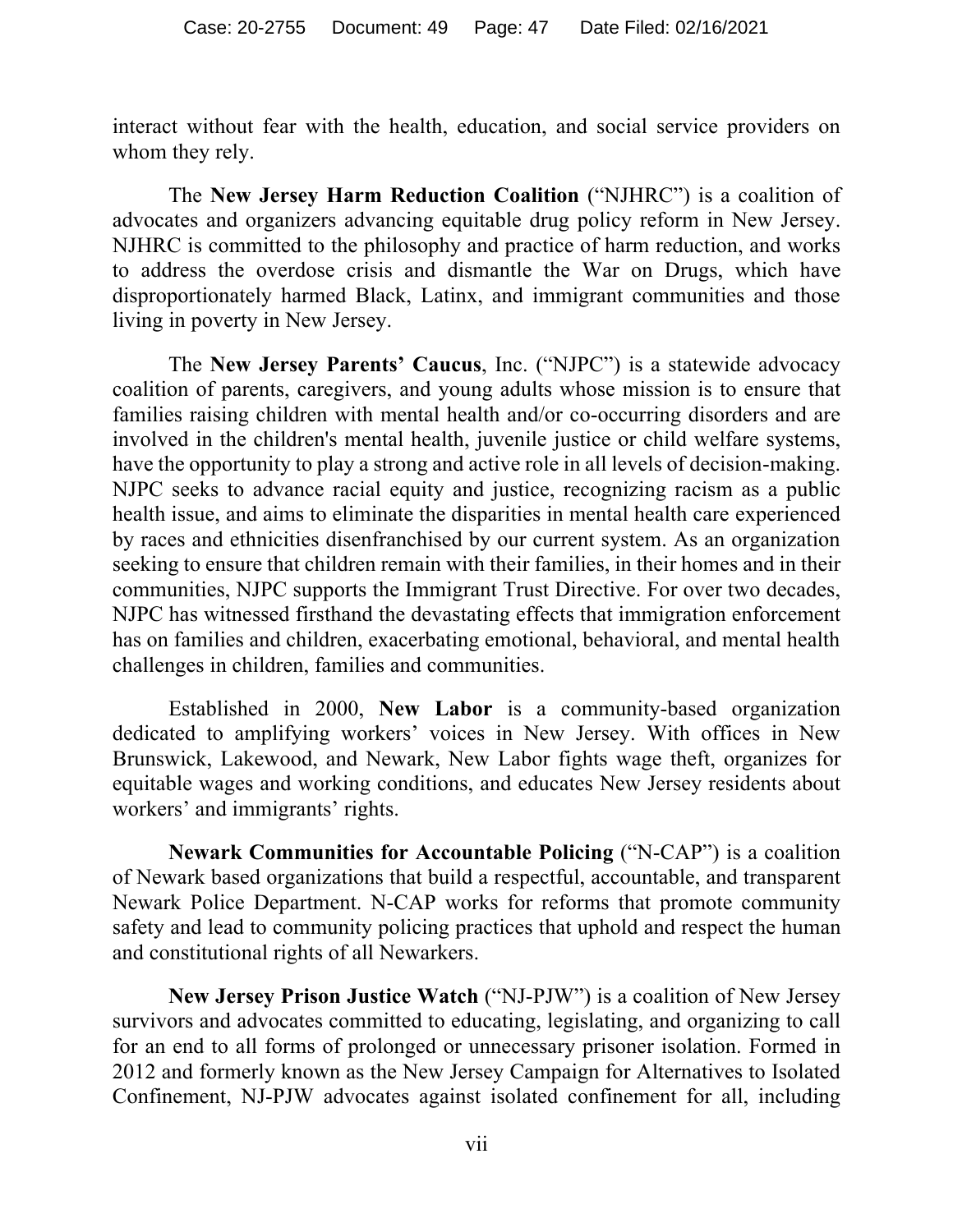immigrant detainees. NJ-PJW recognizes that cooperative agreements between local law enforcement and federal immigration authorities have the potential to increase the numbers of persons held in immigration detention, where they may be subject to traumatic and dehumanizing treatment, including, but not limited to, prolonged isolation, medical neglect, physical violence, and sexual abuse.

Since its founding in 2003, **Partners for Women and Justice** ("Partners") has been dedicated to assisting survivors of domestic violence escape abuse. Partners provides free legal assistance to low-income victims who seek domestic violence and sexual assault restraining orders, child custody, and child support, without regard to their immigration status. Partners operates in Essex, Union, Middlesex, Hudson, and Passaic Counties. In addition to direct legal services, Partners also engages in advocacy, seeking systemic changes in the court system for the benefit of domestic violence victims. Partners work with the courts to ensure equal access to justice for all, including litigants who do not speak English.

**People's Organization for Progress** ("POP") is a New Jersey grassroots organization of residents working for racial, social, and economic justice, peace, and greater unity in the community. POP was founded in 1983 and is based in Newark.

**The Pride Center of New Jersey** ("The Pride Center") is an LGBTQ+ community center located in Highland Park. The mission of The Pride Center is to provide a safe and welcoming space for all individuals who identify as LGBTQ to find support, educational tools, health and education resources, and social opportunities within a community of acceptance. Comprehensive programming in support of this mission includes lesbian, gay, trans and family resources, social groups and free HIV testing.

The **Reformed Church of Highland Park** ("RCHP"), founded 129 years ago, is a religious community of more than five hundred people. RCHP founded and headquarters organizations that provide direct services to immigrant community members, coordinate rapid response deportation prevention, serve recently resettled refugees and asylees, and advocate for victims of human trafficking; and RCHP has twice provided sanctuary for individuals and families targeted by ICE.

The **Service Employees International Union Local 32BJ** ("SEIU 32BJ") is a branch of Service Employees International Union headquartered in New York City representing over 175,000 members in 11 states and Washington, D.C. New Jersey is one of the fastest growing districts in our union with over 13,000 members. SEIU 32BJ members live in every county of the state and include commercial office and school cleaners, school maintenance specialists, school food servers, Newark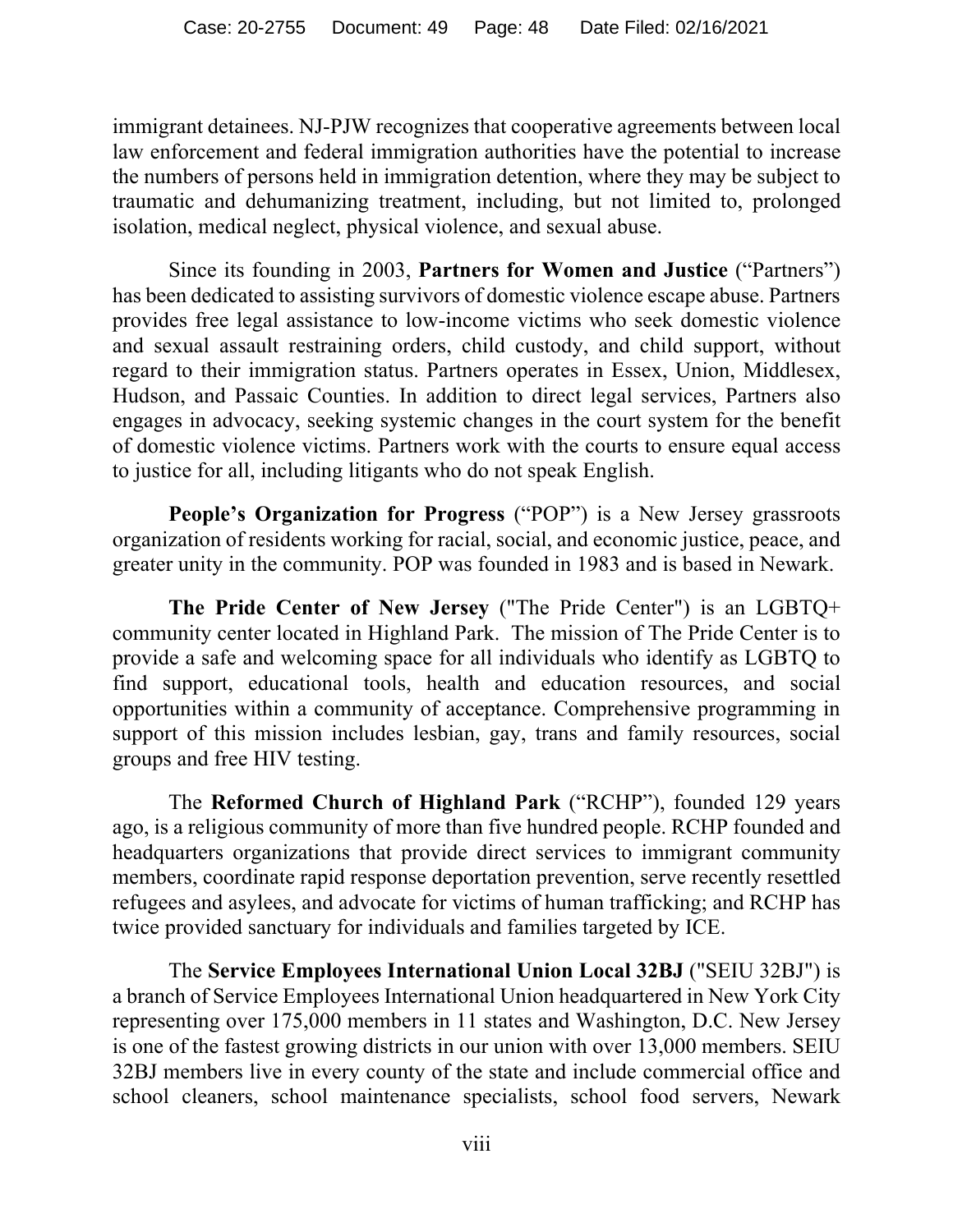Liberty International Airport (EWR) workers, armed and unarmed security officers. SEIU 32BJ's mission is to build and grow a diverse, effective, politically independent and democratic organization of workers to change our lives for the better, improve our communities, and build a more just society for present and future generations. As a union with tens of thousands of immigrant members, protecting immigrant families is one of its key duties.

**Solidarity 22** is a movement organization dedicated to impacting solitary confinement legislation in New Jersey. The organization works to protect human rights including representing the interests and values of a robust and diverse state of immigrants. Solidarity 22 is a member organization of New Jersey Prison Justice Watch.

**SPAN Parent Advocacy Network** ("SPAN") has provided information, training, and support to families of children and youth from birth to age 26, including immigrant families, since 1987. SPAN staff have worked with families where family members have been deported or detained, and SPAN has witnessed the deleterious and traumatic impacts of immigration enforcement on the family. SPAN has found that cooperative agreements between local law enforcement and federal immigration enforcement can interfere with the healthy development and education of children and youth in affected families.

**T'ruah: The Rabbinic Call for Human Rights** ("T'ruah") organizes Jewish clergy across North America to fight for social justice causes, including immigrants' rights. T'ruah's member clergy, including nearly one hundred rabbis in New Jersey, have been very active in the state, organizing against local engagement with ICE and opening synagogues to immigrants seeking sanctuary.

The **Union for Reform Judaism** ("URJ") is made up of 900 congregations across North America, including 1.8 million Reform Jews. Guided by the repeated biblical injunction to love the stranger, URJ has long been committed to fixing our fractured immigration system and ensuring just and compassionate immigration policies are enacted. URJ is active in New Jersey, with 45 URJ member congregations that collectively include approximately 15,000 Reform Jewish families.

**Unitarian Universalist FaithAction of New Jersey** ("UU FaithAction") is a community of member congregations of Unitarian Universalists working to establish just and compassionate public policy. UU FaithAction engages in public education, research, legal advocacy, and policy advocacy. UU FaithAction has been committed